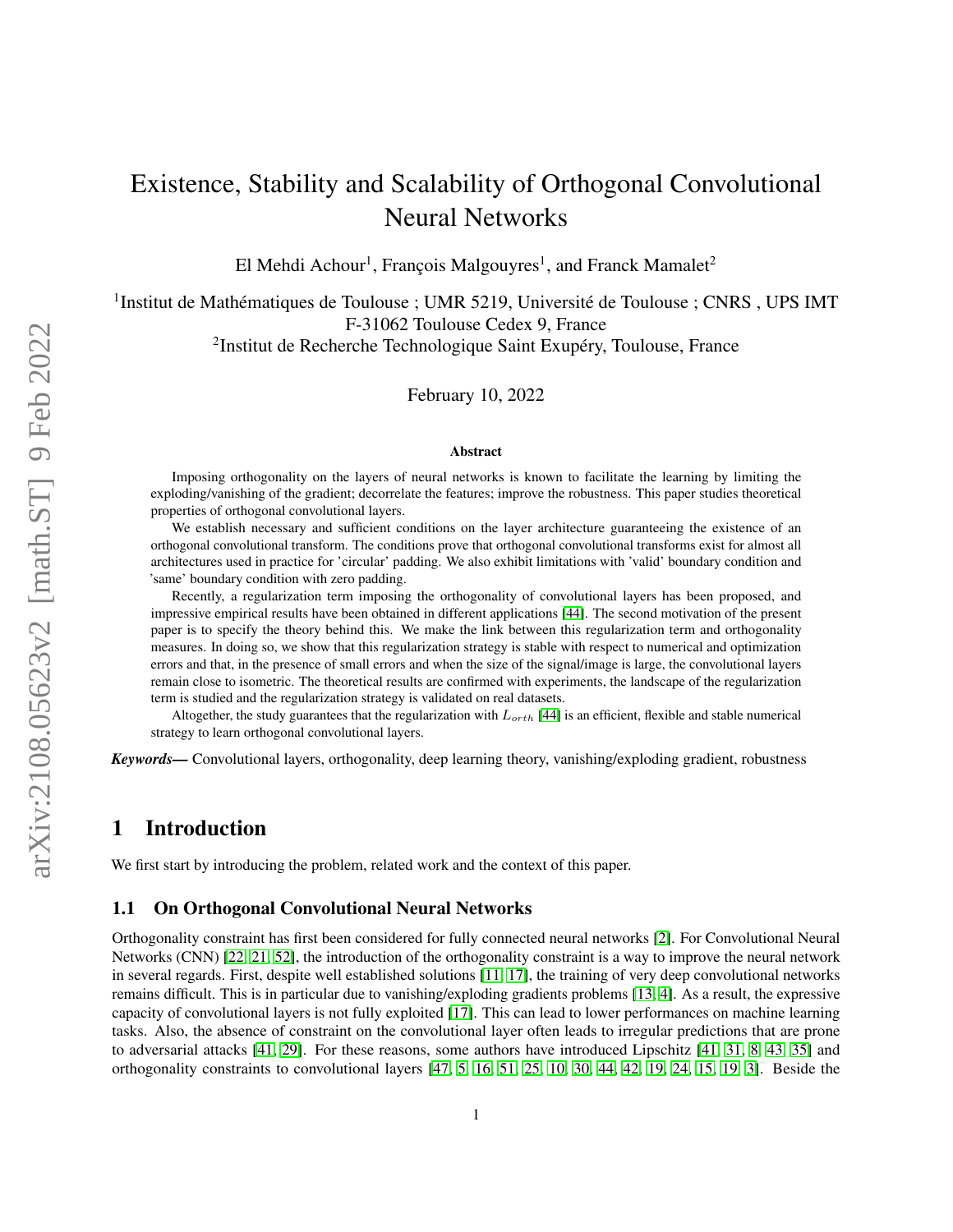above motivations for considering Lipschitz and orthogonality constraints, these constraints are commonly used : - in Generative Adversarial Networks (GAN) [\[28\]](#page-15-7) and Wasserstein-GAN [\[1,](#page-13-2) [9\]](#page-14-11); - in Recurrent Neural Networks [\[2,](#page-13-0) [15\]](#page-14-10).

Orthogonal convolutional networks are made of several orthogonal convolutional layers. This article focuses on theoretical properties of orthogonal convolutional layers. We will consider the architecture of a convolutional layer as characterized by  $(M, C, k, S)$ , where M is the number of output channels, C of input channels, convolution kernels are of size  $k \times k$  and the stride parameter is S. Unless we specify otherwise, we consider convolutions with circular boundary conditions. Thus, applied on input channels of size  $SN \times SN$ , the M output channels are of size  $N \times N$ . We denote by  $\mathbf{K} \in \mathbb{R}^{M \times C \times k \times k}$  the kernel tensor and by  $\mathcal{K} \in \mathbb{R}^{M N^2 \times C S^2 N^2}$  the matrix that applies the convolutional layer of architecture  $(M, C, k, S)$  to C vectorized channels of size  $SN \times SN$ .

We will first answer the important questions:

• Existence: What is a necessary and sufficient condition on  $(M, C, k, S)$  and N such that there exists an orthogonal convolutional layer (i.e.  $K$  orthogonal) for this architecture? How do the 'valid' and 'same' boundary conditions restrict the orthogonality existence?

Besides, we will rely on recently published papers [\[44,](#page-16-0) [30\]](#page-15-5) which characterize orthogonal convolutional layers as the zero level set of a particular function that is called  $L_{orth}$  in [\[44\]](#page-16-0)<sup>[1](#page-1-0)</sup> (see Sect. [1.3.2](#page-3-0) for details). Formally, K is orthogonal if and only if  $L_{orth}(\mathbf{K}) = 0$ . They use  $L_{orth}$  as a regularization term and obtain impressive performances on several machine learning tasks (see [\[44\]](#page-16-0)).

In the present paper, we investigate the following theoretical questions:

- Stability with regard to minimization errors: Does  $K$  still have good 'approximate orthogonality properties' when  $L_{orth}(\mathbf{K})$  is small but non zero? Without this guarantee, it could happen that  $L_{orth}(\mathbf{K}) = 10^{-9}$  and  $\|\mathcal{K}\mathcal{K}^T - Id\|_2 = 10^9$ . This would make the regularization with  $L_{orth}$  useless, unless the algorithm reaches  $L_{orth}(\mathbf{K}) = 0.$
- Scalability and stability with regard to N: Remarking that, for a given kernel tensor  $K, L_{orth}(K)$  is independent of N but the layer transform matrix K depends on N: When  $L_{orth}$  is small, does K remain approximately orthogonal and isometric when N grows? If so, the regularization with  $L_{orth}$  remains efficient even for very large N.
- **Optimization:** Does the landscape of  $L_{orth}$  lend itself to global optimization?

We give a positive answer to these interrogations, thus showing theoretical bounds proving that the regularization with  $L_{orth}$  is stable, and can be used in most cases to ensure quasi-orthogonality of the convolutional layers.

We describe the related works in Section [1.2](#page-1-1) and give the main elements of context in Section [1.3.](#page-3-1) The theorems constituting the main contributions of the article are in Section [2.](#page-6-0) Experiments illustrating the theorems, on the landscape of  $L_{orth}$ , as well as experiments showing the benefits of approximate orthogonality are in Section [3.](#page-9-0) The code will be made available in *DEEL.LIP*[2](#page-1-2) library.

For clarity, we only consider convolutional layers applied to images (2D) in the introduction and the experiments. But we emphasize that the theorems in Section [2](#page-6-0) and their proofs are provided for both signals (1D) and images (2D).

#### <span id="page-1-1"></span>1.2 Related work and contributions

Orthogonal matrices form the Stiefel Manifold and were studied in [\[6\]](#page-14-12). In particular, the Stiefel Manifold is compact, smooth and of known dimension. It is made of several connected components. This can be a numerical issue, since most algorithms have difficulty changing connected component during optimization. The Stiefel Manifold has many other nice properties that make it suitable to (local) Riemannian optimization [\[23,](#page-15-8) [24\]](#page-15-6). Orthogonal convolutional layers are a subpart of this Stiefel Manifold. To the best of our knowledge, the understanding of orthogonal convolutional layers is weak. There is no paper focusing on the theoretical properties of orthogonal convolutional layers.

<span id="page-1-0"></span><sup>&</sup>lt;sup>1</sup>The situation is more complex in [\[44,](#page-16-0) [30\]](#page-15-5). One of the contributions of the present paper is to clarify the situation. We describe here the clarified statement.

<span id="page-1-2"></span><sup>2</sup>https://github.com/deel-ai/deel-lip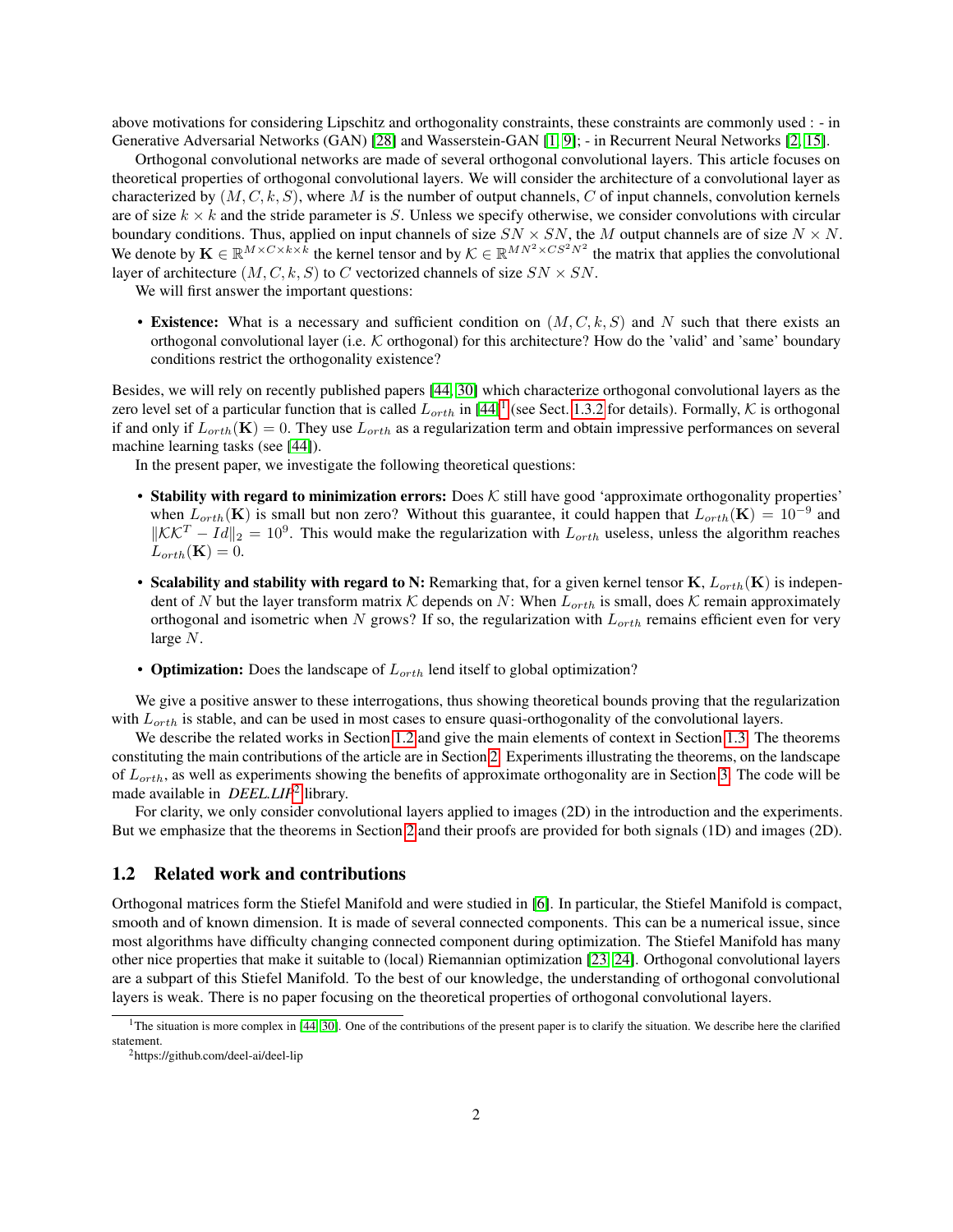Many articles [\[48,](#page-16-7) [5,](#page-14-6) [40,](#page-16-8) [19,](#page-14-9) [34,](#page-15-9) [8,](#page-14-5) [7\]](#page-14-13) focus on Lipschitz and orthogonality constraints of the neural networks layers from a statistical point of view, in particular in the context of adversarial attacks.

Many recent papers have investigated the numerical problem of optimizing a kernel tensor  $\bf{K}$  under the constraint that  $K$  is orthogonal or approximately orthogonal. They also provide modeling arguments and experiments in favor of this constraint. We can distinguish two main strategies: kernel orthogonality [\[47,](#page-16-4) [5,](#page-14-6) [16,](#page-14-7) [51,](#page-16-5) [10,](#page-14-8) [19,](#page-14-9) [24,](#page-15-6) [15,](#page-14-10) [19,](#page-14-9) [3,](#page-13-1) [36\]](#page-15-10) and convolutional layer orthogonality [\[25,](#page-15-4) [30,](#page-15-5) [44,](#page-16-0) [42\]](#page-16-6). The latter has been introduced more recently.

We denote the input of the layer by  $X \in \mathbb{R}^{C \times SN \times SN}$  and its output by  $Y = \text{conv}(\mathbf{K}, X) \in \mathbb{R}^{M \times N \times N}$ .

- Kernel Orthogonality: This class of methods views the convolution as a multiplication between a matrix  $\overline{\mathbf{K}} \in \mathbb{R}^{M \times Ck^2}$  formed by reshaping the kernel tensor  $\mathbf{K}$  (see, for instance, [\[5,](#page-14-6) [44\]](#page-16-0) for more details), and the im2col matrix  $U(X)$  where the columns of  $U(X) \in \mathbb{R}^{Ck^2 \times N^2}$  contain the vectorized patches of X required to compute the M output channels at a given spatial position (see [\[12,](#page-14-14) [49\]](#page-16-9)). We therefore have,  $\text{Vect}(Y) = \text{Vect}(\overline{\mathbf{K}}U(X))$ . The kernel orthogonality strategy enforces the orthogonality of the matrix  $\overline{K}$ .
- Convolutional Layer Orthogonality: This class of methods connects the input and the output of the layer directly by writing Vect  $(Y) = \mathcal{K}$  Vect  $(X)$  and enforces the orthogonality of  $\mathcal{K}$ . The difficulty of this method is that the size of the matrix  $\mathcal{K} \in \mathbb{R}^{MN^2 \times CS^2N^2}$  depends on N and can be very large.

Kernel orthogonality provides a numerical strategy whose complexity is independent of N. However, kernel orthogonality does not imply that  $K$  is orthogonal. In a nutshell, the problem is that the composition of an orthogonal embedding<sup>[3](#page-2-0)</sup> and an orthogonal dimensionality reduction has no reason to be orthogonal. This phenomenon has been observed empirically in [\[25\]](#page-15-4) and [\[19\]](#page-14-9). The authors of [\[44\]](#page-16-0) and [\[30\]](#page-15-5) also argue that, when  $K$  has more columns than rows (row orthogonality), the orthogonality of K is necessary but not sufficient to guarantee  $K$  orthogonal. Kernel orthogonality and convolutional layer orthogonality are different, the latter better avoids gradient vanishing and exploding, and feature correlation.

We can distinguish between two numerical ways of enforcing orthogonality during training:

- Hard Orthogonality: This method consists in keeping the matrix of interest orthogonal during the whole training process. This can be done either by optimizing on the Stiefel Manifold, or by considering a parameterization of a subset of orthogonal matrices (e.g., [\[24,](#page-15-6) [25,](#page-15-4) [42,](#page-16-6) [39,](#page-16-10) [16,](#page-14-7) [51\]](#page-16-5)). Note that some convolutional layer orthogonality methods in this case consider iterations of  $K$ , therefore resulting in a convolution where the kernel is of size larger than  $k \times k$ .
- Soft Orthogonality: Another method to impose orthogonality of matrices during the optimization is to add a regularization of the type  $||WW^T - I||^2$  to the loss of the specific task. This regularization penalizes the matrices far from orthogonal (e.g., [\[3,](#page-13-1) [5,](#page-14-6) [30,](#page-15-5) [44,](#page-16-0) [47,](#page-16-4) [10,](#page-14-8) [19,](#page-14-9) [15\]](#page-14-10)).

Note that unlike Kernel Orthogonality, Convolutional Layer Orthogonality deals directly with  $K$ , and thus has a complexity which generally depends on N. However, in the context of Soft Convolutional Layer Orthogonality, the authors of [\[30,](#page-15-5) [44\]](#page-16-0) introduce the regularizer  $L_{orth}$  which is independent of N (see Sect. [1.3.2](#page-3-0) for details), as a surrogate to  $\|\mathcal{K}\mathcal{K}^T - \text{Id}_{MN^2}\|_F^2$  and  $\|\mathcal{K}^T\mathcal{K} - \text{Id}_{CS^2N^2}\|_F^2$ . In [\[44\]](#page-16-0), orthogonal convolutional layers involving a stride are considered for the first time. The authors also provide very impressive classification experiments using  $L_{orth}$  on CIFAR100 and ImageNet, including in a semi-supervised setting, on image inpainting, image generation and robustness.

The present paper specifies the theory supporting the regularization with  $L_{orth}$  and the construction of orthogonal convolutional layers. We give necessary and sufficient conditions on the architecture for the orthogonal convolutional layers to exist; we unify the  $L_{orth}$  formulation for both Row-Orthogonality and Column-Orthogonality cases; and prove that the regularization with  $L_{orth}$ : 1/ is stable  $(L_{orth}(\mathbf{K})$  small  $\implies$   $\mathcal{KK}^T - Id$  small in various senses ); 2/ leads to an orthogonality error that scales favorably when input signal size  $N$  grows. We empirically show that, in most cases, the landscape of  $L_{orth}$  is benign and we identify the problematic cases. Finally, we also illustrate how the regularization parameter can be chosen to control the tradeoff between accuracy and orthogonality.

<span id="page-2-0"></span> $3$ Up to a re-scaling, when considering circular boundary conditions, the mapping U is orthogonal.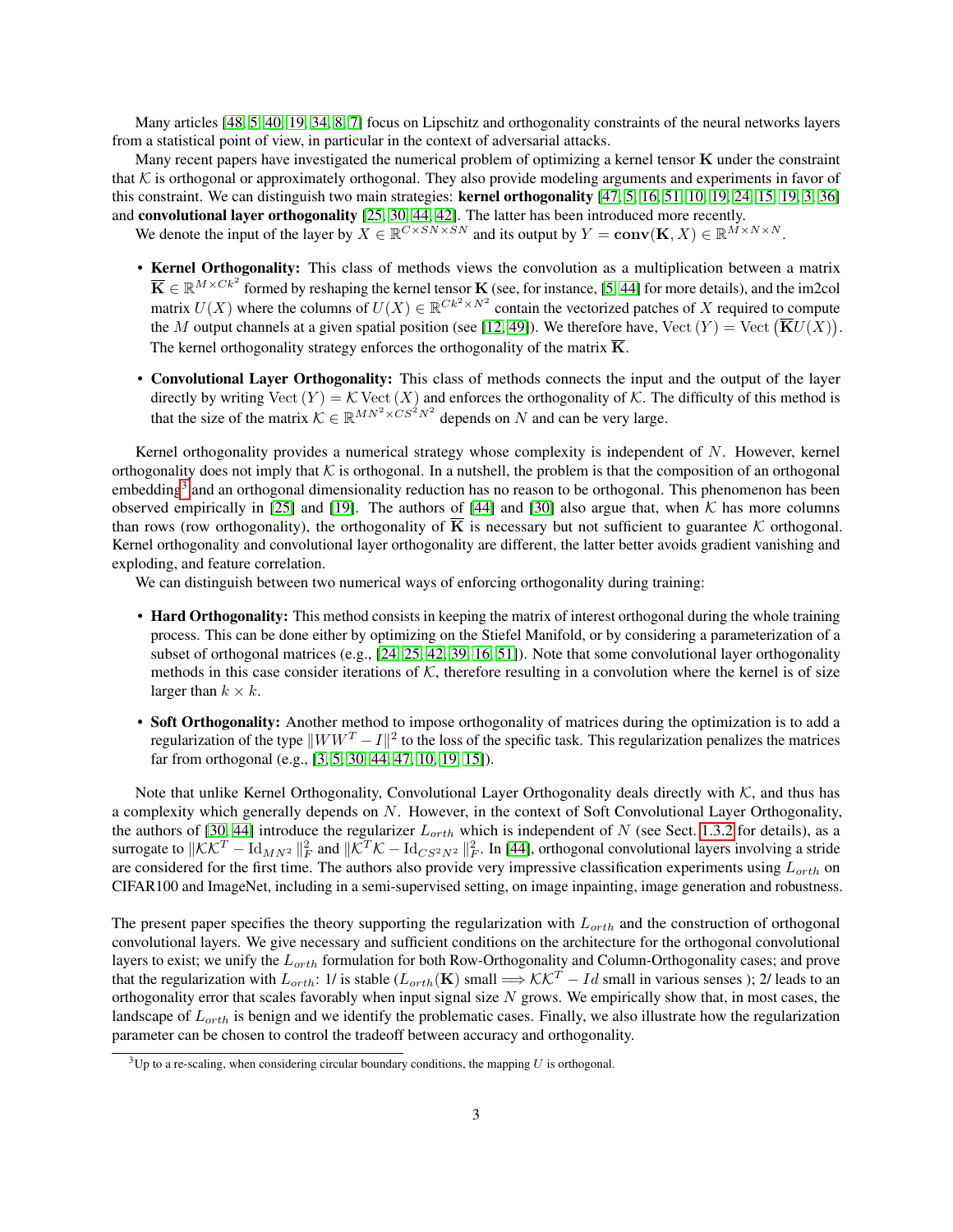#### <span id="page-3-1"></span>1.3 Context

In this section, we describe the context of the article by defining orthogonality, the regularization function  $L_{orth}$  and the Frobenius and spectral norms of the orthogonality residuals. We also derive the notions of approximate orthogonality and relate it to the approximate isometry property whose benefits are listed in Table [1.](#page-6-1)

#### <span id="page-3-5"></span>1.3.1 Orthogonality

Given a kernel tensor K, the layer transform matrix  $K$  can be written as:

$$
\mathcal{K} = \left( \begin{array}{ccc} \mathcal{M}(\mathbf{K}_{1,1}) & \ldots & \mathcal{M}(\mathbf{K}_{1,C}) \\ \vdots & \vdots & \vdots \\ \mathcal{M}(\mathbf{K}_{M,1}) & \ldots & \mathcal{M}(\mathbf{K}_{M,C}) \end{array} \right) \in \mathbb{R}^{MN^2 \times CS^2N^2},
$$

where  $\mathcal{M}(\mathbf{K}_{i,j})$  is a matrix that computes a strided convolution for the kernel  $\mathbf{K}_{i,j} = \mathbf{K}_{i,j,:,:}$ , from the input channel j, to the output channel  $i$ . (see Appendix [B](#page-19-0) for details).

In order to define orthogonal matrices, we need to distinguish two cases:

• Row case (RO case). When the size of the input space of  $K \in \mathbb{R}^{MN^2 \times CS^2N^2}$  is larger than the size of its output space, i.e.  $M \leq CS^2$ , K is orthogonal if and only if its rows are normalized and mutually orthogonal. Denoting the identity matrix  $\mathrm{Id}_{MN^2} \in \mathbb{R}^{MN^2 \times MN^2}$ , this is written

<span id="page-3-2"></span>
$$
\mathcal{K}\mathcal{K}^T = \text{Id}_{MN^2} \,. \tag{1}
$$

In this case, the mapping  $K$  performs a dimensionality reduction.

• Column case (CO case). When  $M \geq CS^2$ , K is orthogonal if and only if its columns are normalized and mutually orthogonal:

<span id="page-3-3"></span>
$$
\mathcal{K}^T \mathcal{K} = \mathrm{Id}_{CS^2 N^2} \,. \tag{2}
$$

In this case, the mapping  $K$  is an embedding.

Both the RO case and CO case are encountered in practice. When  $M = CS^2$ , the matrix K is square and if it is orthogonal then both [\(1\)](#page-3-2) and [\(2\)](#page-3-3) hold. The matrix K is then orthogonal in the usual sense and both K and  $\mathcal{K}^T$  are isometric.

#### <span id="page-3-0"></span>**1.3.2** The function  $L_{orth}$ (K)

In this section, we define a variant of the function  $L_{orth} : \mathbb{R}^{M \times C \times k \times k} \longrightarrow \mathbb{R}$  defined in [\[44,](#page-16-0) [30\]](#page-15-5). The purpose of the proposed variant is to unify the properties of  $L_{orth}$  in the RO case and CO case.

Reminding that  $k \times k$  is the size of the convolution kernel, for any  $h, g \in \mathbb{R}^{k \times k}$  and any  $P \in \mathbb{N}$ , we define conv $(h, g,$  padding zero = P, stride = 1)  $\in \mathbb{R}^{(2P+1)\times (2P+1)}$  as the convolution<sup>[4](#page-3-4)</sup> between h and the zero padding of g (see Figure [1\)](#page-4-0). Formally, for all  $i, j \in [0, 2P]$ ,

[conv(h, g, padding zero = P, stride = 1)]<sub>i,j</sub> = 
$$
\sum_{i',j'=0}^{k-1} h_{i',j'}\overline{g}_{i+i',j+j'},
$$

where  $\bar{g} \in \mathbb{R}^{(k+2P)\times (k+2P)}$  is defined, for all  $(i, j) \in [0, k+2P-1]^2$ , by

$$
\bar{g}_{i,j} = \begin{cases} g_{i-P,j-P} & \text{if } (i,j) \in [P, P+k-1] \text{?}, \\ 0 & \text{otherwise.} \end{cases}
$$

<span id="page-3-4"></span> $4$ As is common in machine learning, we do not flip h.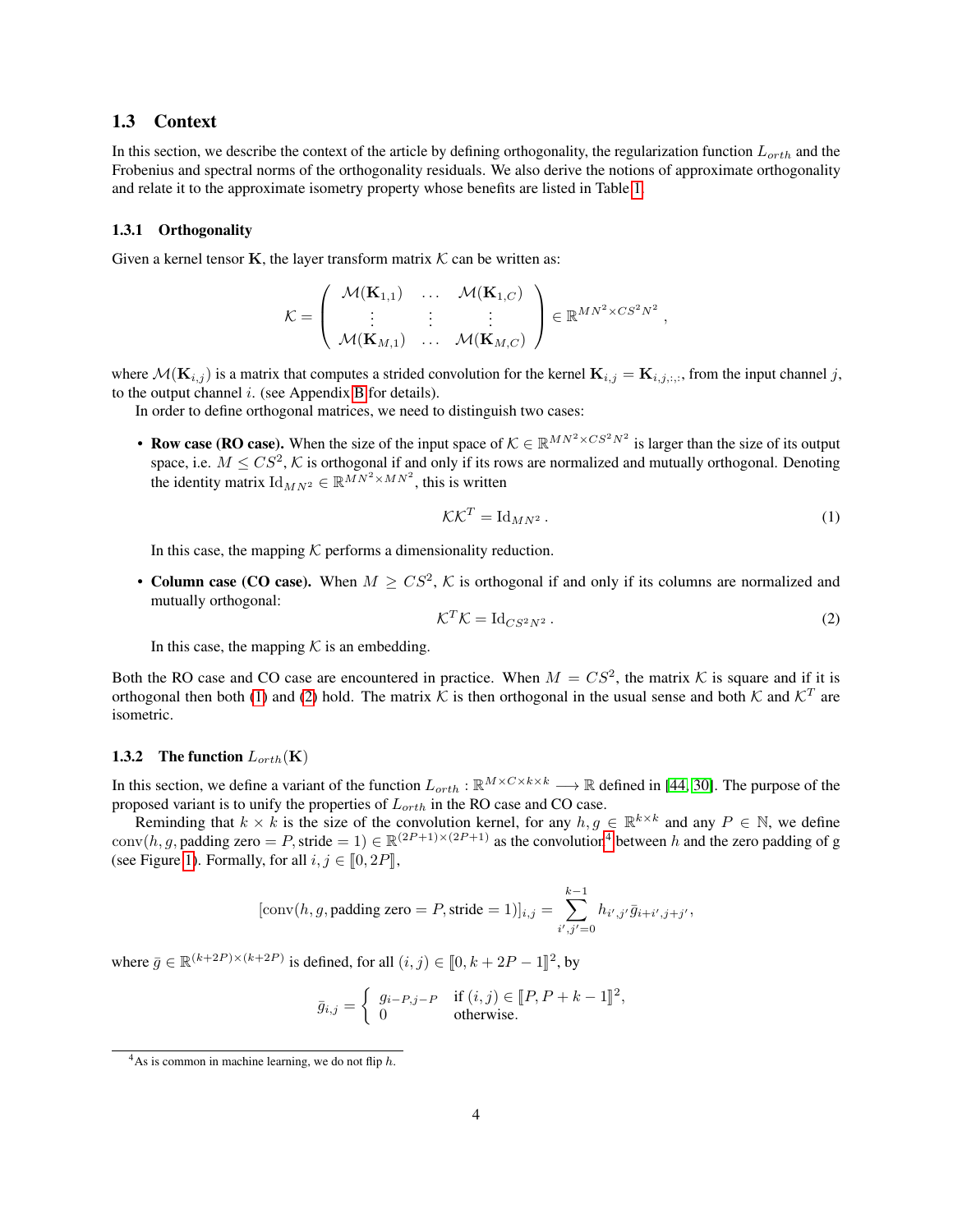

<span id="page-4-0"></span>Figure 1: Illustration of  $\text{conv}(h, g, \text{padding zero} = P, \text{ stride} = 1)$ , in the 2D case.

We define  $\text{conv}(h, g, \text{padding zero} = P, \text{stride} = S) \in \mathbb{R}^{(\lfloor 2P/S \rfloor + 1) \times (\lfloor 2P/S \rfloor + 1)}, \text{ for all integer } S \ge 1 \text{ and all}$  $i, j \in [0, \lfloor 2P/S \rfloor]$ , by

 $[\text{conv}(h, g, \text{padding zero} = P, \text{stride} = S)]_{i,j} = [\text{conv}(h, g, \text{padding zero} = P, \text{stride} = 1)]_{Si, Sj}.$ 

We denote (in bold) conv(K, K, padding zero = P, stride = S)  $\in \mathbb{R}^{M \times M \times (\lfloor 2P/S \rfloor + 1) \times (\lfloor 2P/S \rfloor + 1)}$  the fourthorder tensor such that, for all  $m, l \in [1, M]$ ,

 $conv(K, K, padding zero = P, stride = S)_{m,l...}$ 

<span id="page-4-2"></span>
$$
= \sum_{c=1}^{C} \text{conv}(\mathbf{K}_{m,c}, \mathbf{K}_{l,c}, \text{padding zero} = P, \text{stride} = S),
$$

where, for all  $m \in [\![1, M]\!]$  and  $c \in [\![1, C]\!]$ ,  $\mathbf{K}_{m,c} = \mathbf{K}_{m,c,:,:} \in \mathbb{R}^{k \times k}$ .

It has been noted in [\[44\]](#page-16-0) that, in the RO case, when  $P = \lfloor \frac{k-1}{S} \rfloor S$ ,

K orthogonal  $\iff$  conv(K, K, padding zero = P, stride = S) = I<sub>r0</sub>, (3)

where  $I_{r0} \in \mathbb{R}^{M \times M \times (2P/S+1) \times (2P/S+1)}$  is the tensor whose entries are all zero except its central  $M \times M$  entry which is equal to an identity matrix:  $[I_{r0}]_{::,P/S,P/S} = Id_M$ .

Therefore, denoting by  $\|.\|_F$  the Euclidean norm in high-order tensor spaces, it is natural to define the following regularization penalty (we justify the CO case right after the definition).

<span id="page-4-3"></span>**Definition 1** ( $\mathbf{L_{orth}}$ ). We denote by  $P = \lfloor \frac{k-1}{S} \rfloor$  S. We define  $L_{orth} : \mathbb{R}^{M \times C \times k \times k} \longrightarrow \mathbb{R}_+$  as follows

• *In the RO case,*  $M \leq CS^2$ :

<span id="page-4-1"></span>
$$
L_{orth}(\mathbf{K}) = \|\mathbf{conv}(\mathbf{K}, \mathbf{K}, padding\ zero = P, stride = S) - I_{r0}\|_F^2. \tag{4}
$$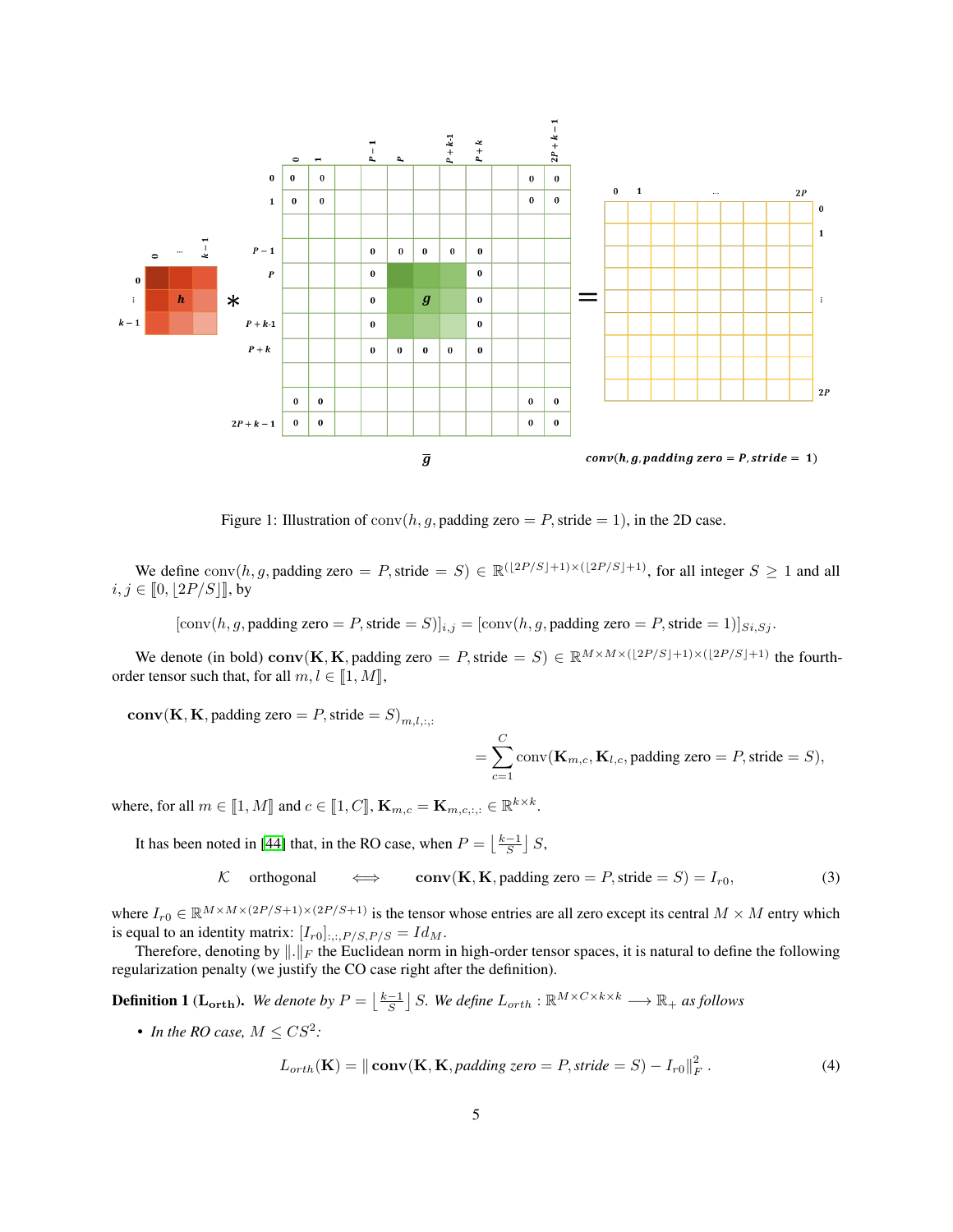• *In the CO case,*  $M \geq CS^2$ :

$$
L_{orth}(\mathbf{K}) = \|\mathbf{conv}(\mathbf{K}, \mathbf{K}, padding\ zero = P, stride = S) - I_{r0}\|_F^2 - (M - CS^2).
$$

When  $M = CS^2$ , the two definitions trivially coincide. In the definition, the padding parameter P is the largest multiple of S strictly smaller than k. The difference with the definitions of  $L_{orth}$  in [\[44,](#page-16-0) [30\]](#page-15-5) is in the CO case. In this case with  $S = 1$ , [\[30,](#page-15-5) [44\]](#page-16-0) use [\(4\)](#page-4-1) with  $\mathbf{K}^T$  instead of K. For  $S \geq 2$  in the CO case, we can not derive a simple equality as in [\(3\)](#page-4-2). In [\[44\]](#page-16-0), remarking that  $\|\mathcal{K}^T\mathcal{K} - \text{Id}_{CS^2N^2}\|_F^2 - \|\mathcal{K}\mathcal{K}^T - \text{Id}_{MN^2}\|_F^2$  is a constant which only depends on the size of K, the authors also argue that, whatever S, one can also use [\(4\)](#page-4-1) in the CO case. We alter this in the CO case as in Definition [1](#page-4-3) to obtain both in the RO case and the CO case:

$$
L_{orth}(\mathbf{K}) = 0 \qquad \Longleftrightarrow \qquad \mathcal{K} \text{ orthogonal}.
$$

Once adapted to our notations, the authors in [\[44,](#page-16-0) [30\]](#page-15-5) propose to regularize convolutional layers parameterized by  $(K_l)_l$  by optimizing

<span id="page-5-0"></span>
$$
L_{task} + \lambda \sum_{l} L_{orth}(\mathbf{K}_l)
$$
\n(5)

where  $L_{task}$  is the original objective function of a machine learning task. The function  $L_{orth}(\mathbf{K})$  does not depend on N and can be implemented in a few lines of code with Neural Network frameworks. Its gradient is then computed using automatic differentiation.

Of course, when doing so, even if the optimization is efficient, we expect  $L_{orth}(\mathbf{K}_l)$  to be different from 0 but less than  $\varepsilon$ , for a small  $\varepsilon$ . We investigate, in the sequel, whether, in this case the transformation matrix K, still satisfies useful orthogonality properties. To quantify how much  $\mathcal K$  deviates from being orthogonal, we define the approximate orthogonality criteria and approximate isometry property in the next section. These notions allow to state the stability and scalability theorems and guarantee that the singular values remain close to 1 when  $L_{orth}$  is small, even when N is large. This proves that the benefits related to the orthogonality of the layers, which are presented in Table [1,](#page-6-1) still hold.

#### 1.3.3 Approximate orthogonality and Approximate Isometry Property

Perfect orthogonality is an idealization that never happens, due to floating point arithmetic, numerical and optimization errors. In order to measure how K deviates from being orthogonal, we define the **orthogonality residual** by  $K\mathcal{K}^T$  – Id<sub>MN2</sub>, in the RO case, and  $\mathcal{K}^T \mathcal{K} - \text{Id}_{CS^2N^2}$ , in the CO case. Considering both the Frobenius norm  $\Vert . \Vert_F$  of the orthogonality residual and its spectral norm  $\|\cdot\|_2$ , we have two criteria:

$$
\mathrm{err}_{N}^{F}(\mathbf{K}) = \begin{cases} \|\mathcal{K}\mathcal{K}^{T} - \mathrm{Id}_{MN^{2}}\|_{F} & , \text{ in the RO case,} \\ \|\mathcal{K}^{T}\mathcal{K} - \mathrm{Id}_{CS^{2}N^{2}}\|_{F} & , \text{ in the CO case,} \end{cases}
$$

and

$$
err_N^s(\mathbf{K}) = \begin{cases} \|\mathcal{K}\mathcal{K}^T - \mathrm{Id}_{MN^2}\|_2 & , \text{ in the RO case,} \\ \|\mathcal{K}^T\mathcal{K} - \mathrm{Id}_{CS^2N^2}\|_2 & , \text{ in the CO case.} \end{cases}
$$

When  $M = CS^2$ , the definitions in the RO case and the CO case coincide. The two criteria are of course related since for any matrix  $A \in \mathbb{R}^{a \times b}$ , the Froebenius and spectral norms are such that

<span id="page-5-1"></span>
$$
||A||_F \le \sqrt{\min(a, b)} ||A||_2 \quad \text{and} \quad ||A||_2 \le ||A||_F. \tag{6}
$$

However, the link is weak, when  $min(a, b)$  is large.

In the applications, one key property of orthogonal operators is their connection to isometries. It is the property that prevents the gradient from exploding and vanishing [\[5,](#page-14-6) [46,](#page-16-11) [24,](#page-15-6) [15\]](#page-14-10). This property also enables to keep the examples well separated [\[30\]](#page-15-5), like the batch normalization does, and to have a Lipschitz forward pass and therefore improve robustness [\[44,](#page-16-0) [5,](#page-14-6) [25,](#page-15-4) [42,](#page-16-6) [19\]](#page-14-9).

We denote the Euclidean norm of a vector by  $\|\cdot\|$ . To clarify the connection between orthogonality and isometry, we define the ' $\varepsilon$ -Approximate Isometry Property' ( $\varepsilon$ -AIP).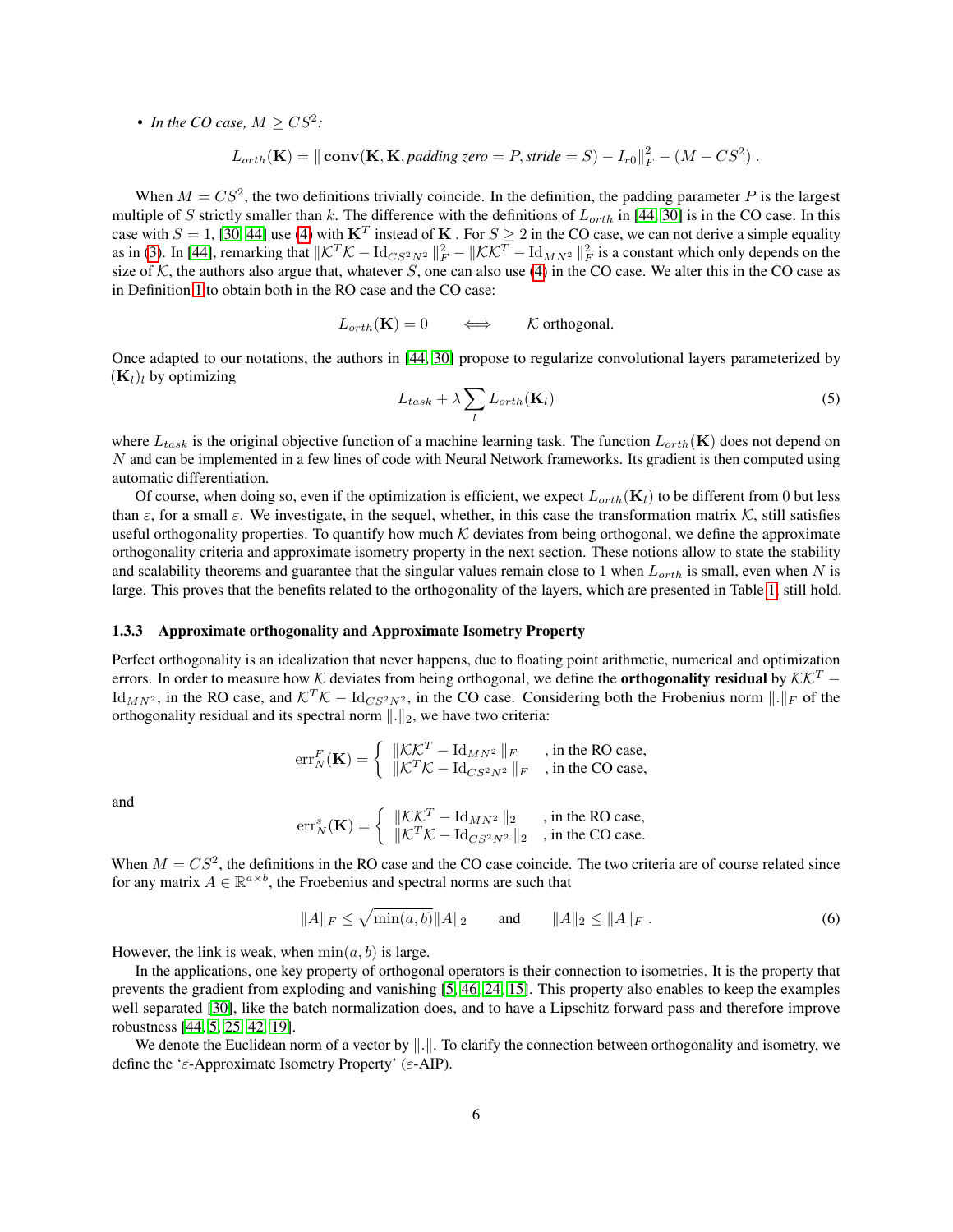|                 |            |              | Forward pass  | Backward pass |               |  |
|-----------------|------------|--------------|---------------|---------------|---------------|--|
|                 |            | Lipschitz    | Keep examples | Prevent       | Prevent       |  |
|                 |            | Forward pass | separated     | grad. expl.   | grad. vanish. |  |
| Convolutional   | $M < CS^2$ |              |               |               |               |  |
| layer           | $M > CS^2$ |              |               |               |               |  |
| Deconvolution   | $M < CS^2$ |              |               |               |               |  |
| layer           | $M > CS^2$ |              |               |               |               |  |
| Conv. & Deconv. | $M = CS^2$ |              |               |               |               |  |

<span id="page-6-1"></span>Table 1: Properties of a  $\varepsilon$ -AIP layer (when  $\varepsilon \ll 1$ ), depending on whether **K** defines a convolutional or deconvolutional layer. The red crosses indicate when the forward or backward pass performs a dimensionality reduction.

Definition 2. A layer transform matrix  $K \in \mathbb{R}^{MN^2 \times CS^2N^2}$  satisfies the  $\varepsilon$ -Approximate Isometry Property if and only if

• *RO case,*  $M \leq CS^2$ :

$$
\begin{cases} \forall x \in \mathbb{R}^{CS^2 N^2} & \|Kx\|^2 \le (1+\varepsilon)\|x\|^2\\ \forall y \in \mathbb{R}^{MN^2} & (1-\varepsilon)\|y\|^2 \le \|K^T y\|^2 \le (1+\varepsilon)\|y\|^2 \end{cases}
$$

• *CO case,*  $M \geq CS^2$ :

$$
\begin{cases} \forall x \in \mathbb{R}^{CS^2N^2} & (1-\varepsilon)\|x\|^2 \le \|Kx\|^2 \le (1+\varepsilon)\|x\|^2\\ \forall y \in \mathbb{R}^{MN^2} & \|K^T y\|^2 \le (1+\varepsilon)\|y\|^2 \end{cases}
$$

The following proposition makes the link between  $\text{err}^s_N(\mathbf{K})$  and AIP. It shows that minimizing  $\text{err}^s_N(\mathbf{K})$  enhances the AIP property.

<span id="page-6-2"></span>**Proposition 1.** Let N be such that  $SN \geq k$ . We have, both in the RO case and CO case,

$$
\mathcal{K} \text{ is } \mathrm{err}^s_N(\mathbf{K})\text{-}AIP.
$$

This statement actually holds for any matrix (not only layer transform matrix) and is already stated in [\[3,](#page-13-1) [10\]](#page-14-8). For completeness, we provide a proof, in Appendix [G.](#page-39-0)

In Proposition [1](#page-7-0) and in Theorem 1 (see the next section), the condition  $SN \geq k$  only states that the input width and height are larger than the size of the kernels. This is always the case in practice.

We summarize in Table [1](#page-6-1) the properties of the layer satisfying the AIP, in the different possible scenarios. We remind that a kernel tensor K can define a convolutional layer or a deconvolution layer. Deconvolution layers are, for instance, used to define layers of the decoder of an auto-encoder or variational auto-encoder [\[20\]](#page-14-15). In the convolutional case, K is applied during the forward pass and  $\mathcal{K}^T$  is applied during the backward pass. In a deconvolution layer,  $\mathcal{K}^T$  is applied during the forward pass and  $\mathcal K$  during the backward pass. Depending on whether we have  $M < CS^2$ ,  $M > CS^2$  or  $M = CS^2$ , when K is  $\varepsilon$ -AIP with  $\varepsilon << 1$ , either  $\mathcal{K}^T$ , K or both preserve distances (see Table [1\)](#page-6-1).

To complement Table [1,](#page-6-1) notice that in the RO case, if  $err_N^F(\mathbf{K}) \leq \varepsilon$ , then for any i, j with  $i \neq j$ , we have  $|\mathcal{K}_{i,:}\mathcal{K}_{j,:}^T|\leq \varepsilon$ , where  $\mathcal{K}_{i,:}$  is the  $i^{\text{th}}$  line of  $\mathcal{K}.$  In other words, when  $\varepsilon$  is small, the features computed by  $\mathcal{K}$  are mostly uncorrelated [\[44\]](#page-16-0).

## <span id="page-6-0"></span>2 Theoretical analysis of orthogonal convolutional layers

In all the theorems in this section, the considered convolutional layers are either applied to a signal, when  $d = 1$ , or an image, when  $d = 2$ .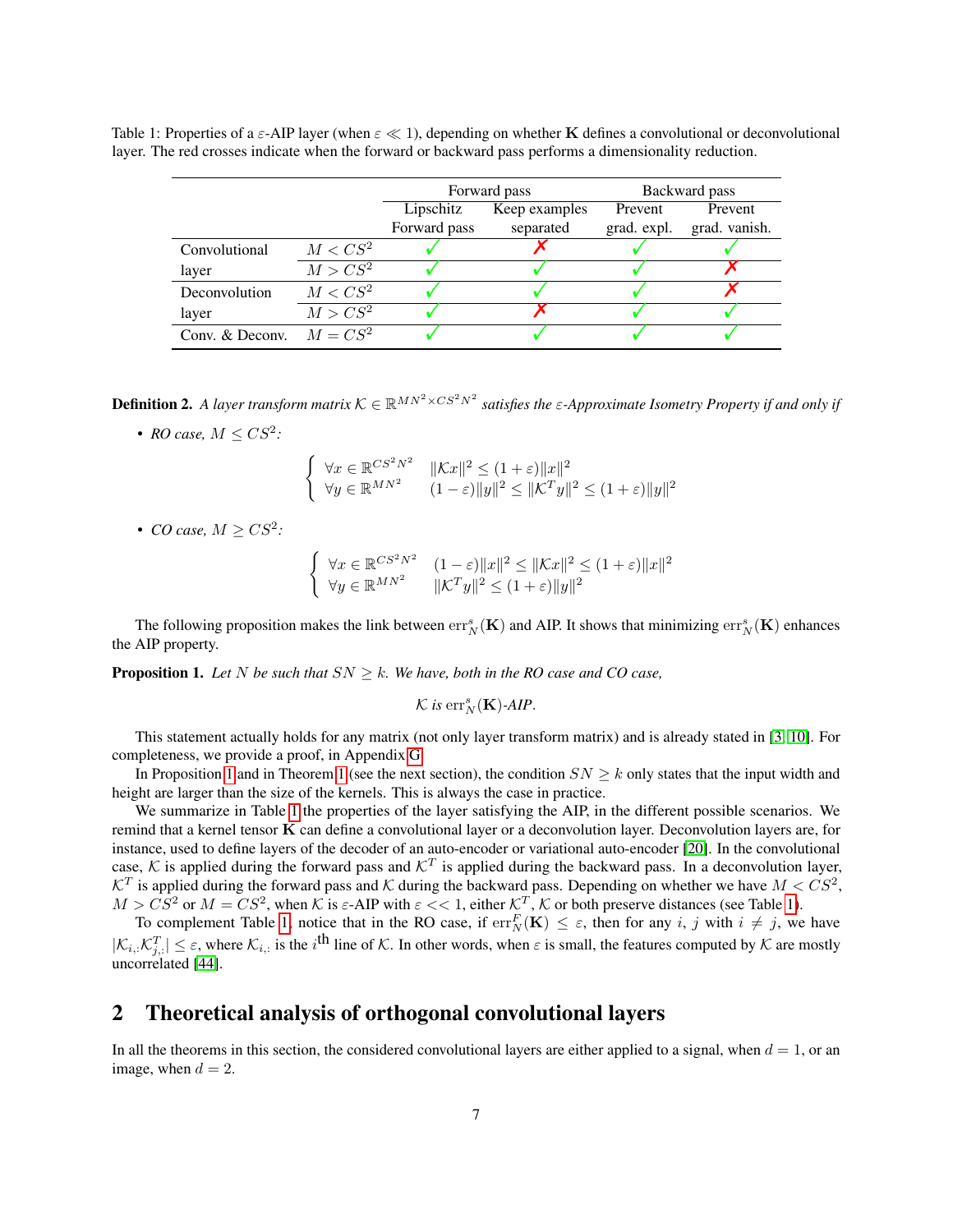We remind that the architecture of the layer is characterized by  $(M, C, k, S)$  where: M is the number of output channels; C is the number of input channels;  $k \ge 1$  is an odd positive integer and the convolution kernels are of size k, when  $d = 1$ , and  $k \times k$ , when  $d = 2$ ; the stride parameter is S.

All input channels are of size SN, when  $d = 1$ ,  $SN \times SN$ , when  $d = 2$ . The output channels are of size N and  $N \times N$ , respectively when  $d = 1$  and 2. When  $d = 1$ , the definitions of  $L_{orth}$ ,  $err_N^F$  and  $err_N^s$  are in Appendix [A.2.](#page-17-0)

In Section [2.1,](#page-7-1) we state a theorem that provides the necessary and sufficient conditions on the architecture for an orthogonal convolutional layer to exist.

We want to highlight that the theorems of Sections [2.1,](#page-7-1) [2.3](#page-8-0) and [2.4](#page-9-1) are for convolution operators defined with circular boundary conditions. We highlight in Section [2.2](#page-7-2) restrictions for the 'valid' and 'same' zero padding boundary conditions.

In Section [2.3,](#page-8-0) we state a theorem that provides a relation between the Frobenius norm of the orthogonality residual and the regularization penalty  $L_{orth}$ .

Finally, in Section [2.4,](#page-9-1) we state a theorem that provides an upper bound of the spectral norm of the orthogonality residual using the regularization penalty  $L_{orth}$ .

#### <span id="page-7-1"></span>2.1 Existence of orthogonal convolutional layers

The next theorem gives a necessary and sufficient condition on the architecture of a convolutional layer  $(M, C, k, S)$ and N for an orthogonal convolutional layers to exist. To simplify notations, we denote, for  $d = 1$  or 2, the space of all the kernel tensors by

$$
\mathbb{K}_d = \begin{cases} \mathbb{R}^{M \times C \times k} & \text{when } d = 1, \\ \mathbb{R}^{M \times C \times k \times k} & \text{when } d = 2. \end{cases}
$$

We also denote, for  $d = 1$  or 2,

 $\mathbb{K}_d^{\perp} = \{ \mathbf{K} \in \mathbb{K}_d | \mathcal{K} \text{ is orthogonal} \}.$ 

<span id="page-7-0"></span>**Theorem 1.** Let N be such that  $SN \geq k$  and  $d = 1$  or 2.

- RO case, i.e.  $M \leq CS^d$ :  $\mathbb{K}_d^{\perp} \neq \emptyset$  *if and only if*  $M \leq Ck^d$ .
- *CO* case, i.e.  $M \geq CS^d$ :  $\mathbb{K}_d^{\perp} \neq \emptyset$  if and only if  $S \leq k$ .

Theorem [1](#page-7-0) is proved in Appendix [C.](#page-22-0) Again, the conditions coincide when  $M = CS<sup>d</sup>$ .

When  $S \leq k$ , which is by far the most common situation, there exist orthogonal convolutional layers in both the CO case and the RO case. Indeed, in the RO case, when  $S \leq k$ , we have  $M \leq C S^d \leq C k^d$ .

However, skip-connection (also called shortcut connection) with stride in Resnet [\[11\]](#page-14-1) for instance, usually have an architecture  $(M, C, k, S) = (2C, C, 1, 2)$ , where C is the number of input channels. The kernels are of size  $1 \times 1$ . In that case,  $M \leq C S^d$  and  $M > C k^d$ . Theorem [1](#page-7-0) says that there is no orthogonal convolutional layer for this type of layers.

To conclude, the main consequence of Theorem [1](#page-7-0) is that, with circular boundary conditions and for most of the architecture used in practice (with an exception for the skip-connections with stride), there exist orthogonal convolutional layers.

#### <span id="page-7-2"></span>2.2 Restrictions due to boundary conditions

In Sections [2.1,](#page-7-1) [2.3](#page-8-0) and [2.4,](#page-9-1) we consider convolutions defined with circular boundary conditions. This choice is not for technical reasons neither to enable the use of Fourier basis. We illustrate in the next two propositions that, for convolutions defined with the 'valid' condition, or the 'same' condition with zero padding, the orthogonality is too restrictive.

We consider in this section an unstrided convolution and we state results about other paddings and some of their limitations.

<span id="page-7-3"></span>**Proposition 2.** Let  $N > 2k - 1$ . With the 'valid' condition, there exist no orthogonal convolutional layer in the CO *case.*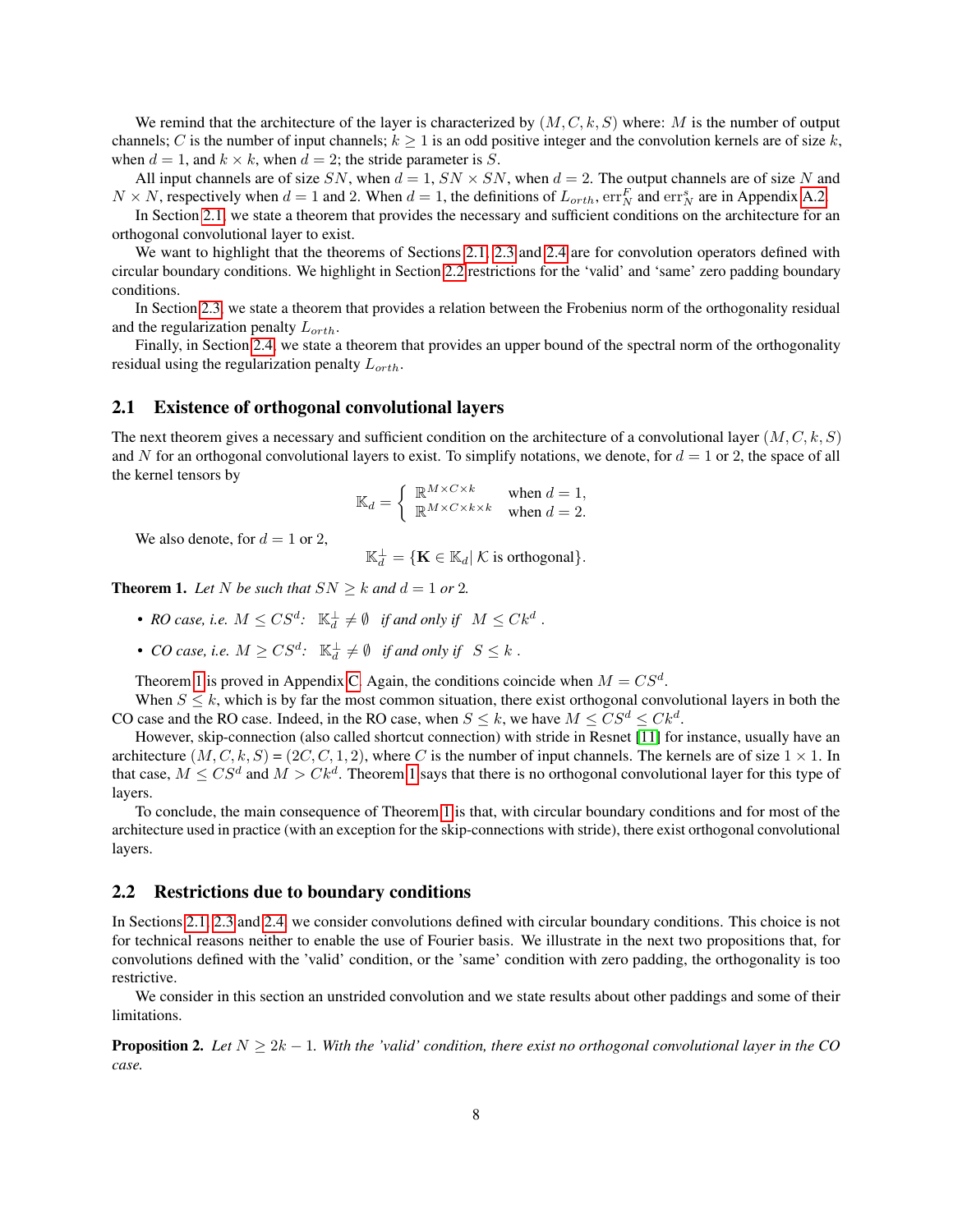This proposition holds in the 1D and 2D case. We give its proof only in the 1D case in Appendix [D.1.](#page-28-0)

Let  $k = 2r + 1$ , and let  $(e_{i,j})_{i=0..k-1,j=0..k-1}$  be the canonical basis of  $\mathbb{R}^{k \times k}$ . For the zero padding 'same', we have the following proposition.

<span id="page-8-2"></span>**Proposition 3.** Let  $N \geq k$ . For  $\mathbf{K} \in \mathbb{R}^{M \times C \times k \times k}$ , with the zero padding 'same' and  $S = 1$ , both in the RO case and *CO* case, if K is orthogonal then there exist  $(\alpha_{m,c})_{m=1..M,c=1..C} \in \mathbb{R}^{M \times C}$  such that for all  $(m, c) \in [1, M] \times [1, C]$ ,  ${\bf K}_{m,c} = \alpha_{m,c} e_{r,r}$ . As a consequence

$$
\mathcal{K} = \left( \begin{array}{ccc} \alpha_{1,1} Id_{N^2} & \dots & \alpha_{1,C} Id_{N^2} \\ \vdots & \vdots & \vdots \\ \alpha_{M,1} Id_{N^2} & \dots & \alpha_{M,C} Id_{N^2} \end{array} \right) \in \mathbb{R}^{MN^2 \times CN^2} \ .
$$

This proposition holds in the 1D and 2D case. We give its proof only in the 1D case in Appendix [D.2.](#page-28-1)

To recapitulate, the results state that with padding 'valid', no orthogonal convolution can be built in the CO case, and that for zero padding 'same', the orthogonal convolutions layers are trivial transformations.

#### <span id="page-8-0"></span>2.3 Frobenius norm stability

We recall that the motivation behind this is the following : The authors of [\[44,](#page-16-0) [30\]](#page-15-5) argue that  $L_{orth}(\mathbf{K}) = 0$  is equivalent to  $K$  being orthogonal. However, they do not provide stability guarantees. Without this guarantee, it could happen that  $L_{orth}(\mathbf{K}) = 10^{-9}$  and  $\|\mathcal{K}\mathcal{K}^T - Id\|_F = 10^9$ . This would make the regularization with  $L_{orth}$  useless, unless the algorithm reaches  $L_{orth}(\mathbf{K}) = 0$ .

The following theorem proves that it can not occur. Therefore, if  $L_{orth}(\mathbf{K})$  is small,  $err_N^F(\mathbf{K})$  is small at least for moderate signal sizes. Also a corollary is that adding  $L_{orth}$  as a penalty regularization is equivalent to adding the Frobenius norm of the orthogonality residual.

<span id="page-8-1"></span>**Theorem 2.** Let N be such that  $SN \geq 2k - 1$  and  $d = 1$  or 2. We have, both in the RO case and CO case,

$$
(\mathrm{err}_N^F(\mathbf{K}))^2 = N^d L_{orth}(\mathbf{K}) .
$$

Theorem [2](#page-8-1) is proved, in Appendix [E.](#page-29-0) We remind that  $L_{orth}(\mathbf{K})$  is independent of N. The theorem formalizes for circular boundary conditions and for both the CO case and the RO case, the reasoning leading to the regularization with  $L_{orth}$ , in [\[44\]](#page-16-0).

Using Theorem [2,](#page-8-1) we find that [\(5\)](#page-5-0) becomes

$$
L_{task} + \sum_{l} \frac{\lambda}{N_l^d} (\text{err}_{N_l}^F(\mathbf{K}_l))^2.
$$

Once the parameter  $\lambda$  is made dependent of the input size of layer l, the regularization term  $\lambda L_{orth}$  is equal to the Frobenius norm of the orthogonality residual. This justifies the use of  $L_{orth}$  as a regularizer.

We can also see from Theorem [2](#page-8-1) that, for both the RO case and the CO case, when  $L_{orth}(\mathbf{K}) = 0, K$  is orthogonal, independently of N. This recovers the result stated in [\[30\]](#page-15-5) for  $S = 1$ , and the result stated in [\[44\]](#page-16-0) in the RO case for any  $S$ .

Considering another signal size  $N'$  and applying Theorem [2](#page-8-1) with the sizes N and N', we find

$$
(\mathrm{err}_{N'}^F(\mathbf{K}))^2 = \frac{(N')^d}{N^d} (\mathrm{err}_N^F(\mathbf{K}))^2.
$$

To the best of our knowledge, this equality is new. This could be of importance in situations when  $N$  varies. For instance when the neural network is learned on a dataset containing signals/images of a given size, but the inference is done for signals/images of varying size [\[32,](#page-15-11) [26,](#page-15-12) [18\]](#page-14-16).

Finally, using [\(6\)](#page-5-1) and Proposition [1,](#page-6-2) K is  $\epsilon$ -AIP with  $\epsilon$  scaling like the square root of the signal/image size. This might not be satisfactory. We prove in the next section that it is actually not the case.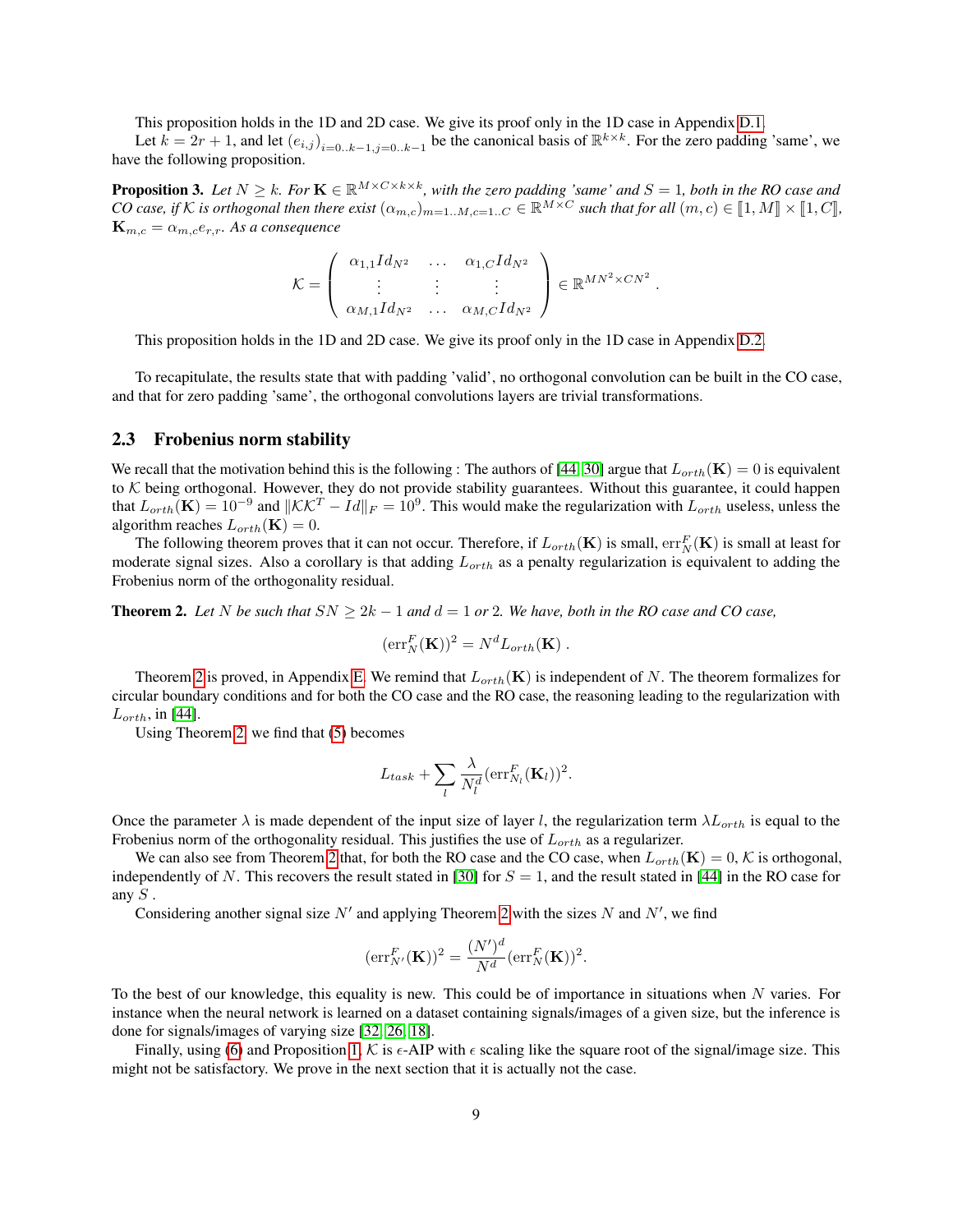#### <span id="page-9-1"></span>2.4 Spectral norm stability and scalability

We prove in Theorem [3](#page-9-2) that  $err_N^s(\mathbf{K})^2$  is bounded by a quantity which is proportional to  $L_{orth}(\mathbf{K})$  and the multiplicative factor does not depend on N. Hence, when  $L_{orth}(\mathbf{K})$  is small,  $err_N^s(\mathbf{K})^2$  is also small for all N. As a consequence, regularizing with  $L_{orth}(\mathbf{K})$  is efficient for all N, even if the algorithm does not reach  $L_{orth}(\mathbf{K}) = 0$ .

Moreover, combined with Proposition [1](#page-6-2) this ensures that, if  $L_{orth}(\mathbf{K})$  is small, K is  $\varepsilon$ -AIP with  $\varepsilon$  small. Using Table [1,](#page-6-1) we see that this property leads to more robustness and avoids gradient vanishing/exploding. This is in line with the empirical results observed in [\[44,](#page-16-0) [30\]](#page-15-5).

<span id="page-9-2"></span>**Theorem 3.** Let N be such that  $SN \geq 2k - 1$  and  $d = 1$  or 2. We have,

$$
(\mathrm{err}^s_N(\mathbf{K}))^2 \leq \alpha \, L_{orth}(\mathbf{K})
$$

*with:*

$$
\alpha = \begin{cases} \left(2\left\lfloor \frac{k-1}{S} \right\rfloor + 1\right)^d M & \text{in the RO case } (M \leq CS^d),\\ (2k-1)^d C & \text{in the CO case } (M \geq CS^d). \end{cases}
$$

Theorem [3](#page-9-2) is proved, in Appendix [F.](#page-35-0) When  $M = CS^d$ , the two inequalities hold and it is possible to take the minimum of the two  $\alpha$  values.

As we can see from Theorem [3,](#page-9-2) unlike with the Frobenius norm, the spectral norm of the orthogonality residual is As we can see non-Theorem 5, unike with the Frobenius norm, the spectral norm of the orthogonality residual is<br>bounded by a quantity which does not depend on N. Moreover,  $\sqrt{\alpha}$  is usually moderately large. For instance, bounded by a quantity which does not depend on *N*. Moreover,  $\sqrt{\alpha}$  is usually moderately large. For instance, with  $(M, C, k, S) = (128, 128, 3, 2)$ , for images,  $\sqrt{\alpha} \leq 34$ . For usual architectures,  $\sqrt{\alpha}$  is smaller tha that, independently of N, we have a tight control of the AIP, when  $L_{orth}(\mathbf{K}) \ll 1$ , both in the RO case and CO case. We recall that this is what explains the benefits of the approach, as stated in Table [1.](#page-6-1) Experiments which confirm this statement are in Section [3.](#page-9-0) This explains some of the impressive results obtained empirically on real datasets by [\[44,](#page-16-0) [30\]](#page-15-5).

## <span id="page-9-0"></span>3 Experiments

Before illustrating the benefits of approximate orthogonality in section [3.4,](#page-11-0) we conduct several synthetic experiments to test and illustrate the theorems of Section [2.](#page-6-0) In order to avoid interaction with other objectives, we train a single 2D convolutional layer with circular padding. We explore all the architectures such that  $\mathbb{K}_2^{\perp} \neq \emptyset$ , for  $C \in [\![1, 64]\!]$ <br> $M \subset [\![1, 64]\!]$ ,  $S \subset [1, 2, 4]$ , and  $k \subset [1, 2, 5, 7]$ , leading to 44024 (among 40152) expli ,  $M \in [1, 64], S \in \{1, 2, 4\},$  and  $k \in \{1, 3, 5, 7\}$ , leading to 44924 (among 49152) architectures for which an orthogonal convolutional layer exists. The model is trained using a *Glorot uniform* initializer and a *Adam* optimizer with learning rate 0.01 on a null loss ( $L_{task} = 0$ ) and the  $L_{orth}$  regularization (see Definition [1\)](#page-4-3) during 3000 steps.

After training, we evaluate the singular values ( $\sigma$ ) of K for different input sizes  $SN \times SN$ . When  $S = 1$ , we can compute all the singular values of K with the algorithm in [\[35\]](#page-15-3). For convolutions with stride,  $S > 1$ , there is no practical algorithm to compute the singular values and we simply apply the well known power iteration algorithm, to retrieve the smallest and largest singular values ( $\sigma_{min}, \sigma_{max}$ ) of K (see Appendix [H\)](#page-40-0). We remind that, when K is orthogonal, we have  $\sigma_{min} = \sigma_{max} = 1$ .

#### 3.1 Optimization landscape

We plot  $(\sigma_{min}, \sigma_{max})$  for K such that  $SN \times SN = 64 \times 64$ , on Figure [2.](#page-10-0) Each experiment is represented by two points:  $\sigma_{max}$ , in blue, and  $\sigma_{min}$ , in orange. For each point  $(x, y)$ , the first coordinate x corresponds to  $\frac{M}{CS^2}$ , and the second coordinate y denotes the singular value of the corresponding K. The points with  $x \le 1$  correspond to the artchitecture in the RO case ( $K$  is a fat matrix), and the others correspond to the architectures in the CO case ( $K$  is a tall matrix).

The right plot of Fig. [2](#page-10-0) shows that all configurations where  $M \neq CS^2$  are trained very accurately to near perfect orthogonal convolutions. These configurations represent the vast majority of cases found in practice. However, the left plot of Fig. [2](#page-10-0) points out that some architectures, with  $M = CS^2$ , might not fully benefit of the regularization with  $L_{orth}$ . These architectures, corresponding to a square K, can mostly be found when  $M = C$  and  $S = 1$ , for instance in VGG [\[38\]](#page-15-13) and Resnet [\[11\]](#page-14-1). We have conducted experiments that we do not report here in details, and it seems that this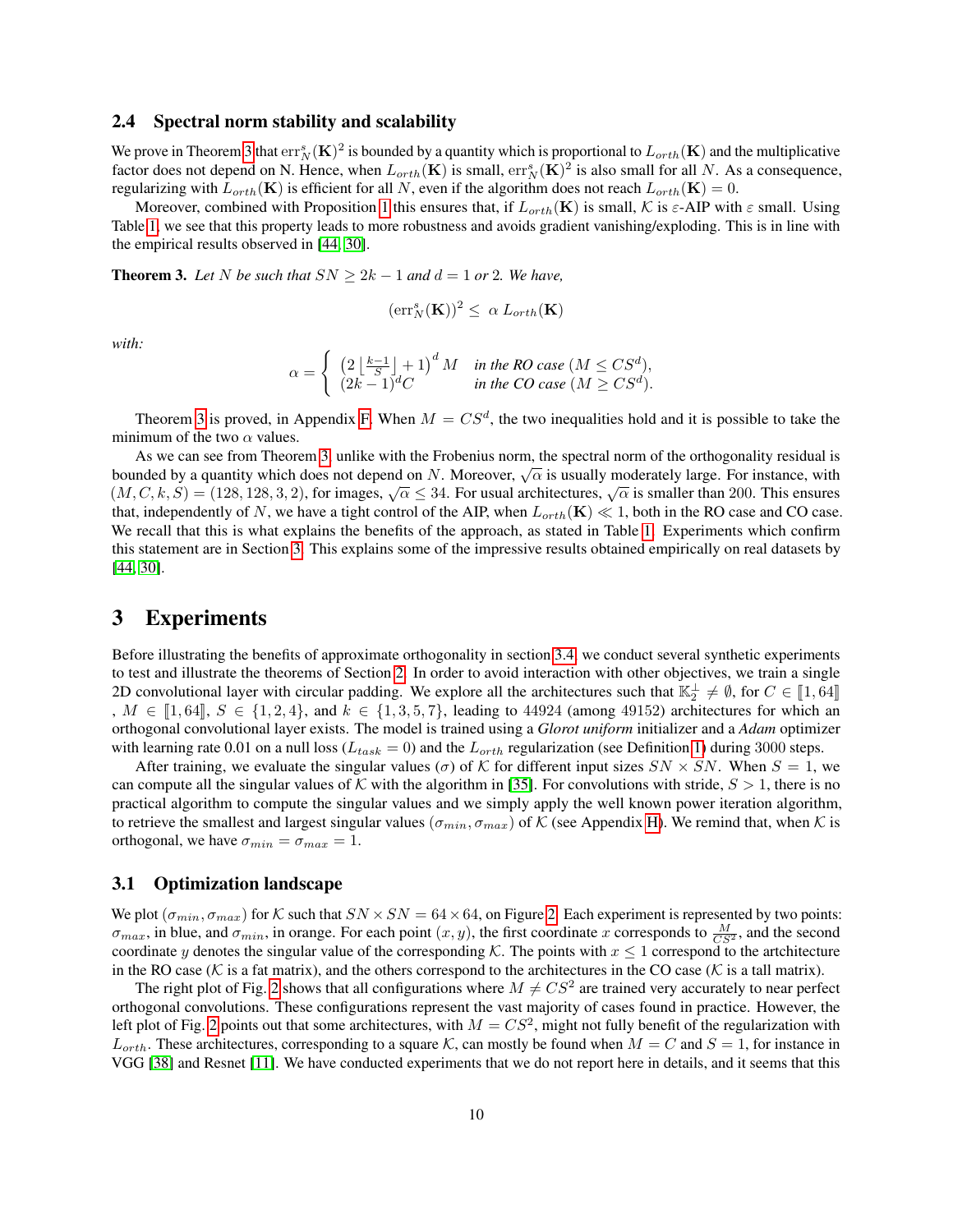

<span id="page-10-0"></span>Figure 2: **Optimization of L**<sub>orth</sub>. Each experiment corresponds to two dots: a blue dot for  $\sigma_{max}$  and an orange dot for  $\sigma_{min}$ . The x-axis is  $M/CS^2$  in log scale. (left) All experiments for which  $\mathbb{K}_2^{\perp} \neq \emptyset$ ; (right) All experiments for which  $\mathbb{K}_2^{\perp} \neq \emptyset$  and  $M \neq CS^2$ .

<span id="page-10-1"></span>

Figure 3: Singular values of K, when  $C = M$  and  $S = 1$  and optimization is (Left) successful,  $L_{orth}$  small (Right) Unsuccessful,  $L_{orth}$  large.

is specific to the convolutional layer case. Fully-connected layers do not suffer from this phenomenon when optimized to be orthogonal.

## 3.2 Analysis of the  $M = CS^2$  cases

Since we know that  $\mathbb{K}_2^{\perp} \neq \emptyset$ , the explanation for the failure cases (when  $\sigma_{max}$  or  $\sigma_{min}$  significantly differ from 1) is that the optimization was not successful. We tried many learning rate schemes, number of iterations and obtained similar results. This suggests that, in the failure cases, the landscape of  $L_{orth}$  does not lend itself to global optimization. The explanation of this phenomenon and the evaluation of its impact on applications are open questions that we keep for future research. The contributions of the article is to empirically identify these problematic cases. We also ran 100 training experiments, with independent initialization, for each configuration when  $M = CS^2$  ( $M \in [1, 64]$  and  $h \in \{1, 2, 5, 7\}$ ). In systems at convergence, we found  $\sigma$ , see that  $\sigma$ , sin  $14\%$  of runs, proving t  $k \in \{1, 3, 5, 7\}$ ). In average, at convergence, we found  $\sigma_{min} \sim 1 \sim \sigma_{max}$  in 14% of runs, proving that the minimizer can be reached.

We display on Figure [3](#page-10-1) the singular values of K defined for  $S = 1$  and  $N \times N = 64 \times 64$  for two experiments where  $M = C$ . In the experiment on the left, the optimization is successful and the singular values are very accurately concentrated around 1. On the right, we see that only a few of the singular values significantly differ from 1.

Figure [3](#page-10-1) shows that even if  $\sigma_{min}$  and  $\sigma_{max}$  are not close to 1, as shown in Figure [2,](#page-10-0) most of the singular values are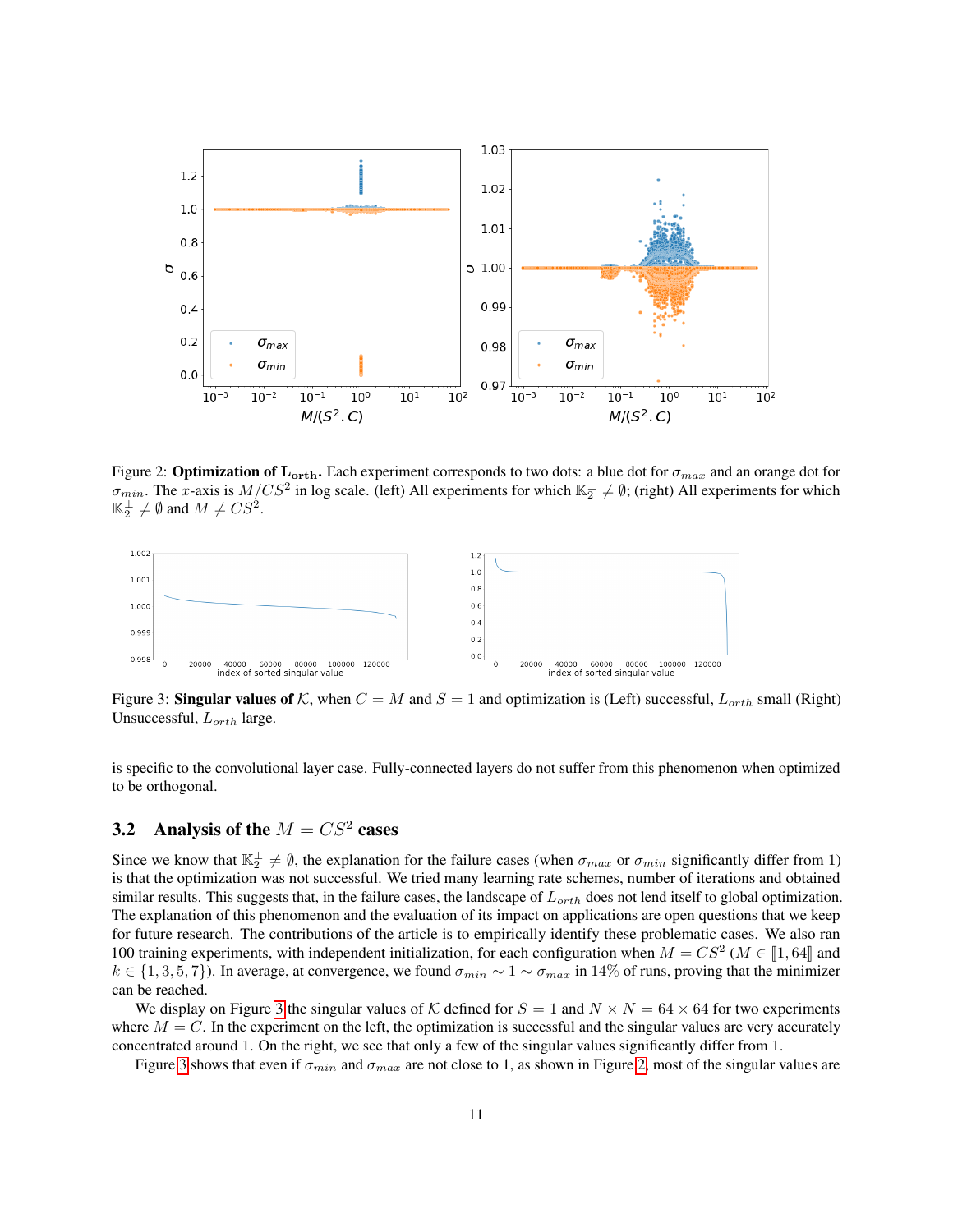close to 1. This probably explains why the landscape problem does not alter the performance on real datasets in [\[44\]](#page-16-0) and [\[30\]](#page-15-5). Notice that [\[44\]](#page-16-0) contains a curve similar to Figure [3](#page-10-1) when used for a real dataset.



## <span id="page-11-1"></span>3.3 Stability of  $(\sigma_{min}, \sigma_{max})$  when N varies

Figure 4: Evolution of  $\sigma_{\min}$  and  $\sigma_{\max}$  according to input image size (x-axis: N in log-scale) (Left) successful training,  $L_{orth}$  small, (Right) unsuccessful training,  $L_{orth}$  large

In this experiment, we evaluate how the singular values ( $\sigma_{min}, \sigma_{max}$ ) of K vary when the parameter N defining the size  $SN \times SN$  of the input channels varies, for K fixed. This is important for applications [\[37,](#page-15-14) [18,](#page-14-16) [32\]](#page-15-11) using fully convolutional networks, or for transfer learning using pre-learnt convolutional feature extractor.

To do so, we randomly select 50 experiments for which the optimization was successful and 50 for which it was unsuccessful. They are respectively used to construct the figures on the left and the right of Figure [4.](#page-11-1) We display the  $(\sigma_{min}, \sigma_{max})$  values of K as orange and blue dots, for  $N \in \{5, 12, 15, 32, 64, 128, 256, 512, 1024\}$ . The dots corresponding to the same  $K$  are linked by a line.

We see, on the left of Figure [4,](#page-11-1) that for successful experiments  $(L_{orth} \text{ small})$ , the singular values are very stable when N varies. This corresponds to the behavior described in Theorem [3](#page-9-2) and Proposition [1.](#page-6-2) We also point out, on the right of Figure [4,](#page-11-1) that for unsuccessful optimization ( $L_{orth}$  large),  $\sigma_{min}$  (resp.  $\sigma_{max}$ ) values decrease (resp. increase) rapidly when N increases.

#### <span id="page-11-0"></span>3.4 Datasets experiments

In this section we compare performance, robustness, and processing time, on several datasets, for the  $L_{orth}$  regularization and a method that we call Cayley [\[42\]](#page-16-6), a hard convolutional layer orthogonality method<sup>[5](#page-11-2)</sup>. As a reminder, [42] method is based on the Cayley transform. It builds convolutions parameterized by  $k \times k$  parameters but, because a mapping is applied to obtain the orthogonality, the convolution kernels are of size  $N \times N$ . In comparison,  $L_{orth}$  regularization provides convolutions kernels of size  $k \times k$ , as is standard. The methods are therefore not expected to provide the same results which makes the comparison a bit complicated.

On Cifar10, we use the same configuration as in [\[42\]](#page-16-6): a standard data augmentation (i.e., random cropping and On Citario, we use the same configuration as in [42]: a standard data augmentation (i.e., random cropping and flipping), a  $KWLarge$  architecture [\[25,](#page-15-4) [45\]](#page-16-12), a piecewise triangular learning rate, a multiclass hinge loss with a margin, where  $\epsilon = 36/255$ , and an Adam optimizer. In all experiments, for fair comparison, we use CayleyLinear dense layers, and invertible downsampling emulation as in [\[42\]](#page-16-6).

For  $L_{orth}$  regularization and for  $\lambda \in \{10, 1, 10^{-1}, 10^{-2}, 10^{-3}, 10^{-4}, 10^{-5}\}$ , we investigate the properties of the solution of [\(5\)](#page-5-0). Since small  $\lambda$  can lead to poor regularization, after training  $\sigma_{max}$  and  $\sigma_{min}$  values are computed for each convolutional layer.

<span id="page-11-2"></span><sup>5</sup> comparison with kernel orthogonality was done in [\[44\]](#page-16-0)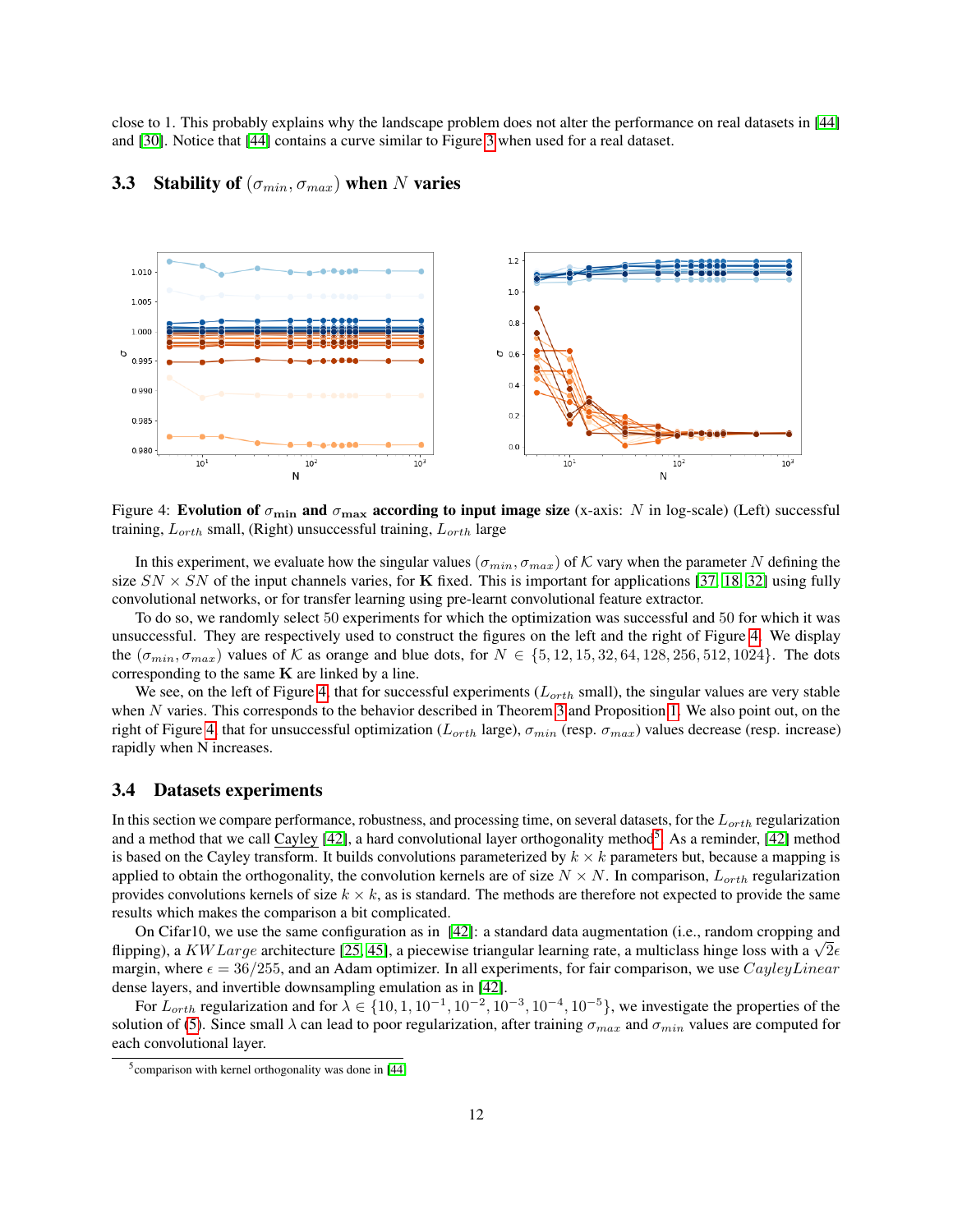In the following tables, the non-lipschitz-constraint convolution (Conv2D) performance is given as a reference<sup>[6](#page-12-0)</sup>. We report the following metrics for each experiments:

- *Acc. clean*: Classical accuracy on test set
- $\Sigma_{max} = \max_l(\sigma_{max}(\mathcal{K}_l))$ : the largest singular value over all the convolutional layers
- $L_{up}$ : An upper bound of the Lipschitz constant computed as the product  $L_{up} = \prod_l \sigma_{max}(\mathcal{K}_l)$  of convolution layers largest singular values.
- $\Sigma_{min} = \min_l(\sigma_{min}(\mathcal{K}_l))$ : the smallest singular value over all the convolutional layers
- $L_{low}$ : the product  $L_{low} = \prod_l \sigma_{min}(\mathcal{K}_l)$  of convolution layers lowest singular values.
- $E_{lip}$ : Empirical local Lipschitz constants computed using the PGD-like method proposed by [\[50\]](#page-16-13).
- $\bullet$   $E_{rob}$ : The empirical robustness accuracy, i.e. the proportion of test samples on which a vanilla Projected Gradient Descent (PGD) attack [\[27\]](#page-15-15) failed (for a coefficient  $\alpha = \epsilon/4.0$ ). The (*Drop in Acc*.) represents the difference between the test clean accuracy and this value.
- $T_{epoch}$ : the average epoch processing time

<span id="page-12-1"></span>

|                |                     |        | $L_{orth}$      | $L_{orth}$ | $L_{orth}$ | $L_{orth}$ | $L_{orth}$ | $L_{orth}$ | $L_{orth}$ |
|----------------|---------------------|--------|-----------------|------------|------------|------------|------------|------------|------------|
| Method         | Conv <sub>2</sub> D | Cayley | 10 <sup>1</sup> | 1.00       | $10^{-1}$  | $10^{-2}$  | $10^{-3}$  | $10^{-4}$  | $10^{-5}$  |
| Acc. clean     | 0.83                | 0.75   | 0.72            | 0.73       | 0.74       | 0.75       | 0.78       | 0.81       | 0.82       |
| $\Sigma_{max}$ | 8.85                | 1.00   | 1.00            | 1.03       | 1.17       | 1.56       | 2.18       | 2.80       | 3.77       |
| $L_{up}$       | 260.30              | 1.00   | 1.01            | 1.05       | 1.34       | 2.56       | 6.32       | 18.74      | 52.41      |
| $\Sigma_{min}$ | 0.41                | 1.00   | 1.00            | 0.99       | 0.96       | 0.84       | 0.56       | 0.47       | 0.30       |
| $L_{low}$      | 0.13                | 1.00   | 1.00            | 0.99       | 0.94       | 0.75       | 0.42       | 0.26       | 0.24       |
| $E_{lip}$      | 16.41               | 0.76   | 0.72            | 0.73       | 0.79       | 1.08       | 2.01       | 3.48       | 7.39       |
| $E_{rob}$      | 0.51                | 0.68   | 0.65            | 0.66       | 0.68       | 0.67       | 0.67       | 0.67       | 0.62       |
| (Drop in acc.) | (0.32)              | 0.07)  | 0.07)           | 0.07)      | 0.06)      | 0.08)      | 0.11)      | (0.14)     | 0.19)      |
| $T_{epoch}$    | 4.00                | 5.80   | 4.20            | 4.20       | 4.20       | 4.20       | 4.20       | 4.20       | 4.20       |

Table 2: Cifar10: Influence of  $\lambda$  for  $L_{orth}$  regularization and comparison with Cayley method.

Table [2](#page-12-1) shows that the regularization parameter  $\lambda$ , in [\(5\)](#page-5-0), provides a way to tune a tradeoff between robustness (Drop in acc.) and clean accuracy, by controlling the Lipschitz constant of the layers. The  $L_{low}$  line shows that  $\lambda$ allows to control the importance of the vanishing gradient. The configurations  $\lambda = 10^{-1}$  and  $10^{-2}$  achieve similar empirical performances as the Cayley method. Furthermore their empirical Lipschitz constants are very close to one. The processing time for the regularizing with  $L_{orth}$  is 1.4 times faster than the one of the Cayley method. It is not reported here in details but the convergence speed in number of epochs are similar. Moreover,  $L_{orth}$  provides classical convolution at inference. On the contrary, the Cayley method provides orthogonal convolutions of size  $N \times N$  obtained using a mapping which involves Fourier transforms. This leads to a higher computational complexity even at inference. The change of support also explains the difference of the accuracies between the Cayley method and the regularization with  $\lambda = 10$ .

Table [3](#page-13-3) presents the same experiments on Imagenette dataset [\[14\]](#page-14-17). The latter is a 10 classes subset of Imagenet dataset [\[33\]](#page-15-16) with  $160 \times 160$  images. We train a KW Large-like architecture with five convolutional blocks and pooling, and use the same parameters as for Cifar10 experiments (data augmentation, optimizer, loss, epsilon). Interestingly, although the drop in accuracy is increased for  $\lambda = 10^{-4}$  and  $10^{-5}$ , the clean performance increases sufficiently to

<span id="page-12-0"></span><sup>&</sup>lt;sup>6</sup>It gives a reference performance for neural networks with orthogonal dense layers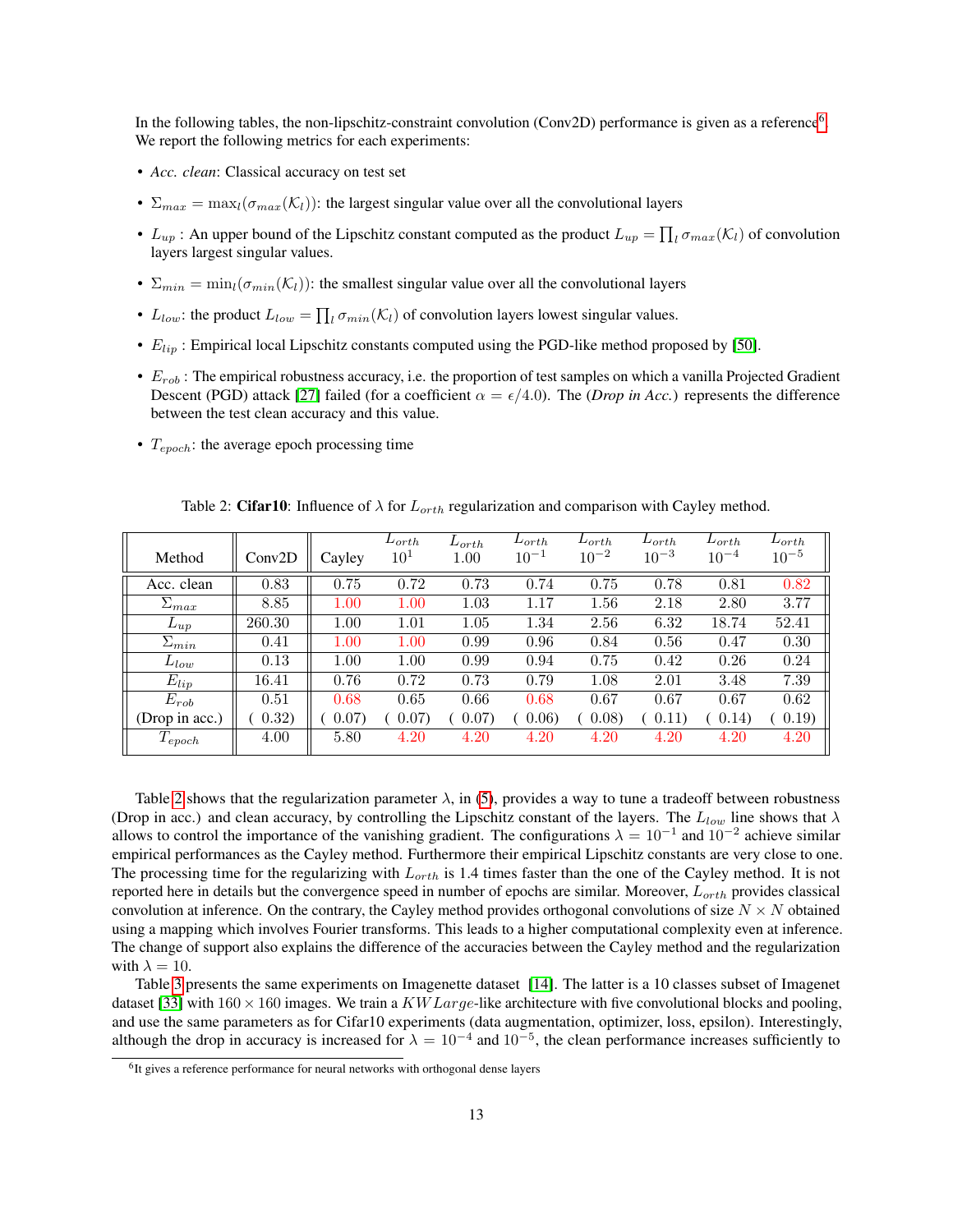<span id="page-13-3"></span>

| Method         | Conv2D        | Cayley | $L_{orth}$<br>1.00 | $L_{orth}$<br>$10^{-1}$ | $L_{orth}$<br>$10^{-2}$ | $L_{orth}$<br>$10^{-3}$ | $L_{orth.}$<br>$10^{-4}$ | $L_{orth}$<br>$10^{-5}$ |
|----------------|---------------|--------|--------------------|-------------------------|-------------------------|-------------------------|--------------------------|-------------------------|
| Acc. clean     | 0.79          | 0.75   | 0.68               | 0.70                    | 0.70                    | 0.75                    | 0.79                     | 0.79                    |
| $\Sigma_{max}$ | 9.82          | 1.00   | 1.00               | 1.00                    | 1.05                    | 1.31                    | 1.71                     | 2.29                    |
| $L_{up}$       | 25909         | 1.00   | 1.00               | 1.01                    | 1.21                    | 3.06                    | 14.70                    | 217.77                  |
| $\Sigma_{min}$ | 0.14          | 1.00   | 1.00               | 1.00                    | 0.99                    | 0.73                    | 0.53                     | 0.15                    |
| $L_{low}$      | $< 3.10^{-5}$ | 1.00   | 1.00               | 1.00                    | 0.94                    | 0.44                    | 0.15                     | $< 8.10^{-4}$           |
| $E_{lip}$      | 23.86         | 0.48   | 0.42               | 0.42                    | 0.41                    | 0.49                    | 0.91                     | 2.14                    |
| $E_{rob}$      | 0.57          | 0.73   | 0.66               | 0.69                    | 0.68                    | 0.72                    | 0.75                     | 0.75                    |
| (Drop in acc.) | (0.22)        | 0.02)  | 0.02               | 0.01)                   | 0.02)                   | 0.02)                   | 0.04)                    | 0.05                    |
| $T_{epoch}$    | 16.90         | 87.30  | 18.80              | 18.80                   | 18.80                   | 18.80                   | 18.80                    | 18.80                   |

Table 3: **Imagenette**: Influence of  $\lambda$  for  $L_{orth}$  regularization and comparison with Cayley method.

obtain better robustness measures than with the Cayley method. Besides, because  $L_{orth}$  does not depend on the size N of the input feature map, the processing time for the  $L_{orth}$  regularization is only 1.1 times slower than for the non-constrained convolution (Conv2D). In comparizon, the Cayley method is 5.2 slower than Conv2D.

## 4 Conclusion

This paper provides a necessary and sufficient condition on the architecture for the existence of an orthogonal convolutional layer with circular padding. The conditions prove that orthogonal convolutional layers exist for most relevant architectures. We show that the situation is less favorable with 'valid' and 'same' zero paddings. We also prove that the minimization of the surrogate  $L_{orth}$  enables to construct orthogonal convolutional layers in a stable manner, that also scales well with the input size  $N$ . The experiments confirm that this is practically the case for most of the configurations, except when  $M = CS^2$  for which interrogations remain.

Altogether, the study guarantees that the regularization with  $L_{orth}$  is an efficient, stable numerical strategy to learn orthogonal convolutional layers. It can safely be used even when the signal/image size is very large. The regularization parameter  $\lambda$  is chosen depending on the tradeoff we want between accuracy and orthogonality.

## Acknowledgements

Our work has benefited from the AI Interdisciplinary Institute ANITI. ANITI is funded by the French "Investing for the Future – PIA3" program under the Grant agreement n°ANR-19-PI3A-0004. The authors gratefully acknowledge the support of the DEEL project.<sup>[7](#page-13-4)</sup>

## References

- <span id="page-13-2"></span>[1] Martin Arjovsky and Léon Bottou. Towards principled methods for training generative adversarial networks. In International Conference on Learning Representation, ICLR'17, 2017.
- <span id="page-13-0"></span>[2] Martin Arjovsky, Amar Shah, and Yoshua Bengio. Unitary evolution recurrent neural networks. In International Conference on Machine Learning, ICML'16, 2016.
- <span id="page-13-1"></span>[3] Nitin Bansal, Xiaohan Chen, and Zhangyang Wang. Can we gain more from orthogonality regularizations in training deep networks? Advances in Neural Information Processing Systems, NeurIPS'18, 31:4261–4271, 2018.

<span id="page-13-4"></span><sup>7</sup>https://www.deel.ai/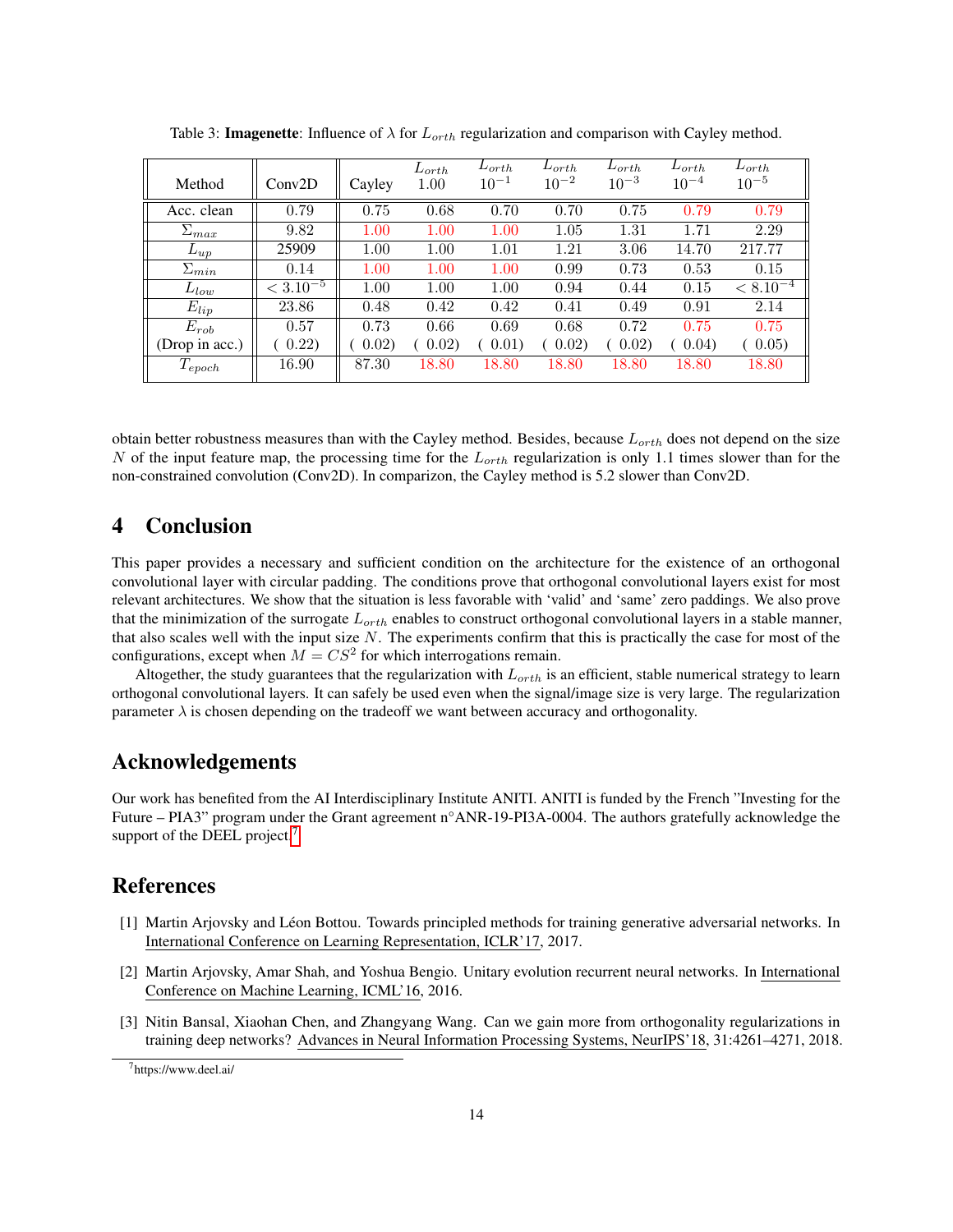- <span id="page-14-4"></span>[4] Yoshua Bengio, Patrice Simard, and Paolo Frasconi. Learning long-term dependencies with gradient descent is difficult. IEEE transactions on neural networks, 5(2):157–166, 1994.
- <span id="page-14-6"></span>[5] Moustapha Cisse, Piotr Bojanowski, Edouard Grave, Yann Dauphin, and Nicolas Usunier. Parseval networks: improving robustness to adversarial examples. In Proceedings of the 34th International Conference on Machine Learning, ICML'17, pages 854–863, 2017.
- <span id="page-14-12"></span>[6] Alan Edelman, Tomás A Arias, and Steven T Smith. The geometry of algorithms with orthogonality constraints. SIAM journal on Matrix Analysis and Applications, 20(2):303–353, 1998.
- <span id="page-14-13"></span>[7] Farzan Farnia, Jesse Zhang, and David Tse. Generalizable adversarial training via spectral normalization. In International Conference on Learning Representations, ICLR'18, 2018.
- <span id="page-14-5"></span>[8] Henry Gouk, Eibe Frank, Bernhard Pfahringer, and Michael J Cree. Regularisation of neural networks by enforcing lipschitz continuity. Machine Learning, 110(2):393–416, 2021.
- <span id="page-14-11"></span>[9] Ishaan Gulrajani, Faruk Ahmed, Martin Arjovsky, Vincent Dumoulin, and Aaron Courville. Improved training of wasserstein gans. In Proceedings of the 31st International Conference on Neural Information Processing Systems, NeurIPS'17, pages 5769–5779, 2017.
- <span id="page-14-8"></span>[10] Pei-Chang Guo and Qiang Ye. On the regularization of convolutional kernel tensors in neural networks. Linear and Multilinear Algebra, 0(0):1–13, 2020.
- <span id="page-14-1"></span>[11] Kaiming He, Xiangyu Zhang, Shaoqing Ren, and Jian Sun. Deep residual learning for image recognition. In Proceedings of the IEEE conference on Computer Vision and Pattern Recognition, CVPR'16, pages 770–778, 2016.
- <span id="page-14-14"></span>[12] Felix Heide, Wolfgang Heidrich, and Gordon Wetzstein. Fast and flexible convolutional sparse coding. In IEEE Conference on Computer Vision and Pattern Recognition, CVPR'15, 2015.
- <span id="page-14-3"></span>[13] Sepp Hochreiter. Untersuchungen zu dynamischen neuronalen netzen. Diploma, Technische Universität München, 91(1), 1991.
- <span id="page-14-17"></span>[14] Jeremy Howard. imagenette.
- <span id="page-14-10"></span>[15] Lei Huang, Li Liu, Fan Zhu, Diwen Wan, Zehuan Yuan, Bo Li, and Ling Shao. Controllable orthogonalization in training dnns. In Proceedings of the IEEE Conference on Computer Vision and Pattern Recognition, CVPR'20, pages 6429–6438, 2020.
- <span id="page-14-7"></span>[16] Lei Huang, Xianglong Liu, Bo Lang, Adams Yu, Yongliang Wang, and Bo Li. Orthogonal weight normalization: Solution to optimization over multiple dependent stiefel manifolds in deep neural networks. In Proceedings of the Conference on Artificial Intelligence, AAAI'18, volume 32, 2018.
- <span id="page-14-2"></span>[17] Sergey Ioffe and Christian Szegedy. Batch normalization: Accelerating deep network training by reducing internal covariate shift. In International Conference on Machine Learning, ICML'15, pages 448–456. PMLR, 2015.
- <span id="page-14-16"></span>[18] Xu Ji, João F Henriques, and Andrea Vedaldi. Invariant information clustering for unsupervised image classification and segmentation. In Proceedings of the IEEE/CVF International Conference on Computer Vision, ICCV'19, pages 9865–9874, 2019.
- <span id="page-14-9"></span>[19] Kui Jia, Shuai Li, Yuxin Wen, Tongliang Liu, and Dacheng Tao. Orthogonal deep neural networks. IEEE transactions on Pattern Analysis and Machine Intelligence, TPAMI'19, 2019.
- <span id="page-14-15"></span>[20] D. P. Kingma and M. Welling. Auto-encoding variational bayes. In International Conference on Learning Representations, ICLR'14, 2014.
- <span id="page-14-0"></span>[21] Alex Krizhevsky, Ilya Sutskever, and Geoffrey E Hinton. Imagenet classification with deep convolutional neural networks. Advances in neural information processing systems, NIPS'12, 25:1097–1105, 2012.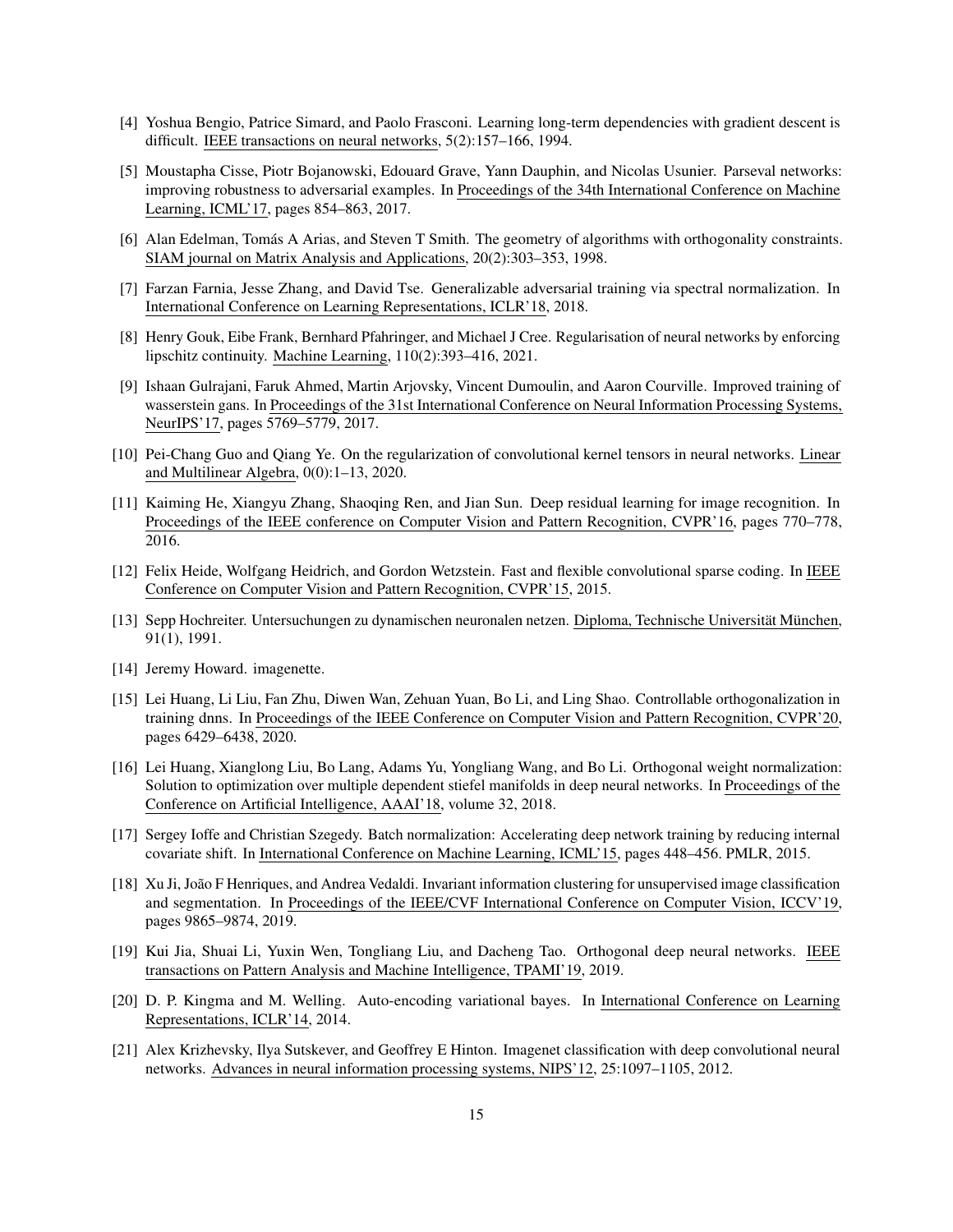- <span id="page-15-0"></span>[22] Yann LeCun and Yoshua Bengio. Convolutional networks for images, speech, and time series. The handbook of brain theory and neural networks, 3361(10), 1995.
- <span id="page-15-8"></span>[23] Mario Lezcano-Casado and David Martınez-Rubio. Cheap orthogonal constraints in neural networks: A simple parametrization of the orthogonal and unitary group. In International Conference on Machine Learning, ICML'19, pages 3794–3803. PMLR, 2019.
- <span id="page-15-6"></span>[24] Jun Li, Fuxin Li, and Sinisa Todorovic. Efficient riemannian optimization on the stiefel manifold via the cayley transform. In International Conference on Learning Representations, ICLR'19, 2019.
- <span id="page-15-4"></span>[25] Qiyang Li, Saminul Haque, Cem Anil, James Lucas, Roger B Grosse, and Jörn-Henrik Jacobsen. Preventing gradient attenuation in lipschitz constrained convolutional networks. In Advances in Neural Information Processing Systems, NeurIPS'19, 2019.
- <span id="page-15-12"></span>[26] Jonathan Long, Evan Shelhamer, and Trevor Darrell. Fully convolutional networks for semantic segmentation. In IEEE conference on Computer Vision and Pattern Recognition, CVPR'15, 2015.
- <span id="page-15-15"></span>[27] Aleksander Madry, Aleksandar Makelov, Ludwig Schmidt, Dimitris Tsipras, and Adrian Vladu. Towards deep learning models resistant to adversarial attacks. In International Conference on Learning Representations, ICLR'18, 2018.
- <span id="page-15-7"></span>[28] Takeru Miyato, Toshiki Kataoka, Masanori Koyama, and Yuichi Yoshida. Spectral normalization for generative adversarial networks. In International Conference on Learning Representations, ICLR'18, 2018.
- <span id="page-15-1"></span>[29] Anh Nguyen, Jason Yosinski, and Jeff Clune. Deep neural networks are easily fooled: High confidence predictions for unrecognizable images. In Proceedings of the IEEE conference on Computer Vision and Pattern Recognition, CVPR'15, pages 427–436, 2015.
- <span id="page-15-5"></span>[30] Haozhi Qi, Chong You, Xiaolong Wang, Yi Ma, and Jitendra Malik. Deep isometric learning for visual recognition. In International Conference on Machine Learning, ICML'20, 2020.
- <span id="page-15-2"></span>[31] Haifeng Qian and Mark N Wegman. L2-nonexpansive neural networks. In International Conference on Learning Representations, ICLR'18, 2018.
- <span id="page-15-11"></span>[32] Shaoqing Ren, Kaiming He, Ross Girshick, and Jian Sun. Faster r-cnn: towards real-time object detection with region proposal networks. In Proceedings of the 28th International Conference on Neural Information Processing Systems, NeurIPS'15, pages 91–99, 2015.
- <span id="page-15-16"></span>[33] Olga Russakovsky, Jia Deng, Hao Su, Jonathan Krause, Sanjeev Satheesh, Sean Ma, Zhiheng Huang, Andrej Karpathy, Aditya Khosla, Michael Bernstein, Alexander C. Berg, and Li Fei-Fei. ImageNet Large Scale Visual Recognition Challenge. International Journal of Computer Vision, IJCV'15, 115(3):211–252, 2015.
- <span id="page-15-9"></span>[34] Kevin Scaman and Aladin Virmaux. Lipschitz regularity of deep neural networks: analysis and efficient estimation. In Proceedings of the 32nd International Conference on Neural Information Processing Systems, NeurIPS'18, pages 3839–3848, 2018.
- <span id="page-15-3"></span>[35] Hanie Sedghi, Vineet Gupta, and Philip M Long. The singular values of convolutional layers. In International Conference on Learning Representations, ICLR'18, 2018.
- <span id="page-15-10"></span>[36] Mathieu Serrurier, Franck Mamalet, Alberto González-Sanz, Thibaut Boissin, Jean-Michel Loubes, and Eustasio Del Barrio. Achieving robustness in classification using optimal transport with hinge regularization. In Conference on Computer Vision and Pattern Recognition (CVPR'21), 2021.
- <span id="page-15-14"></span>[37] Evan Shelhamer, Jonathan Long, and Trevor Darrell. Fully convolutional networks for semantic segmentation. IEEE Transactions on Pattern Analysis and Machine Intelligence, TPAMI'17, 39(4):640–651, 2017.
- <span id="page-15-13"></span>[38] Karen Simonyan and Andrew Zisserman. Very deep convolutional networks for large-scale image recognition. In International Conference on Learning Representations, ICLR'15, 2015.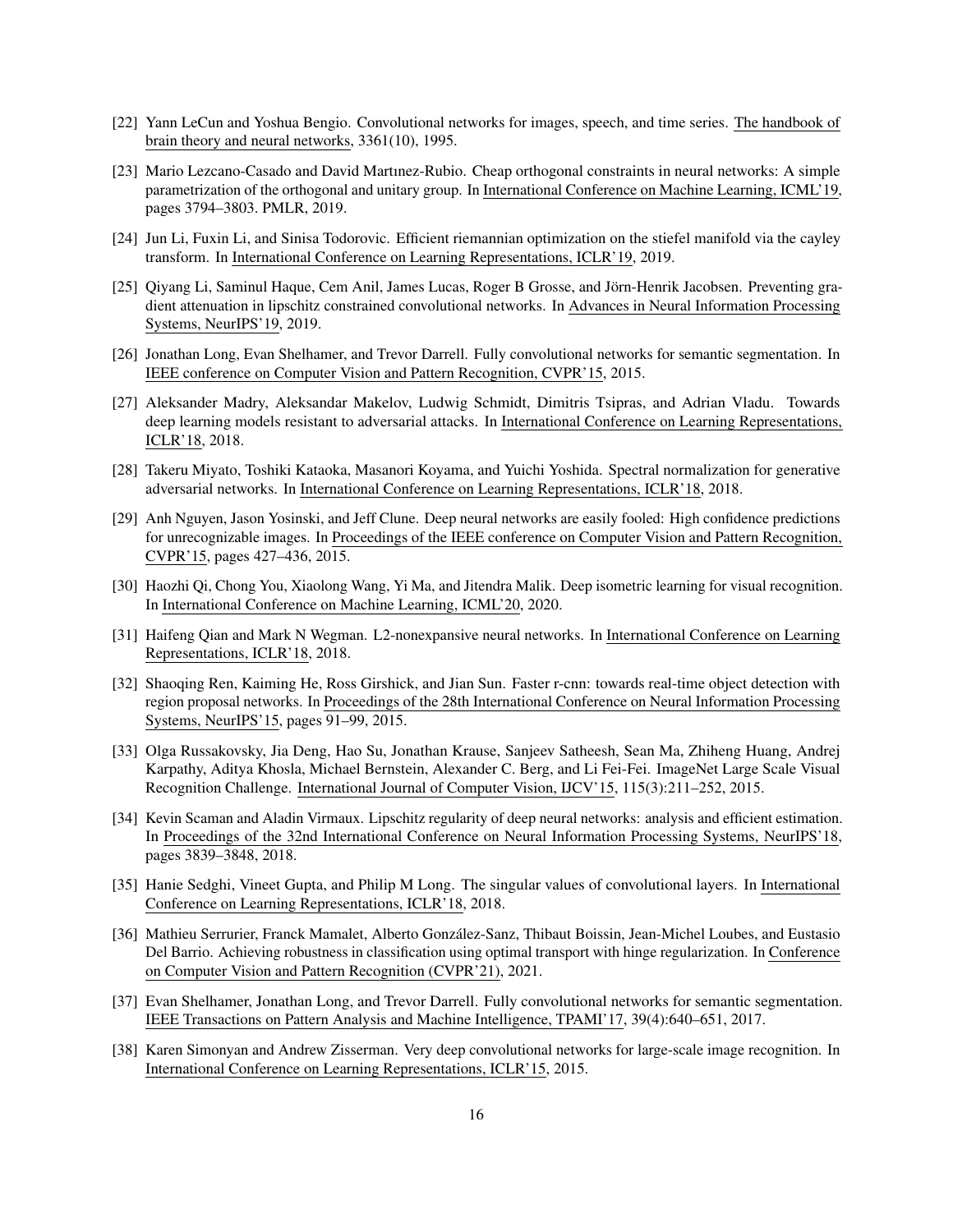- <span id="page-16-10"></span>[39] Sahil Singla and Soheil Feizi. Skew orthogonal convolutions. In Marina Meila and Tong Zhang, editors, Proceedings of the 38th International Conference on Machine Learning, ICML'21, volume 139, pages 9756– 9766, 2021.
- <span id="page-16-8"></span>[40] Jure Sokolic, Raja Giryes, Guillermo Sapiro, and Miguel RD Rodrigues. Robust large margin deep neural ´ networks. IEEE Transactions on Signal Processing, 65(16):4265–4280, 2017.
- <span id="page-16-2"></span>[41] Christian Szegedy, Wojciech Zaremba, Ilya Sutskever, Joan Bruna, Dumitru Erhan, Ian Goodfellow, and Rob Fergus. Intriguing properties of neural networks. In International Conference on Learning Representations, ICLR'14, 2014.
- <span id="page-16-6"></span>[42] Asher Trockman and J Zico Kolter. Orthogonalizing convolutional layers with the cayley transform. In International Conference on Learning Representations, ICLR'21, 2021.
- <span id="page-16-3"></span>[43] Yusuke Tsuzuku, Issei Sato, and Masashi Sugiyama. Lipschitz-margin training: scalable certification of perturbation invariance for deep neural networks. In Proceedings of the 32nd International Conference on Neural Information Processing Systems, NeurIPS'18, pages 6542–6551, 2018.
- <span id="page-16-0"></span>[44] Jiayun Wang, Yubei Chen, Rudrasis Chakraborty, and Stella X Yu. Orthogonal convolutional neural networks. In Proceedings of the IEEE Conference on Computer Vision and Pattern Recognition, CVPR'20, pages 11505– 11515, 2020.
- <span id="page-16-12"></span>[45] Eric Wong, Frank Schmidt, Jan Hendrik Metzen, and J. Zico Kolter. Scaling provable adversarial defenses. In Advances in Neural Information Processing Systems, NeurIPS'18, 2018.
- <span id="page-16-11"></span>[46] Lechao Xiao, Yasaman Bahri, Jascha Sohl-Dickstein, Samuel Schoenholz, and Jeffrey Pennington. Dynamical isometry and a mean field theory of cnns: How to train 10,000-layer vanilla convolutional neural networks. In International Conference on Machine Learning, ICML'18, 2018.
- <span id="page-16-4"></span>[47] Di Xie, Jiang Xiong, and Shiliang Pu. All you need is beyond a good init: Exploring better solution for training extremely deep convolutional neural networks with orthonormality and modulation. In Proceedings of the IEEE Conference on Computer Vision and Pattern Recognition, CVPR'17, pages 6176–6185, 2017.
- <span id="page-16-7"></span>[48] Huan Xu and Shie Mannor. Robustness and generalization. Machine learning, 86(3):391–423, 2012.
- <span id="page-16-9"></span>[49] Keiji Yanai, Ryosuke Tanno, and Koichi Okamoto. Efficient mobile implementation of a cnn-based object recognition system. In Proceedings of the 24th ACM International Conference on Multimedia, ACMMM'16, page 362–366, 2016.
- <span id="page-16-13"></span>[50] Yao-Yuan Yang, Cyrus Rashtchian, Hongyang Zhang, Ruslan Salakhutdinov, and Kamalika Chaudhuri. A Closer Look at Accuracy vs. Robustness. arXiv:2003.02460 [cs, stat], 2020.
- <span id="page-16-5"></span>[51] Guoqiang Zhang, Kenta Niwa, and W Bastiaan Kleijn. Approximated orthonormal normalisation in training neural networks. arXiv preprint arXiv:1911.09445, 2019.
- <span id="page-16-1"></span>[52] Xiang Zhang, Junbo Zhao, and Yann Lecun. Character-level convolutional networks for text classification. Advances in Neural Information Processing Systems, NIPS'15, 2015:649–657, 2015.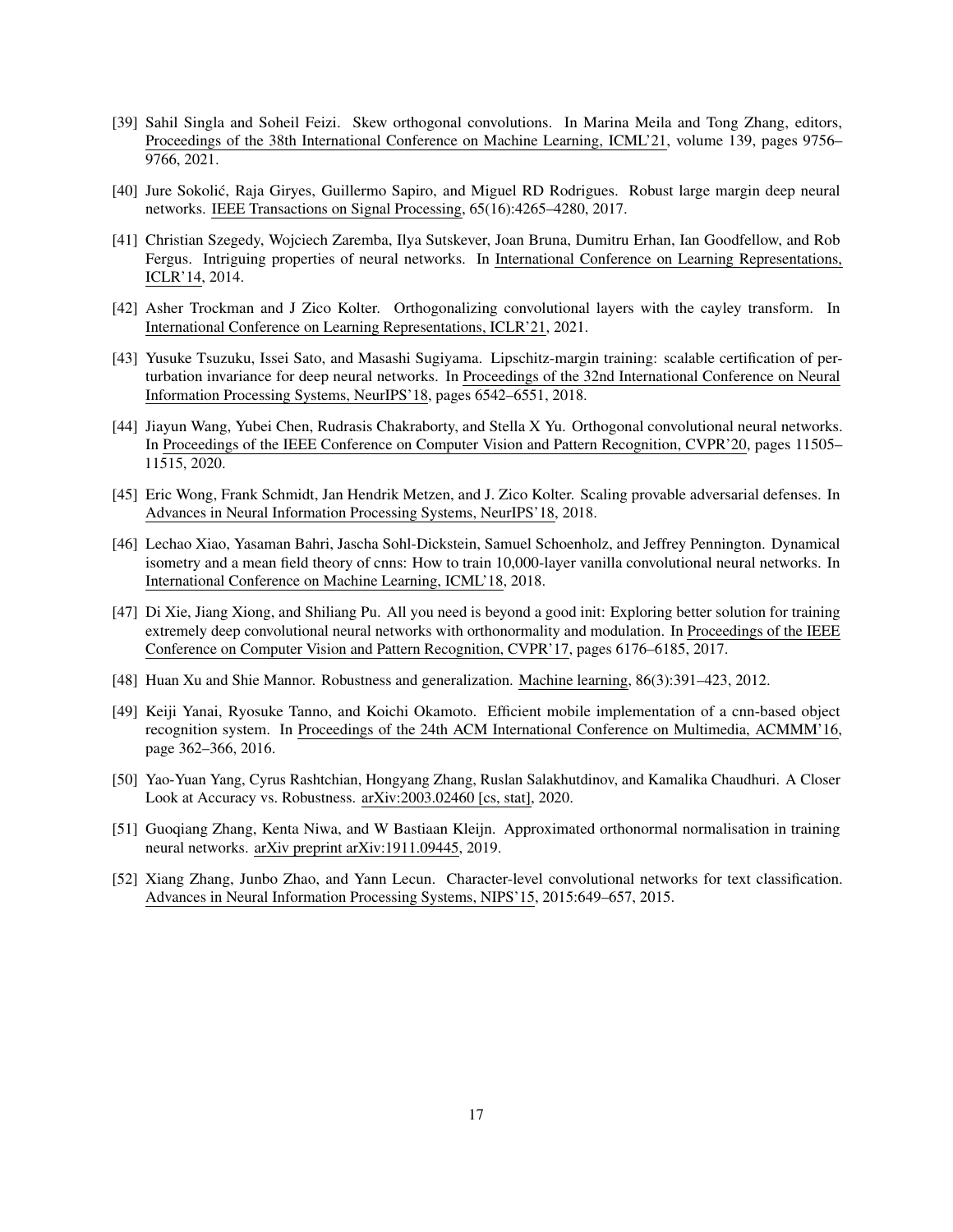## A Notation

First, we set notation.

#### A.1 Standard math definition

The floor of a real number will be denoted by |.|. For two integers a and b,  $\llbracket a, b \rrbracket$  denotes the set of integers n such that  $a \le n \le b$ . We also denote by  $a\%b$  the rest of the euclidean division of a by b, and  $[[a, b]]\%n = \{x\%n|x \in [a, b]\}.$  We denote by  $\delta_{i=j}$ , the Kronecker symbol, which is equal to 1 if  $i = j$ , and 0 if  $i \neq j$ .

For a vector  $x = (x_0, \ldots, x_{n-1})^T \in \mathbb{R}^n$ , we recall the classic norm definitions,  $||x||_1 = \sum_{i=0}^{n-1} |x_i|$ , and  $||x||_2 = \sqrt{\sum_{i=0}^{n-1} x_i^2}$ . For  $x, y \in \mathbb{R}^n$ ,  $\langle x, y \rangle = x^T y$  denotes the scalar product between x and y. We denote by  $0_s$  the null vector of  $\mathbb{R}^s$ .

For a matrix  $A \in \mathbb{R}^{m \times n}$ ,  $\|\cdot\|_2$  denotes the spectral norm defined by  $\|A\|_2 = \sigma_{max}(A)$ , where  $\sigma_{max}(A)$  denotes the largest singular value of A. We also have  $||A||_1 = \max_{0 \le j \le n-1} \sum_{i=0}^{m-1} |A_{i,j}|$  and  $||A||_{\infty} = \max_{0 \le i \le m-1} \sum_{j=0}^{n-1} |A_{i,j}|$ . We denote by  $Id_n \in \mathbb{R}^{n \times n}$  the identity matrix of size n.

Recall that  $\Vert .\Vert_F$  denotes the norm which, to any tensor of order larger than or equal to 2, associates the square root of the sum of the squares of all its elements (e.g., for a matrix it corresponds to the Frobenius norm).

Recall that S is the stride parameter,  $k = 2r + 1$  is the size of the 1D kernels. SN is the size of the input channels and N is the size of the output channels.

For a vector space  $\mathcal{E}$ , we denote by  $\mathcal{B}(\mathcal{E})$  its canonical basis. We set

<span id="page-17-3"></span>
$$
\begin{cases}\n(e_i)_{i=0..k-1} = \mathcal{B}(\mathbb{R}^k) \\
(f_i)_{i=0..SN-1} = \mathcal{B}(\mathbb{R}^{SN}) \\
(E_{a,b})_{a=0..N-1,b=0..SN-1} = \mathcal{B}(\mathbb{R}^{N \times SN}) \\
(\overline{E}_{a,b})_{a=0..SN-1,b=0..N-1} = \mathcal{B}(\mathbb{R}^{SN \times N}) \\
(F_{a,b})_{a=0..SN-1,b=0..SN-1} = \mathcal{B}(\mathbb{R}^{SN \times SN}) \\
(G_{a,b})_{a=0..N-1,b=0..N-1} = \mathcal{B}(\mathbb{R}^{N \times N}).\n\end{cases}
$$
\n(7)

Note that the indices start at 0, thus we have for example  $e_0 = \begin{bmatrix} 1 \\ 0 \end{bmatrix}$  $0_{k-1}$  $\Bigg], e_{k-1} = \begin{bmatrix} 0_{k-1} \\ 1 \end{bmatrix}$ 1 , and for all  $i \in [\![1, k-2]\!]$ ,  $\lceil$ 1

 $e_i =$  $\overline{1}$  $0_i$ 1  $0_{k-i-1}$  $\vert \cdot$ 

To simplify the calculations, the definitions are extended for  $a, b$  outside the usual intervals, it is done by periodization. Hence, for all  $a, b \in \mathbb{Z}$ , denoting by  $\hat{a} = a\%SN$ ,  $\tilde{a} = a\%N$ , and similarly  $\hat{b} = b\%SN$ ,  $\tilde{b} = b\%N$ , we set

$$
\begin{cases} e_a = e_a \gamma_{b,k}, & f_a = f_{\hat{a}} \\ E_{a,b} = E_{\tilde{a},\hat{b}}, & \overline{E}_{a,b} = \overline{E}_{\hat{a},\tilde{b}}, & F_{a,b} = F_{\hat{a},\hat{b}}, & G_{a,b} = G_{\tilde{a},\tilde{b}}. \end{cases}
$$
(8)

Therefore, for all  $a, b, c, d \in \mathbb{Z}$ , we have

$$
\begin{cases}\nE_{a,b}F_{c,d} = \delta_{\hat{b}=\hat{c}}E_{a,d}, & E_{a,b}\overline{E}_{c,d} = \delta_{\hat{b}=\hat{c}}G_{a,d} \\
\overline{E}_{a,b}E_{c,d} = \delta_{\tilde{b}=\tilde{c}}F_{a,d}, & F_{a,b}\overline{E}_{c,d} = \delta_{\hat{b}=\hat{c}}\overline{E}_{a,d}.\n\end{cases}
$$
\n(9)

Note also that

<span id="page-17-4"></span><span id="page-17-2"></span><span id="page-17-1"></span>
$$
E_{a,b}^T = \overline{E}_{b,a} \tag{10}
$$

#### <span id="page-17-0"></span>A.2 Corresponding 1D definitions

In this section, we give the definitions for signals (1D case), of the objects defined in the introduction for images (2D case).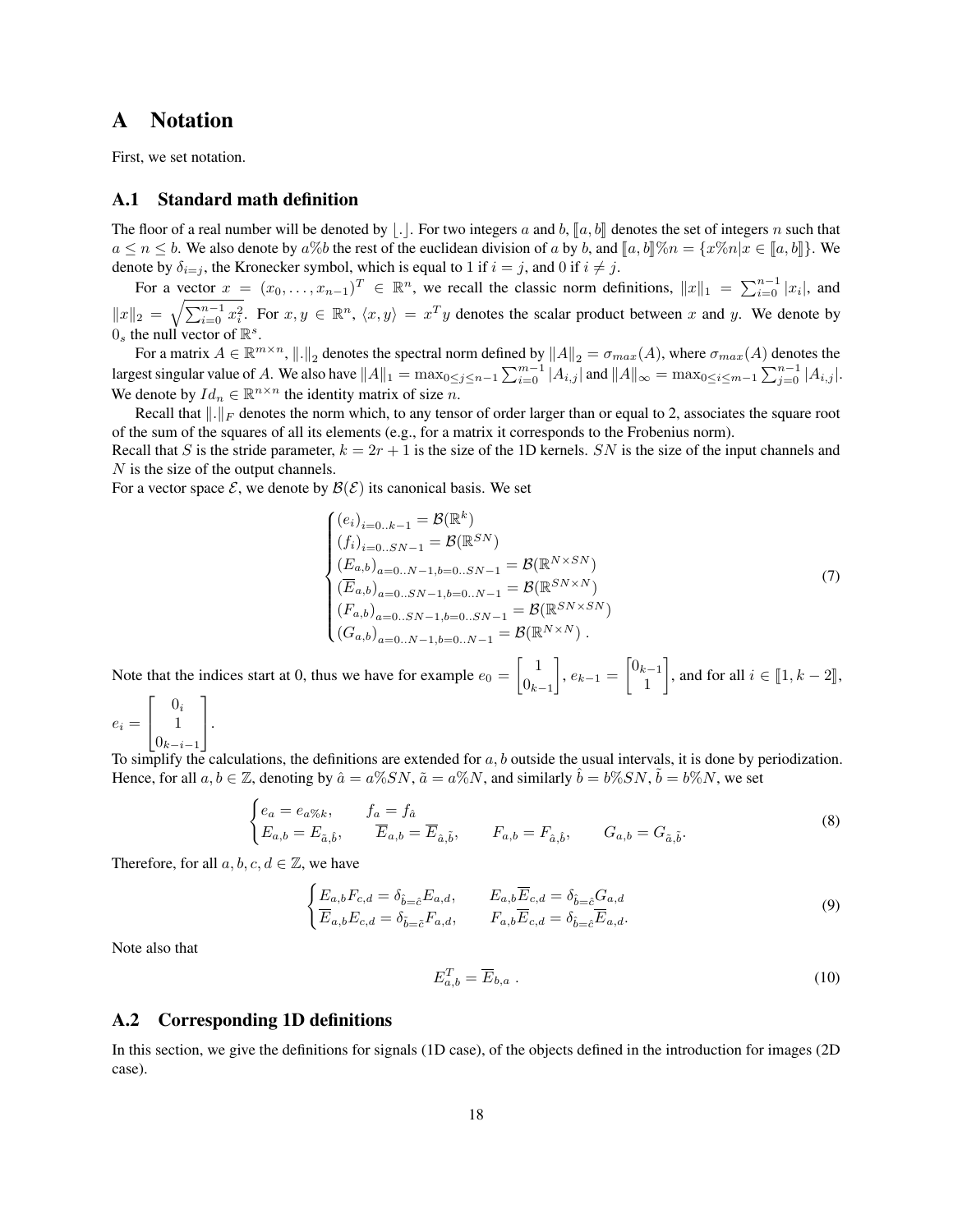#### A.2.1 Orthogonality

As in Section [1.3.1,](#page-3-5) we denote by  $\mathbf{K} \in \mathbb{R}^{M \times C \times k}$  the kernel tensor and  $\mathcal{K} \in \mathbb{R}^{M N \times C S N}$  the matrix that applies the convolutional layer of architecture  $(M, C, k, S)$  to C vectorized channels of size SN. Note that, in the 1D case, we need to compare  $M$  with  $CS$  instead of  $CS^2$ .

**RO case:** When  $M \leq CS$ , K is orthogonal if and only if  $\mathcal{K}\mathcal{K}^T = Id_{MN}$ . **CO case:** When  $M \ge CS$ ,  $K$  is orthogonal if and only if  $K^T K = Id_{CSN}$ .

#### <span id="page-18-7"></span>A.2.2 The function  $L_{orth}$

We define  $L_{orth}$  similarly to the 2D case (see Section [1.3.2](#page-3-0) and Figure [1\)](#page-4-0). Formally, for  $P \in \mathbb{N}$ , and  $h, g \in \mathbb{R}^k$ , we define

$$
conv(h, g, padding zero = P, stride = 1) \in \mathbb{R}^{2P+1}
$$
\n(11)

such that for all  $i \in [0, 2P]$ ,

[conv(h, g, padding zero = P, stride = 1)]<sub>i</sub> = 
$$
\sum_{i'=0}^{k-1} h_{i'} \bar{g}_{i'+i}
$$
, (12)

where  $\bar{g}$  is defined for  $i \in [0, 2P + k - 1]$  as follows

$$
\bar{g}_i = \begin{cases} g_{i-P} & \text{if } i \in [P, P+k-1], \\ 0 & \text{otherwise.} \end{cases}
$$
 (13)

Note that, for  $P' \leq P$ , we have, for all  $i \in [0, 2P']$ ,

 $[\text{conv}(h, g, \text{padding zero} = P', \text{stride} = 1)]_i$ 

<span id="page-18-4"></span><span id="page-18-3"></span><span id="page-18-2"></span><span id="page-18-1"></span><span id="page-18-0"></span> $=[\text{conv}(h, g, \text{padding zero} = P, \text{ stride} = 1)]_{i+P-P'}$ . (14)

The strided version will be denoted by  $\text{conv}(h, g, \text{padding zero} = P, \text{stride} = S) \in \mathbb{R}^{\lfloor 2P/S \rfloor + 1}$  and is defined as follows: For all  $i \in [0, 2P/S]$ 

[conv(h, g, padding zero = P,stride = S)]<sup>i</sup> = [conv(h, g, padding zero = P,stride = 1)]Si. (15)

Finally, reminding that for all  $m \in [\![1, M]\!]$  and  $c \in [\![1, C]\!]$ ,  $\mathbf{K}_{m,c} \in \mathbb{R}^k$ , we denote by

**conv**(**K**, **K**, padding zero = *P*, stride = *S*)  $\in \mathbb{R}^{M \times M \times (\lfloor 2P/S \rfloor + 1)}$ 

the third-order tensor such that, for all  $m, l \in [1, M]$ ,

 $conv(K, K, padding zero = P, stride = S)_{m,l,:}$ 

<span id="page-18-6"></span><span id="page-18-5"></span>
$$
= \sum_{c=1}^{C} \text{conv}(\mathbf{K}_{m,c}, \mathbf{K}_{l,c}, \text{padding zero} = P, \text{stride} = S). \quad (16)
$$

From now on, we take  $P = \left\lfloor \frac{k-1}{S} \right\rfloor S$  and  $I_{r0} \in \mathbb{R}^{M \times M \times (2P/S+1)}$  the tensor whose entries are all zero except its central  $M \times M$  entry which is equal to an identity matrix:  $[I_{r0}]_{:,:,P/S} = Id_M$ . Put differently, we have for all  $m, l \in [1, M]$ ,

$$
[I_{r0}]_{m,l,:} = \delta_{m=l} \begin{bmatrix} 0_{P/S} \\ 1 \\ 0_{P/S} \end{bmatrix} . \tag{17}
$$

And  $L_{orth}$  for 1D convolutions is defined as follows:

• In the RO case:

 $L_{orth}(\mathbf{K}) = \|\mathbf{conv}(\mathbf{K}, \mathbf{K}, \mathbf{p} \text{adding zero} = P, \text{stride} = S) - I_{r0}\|_F^2.$ 

• In the CO case:

$$
L_{orth}(\mathbf{K}) = \|\mathbf{conv}(\mathbf{K}, \mathbf{K}, \mathbf{padding zero} = P, \mathbf{stride} = S) - I_{ro}\|_F^2 - (M - CS).
$$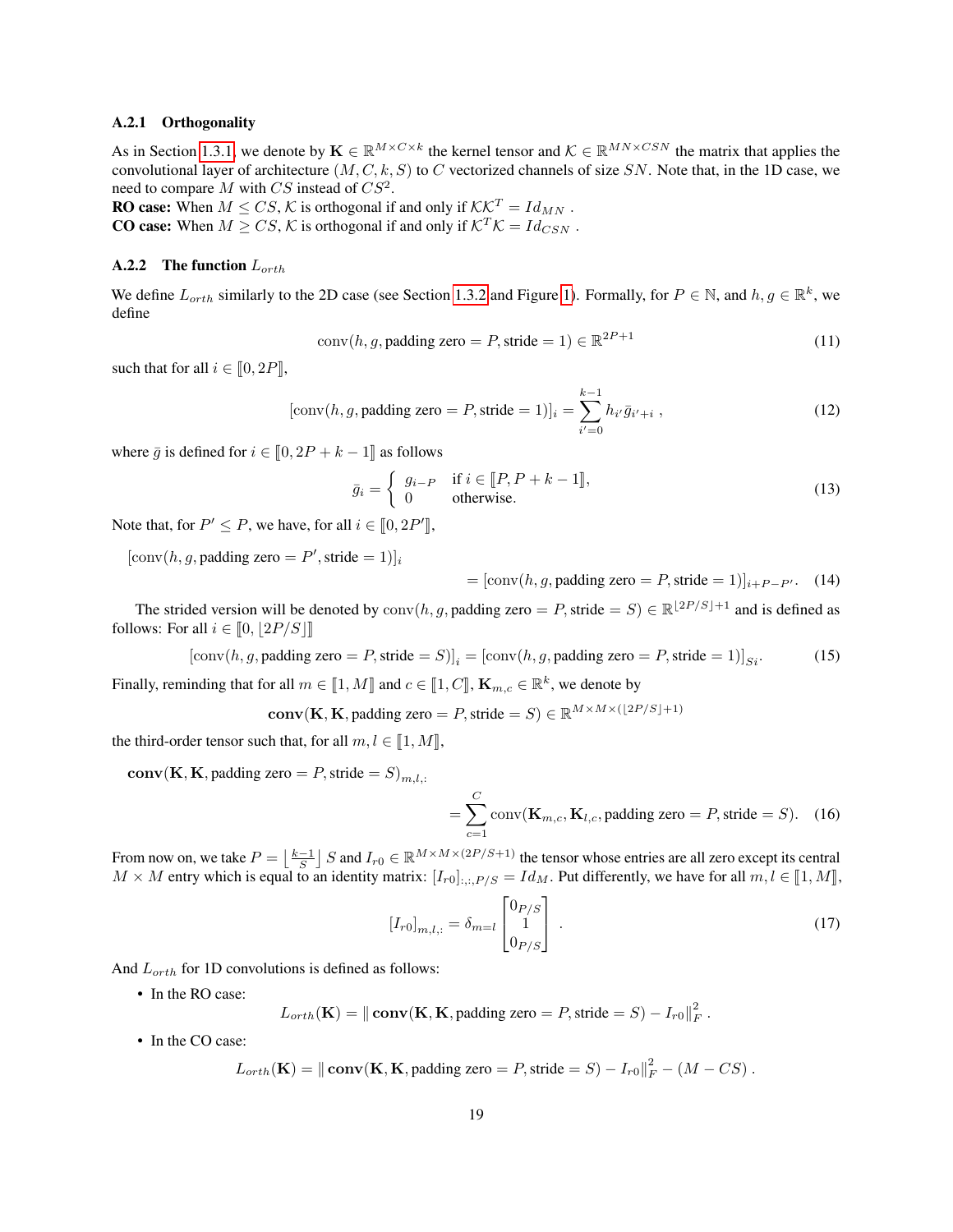#### <span id="page-19-6"></span>A.2.3 Measures of deviation from orthogonality

The orthogonality errors are defined by

$$
\mathrm{err}_{N}^{F}(\mathbf{K}) = \begin{cases} \|\mathcal{K}\mathcal{K}^{T} - \mathrm{Id}_{MN}\|_{F} & ,\text{ in the RO case,} \\ \|\mathcal{K}^{T}\mathcal{K} - \mathrm{Id}_{CSN}\|_{F} & ,\text{ in the CO case,} \end{cases}
$$

and

$$
err_N^s(\mathbf{K}) = \begin{cases} & \|\mathcal{K}\mathcal{K}^T - \text{Id}_{MN}\|_2 \\ & \|\mathcal{K}^T\mathcal{K} - \text{Id}_{CSN}\|_2 \\ & \text{, in the CO case.} \end{cases}
$$

## <span id="page-19-0"></span>B The convolutional layer as a matrix-vector product

In this section, we write the convolutional layer as a matrix-vector product. In other words, we explicit  $K$  and the ingredients composing it. The notation and preliminary results are useful in the proofs. Note that the results are already known and can be found for example in [\[35\]](#page-15-3).

#### B.1 1D case

We denote by  $S_N \in \mathbb{R}^{N \times SN}$  the sampling matrix (i.e., for  $x = (x_0, \dots, x_{SN-1})^T \in \mathbb{R}^{SN}$ , we have for all  $m \in$  $[0, N - 1], (S_N x)_m = x_{Sm}$ . Put differently, we have

<span id="page-19-2"></span>
$$
S_N = \sum_{i=0}^{N-1} E_{i,Si} \,. \tag{18}
$$

Also, note that, using [\(9\)](#page-17-1) and [\(10\)](#page-17-2), we have  $S_N S_N^T = Id_N$  and

<span id="page-19-7"></span><span id="page-19-1"></span>
$$
S_N^T S_N = \sum_{i=0}^{N-1} F_{Si,Si} \,. \tag{19}
$$

For a vector  $x = (x_0, \dots, x_{n-1})^T \in \mathbb{R}^n$ , we denote by  $C(x) \in \mathbb{R}^{n \times n}$  the circulant matrix defined by

$$
C(x) = \begin{pmatrix} x_0 & x_{n-1} & \cdots & x_2 & x_1 \\ x_1 & x_0 & x_{n-1} & x_2 \\ \vdots & x_1 & x_0 & \ddots & \vdots \\ x_{n-2} & \ddots & \ddots & x_{n-1} \\ x_{n-1} & x_{n-2} & \cdots & x_1 & x_0 \end{pmatrix} .
$$
 (20)

In other words, for  $x \in \mathbb{R}^n$  and  $X \in \mathbb{R}^{n \times n}$ , we have

$$
X = C(x) \iff \forall m, l \in [0, n-1], \ X_{m,l} = x_{(m-l)\%n} \ . \tag{21}
$$

The notation for the circulant matrix  $C(.)$  should not be confused with the number of the input channels  $C$ . We also denote by  $\tilde{x} \in \mathbb{R}^n$  the vector such that for all  $i \in [0, n-1]$ ,  $\tilde{x}_i = x_{(-i)\%n}$ . Again, the notation  $\tilde{x}$ , for  $x \in \mathbb{R}^n$ , should not be confused with  $\tilde{a}$ , for  $a \in \mathbb{Z}$ . We have

<span id="page-19-5"></span><span id="page-19-4"></span><span id="page-19-3"></span>
$$
C(x)^T = C(\tilde{x}) \tag{22}
$$

Also, for  $x, y \in \mathbb{R}^n$ , we have

$$
C(x)C(y) = C(x * y),\tag{23}
$$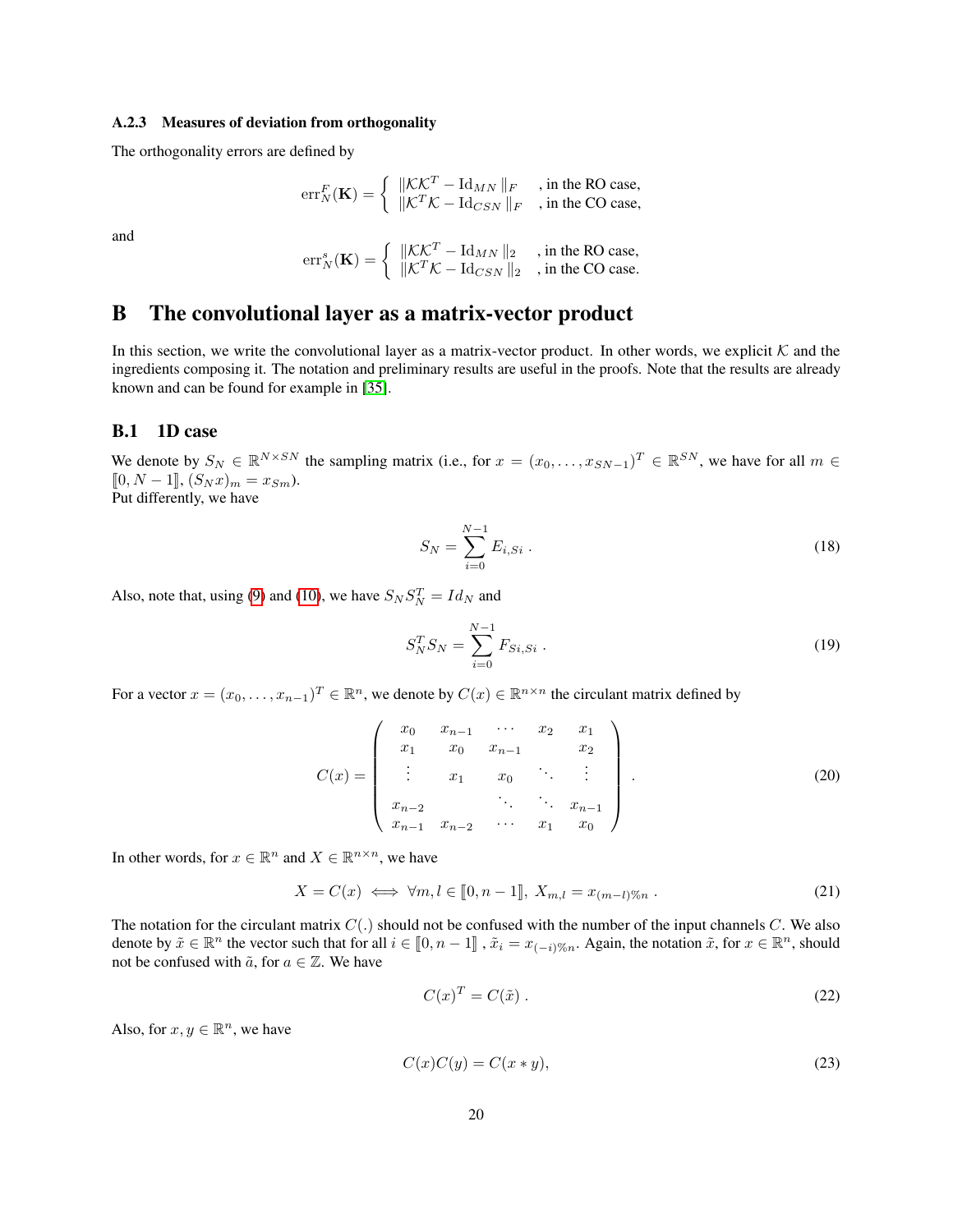where  $x * y \in \mathbb{R}^n$ , is such that for all  $j \in [0, n-1]$ ,

$$
[x * y]_j = \sum_{i=0}^{n-1} x_i y_{(j-i)} \gamma_{\text{on}}.
$$
 (24)

 $x * y$  is extended by *n*-periodicity. Note that here  $x * y$  denotes the classical convolution as defined in math (i.e. by flipping the second argument). Note also that  $x * y = y * x$  and therefore

$$
C(x)C(y) = C(y)C(x) . \t\t(25)
$$

<span id="page-20-3"></span><span id="page-20-2"></span>.

<span id="page-20-1"></span>.

Throughout the article, the size of a filter is smaller than the size of the signal ( $k = 2r + 1 \leq SN$ ). For  $n \geq k$ , we introduce an embedding  $P_n$  which associates to each  $h = (h_0, \dots, h_{2r})^T \in \mathbb{R}^k$  the corresponding vector

$$
P_n(h) = (h_r, \ldots, h_1, h_0, 0, \ldots, 0, h_{2r}, \ldots, h_{r+1})^T \in \mathbb{R}^n
$$

Setting  $[P_n(h)]_i = [P_n(h)]_{i\%n}$  for all  $i \in \mathbb{Z}$ , we have the following formula for  $P_n$ : for  $i \in [-r, -r + n - 1]$ ,

$$
[P_n(h)]_i = \begin{cases} h_{r-i} & \text{if } i \in [\![-r, r]\!] \\ 0 & \text{otherwise.} \end{cases}
$$
 (26)

Single-channel case: Let  $x = (x_0, \ldots, x_{SN-1})^T \in \mathbb{R}^{SN}$  be a 1D signal. We denote by Circular\_Conv $(h, x, \text{stride} =$ 1) the result of the circular convolution<sup>[8](#page-20-0)</sup> of x with the kernel  $h = (h_0, \ldots, h_{2r})^T \in \mathbb{R}^k$ . We have

$$
\text{Circular\_Conv}(h, x, \text{stride} = 1) = \left(\sum_{i'=0}^{k-1} h_{i'} x_{(i'+i-r)} \text{X} \text{S} N\right)_{i=0..SN-1}
$$

Written as a matrix-vector product, this becomes

$$
\begin{pmatrix}\nh_0 & \cdots & h_{2r} & 0 & \cdots & 0 \\
0 & \ddots & \ddots & \ddots & \ddots & \vdots \\
\vdots & \ddots & \ddots & \ddots & \ddots & 0 \\
0 & \cdots & 0 & h_0 & \cdots & h_{2r}\n\end{pmatrix}\n\begin{pmatrix}\nx_{SN-1} \\
x_0 \\
x_0 \\
\vdots \\
x_0 \\
x_0 \\
\vdots \\
x_{r-1}\n\end{pmatrix}\n\in\mathbb{R}^{SN}
$$
\n
$$
\begin{pmatrix}\nh_r & h_{r+1} & \cdots & h_{2r} & 0 & \cdots & 0 & h_0 & \cdots & h_{r-1} \\
h_{r-1} & \ddots & \ddots & \ddots & \ddots & \ddots & \ddots & \vdots \\
\vdots & \ddots & \ddots & \ddots & \ddots & \ddots & \ddots & 0 \\
h_0 & \ddots & \ddots & \ddots & \ddots & \ddots & \ddots & 0 \\
\vdots & \ddots & \ddots & \ddots & \ddots & \ddots & \ddots & \vdots \\
\vdots & \ddots & \ddots & \ddots & \ddots & \ddots & \ddots & \vdots \\
h_{2r} & \ddots & \ddots & \ddots & \ddots & \ddots & \ddots & \vdots \\
\vdots & \ddots & \ddots & \ddots & \ddots & \ddots & \ddots & \vdots \\
h_{r+1} & \cdots & h_{2r} & 0 & \cdots & 0 & h_0 & \cdots & h_{r-1} & h_r\n\end{pmatrix}
$$
\n
$$
= C(P_{SN}(h))x.
$$

<span id="page-20-0"></span><sup>8</sup> as defined in machine learning (we do not flip h).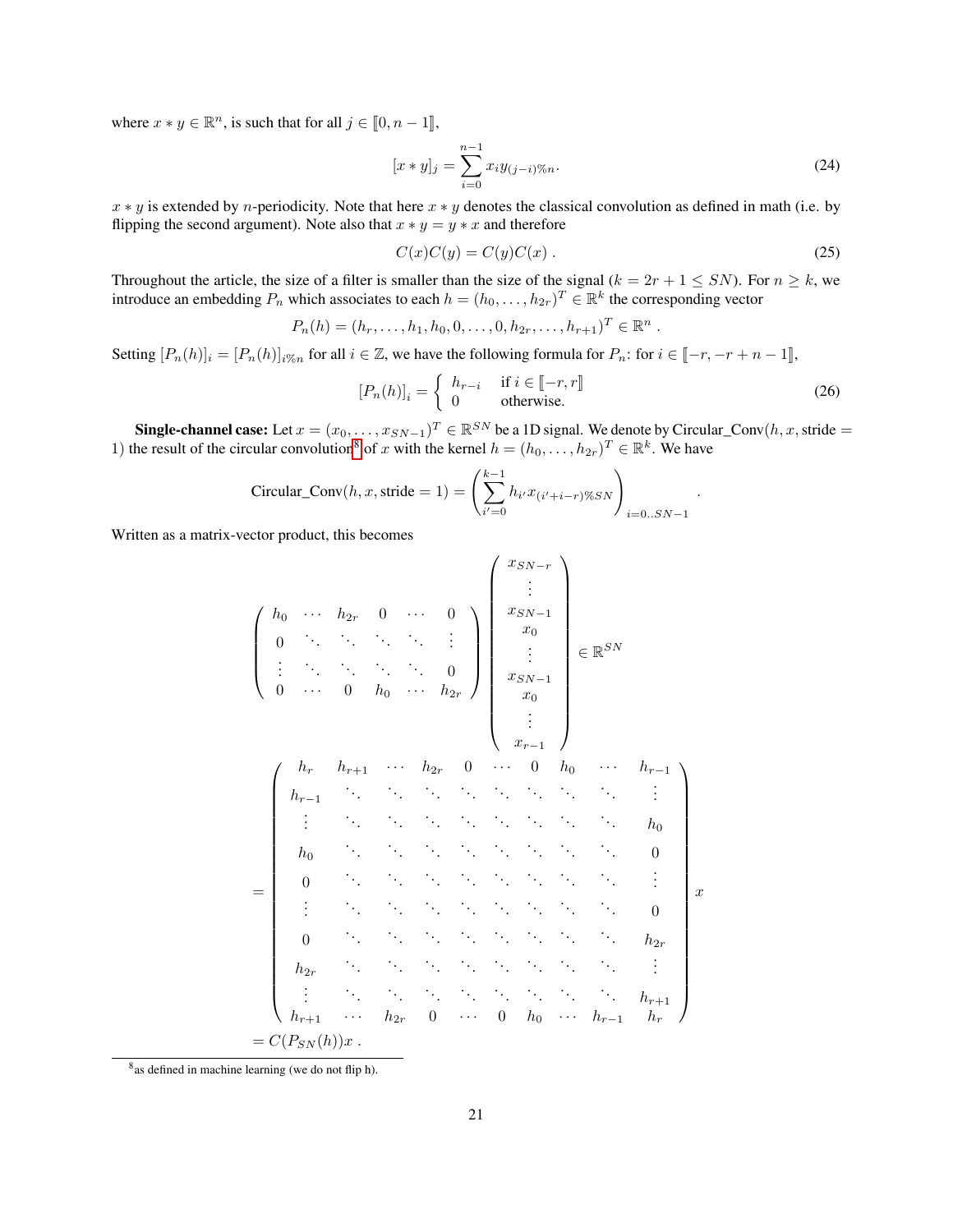The strided convolution is

<span id="page-21-0"></span>
$$
Circular\_Conv(h, x, stride = S) = S_N C(P_{SN}(h))x \in \mathbb{R}^N.
$$
\n(27)

Notice that  $S_N C(P_{SN}(h)) \in \mathbb{R}^{N \times SN}$ .

**Multi-channel convolution:** Let  $X \in \mathbb{R}^{C \times SN}$  be a multi-channel 1D signal. We denote by Circular\_Conv( $\mathbf{K}, X$ , stride = S) the result of the strided circular convolutional layer of kernel  $\mathbf{K} \in \mathbb{R}^{M \times C \times k}$  applied to X. Using [\(27\)](#page-21-0) for all the input-output channel correspondances, we have  $Y =$  Circular\_Conv(K, X, stride = S)  $\in \mathbb{R}^{M \times N}$  if and only if

$$
\text{Vect}(Y) = \left( \begin{array}{ccc} S_N C(P_{SN}(\mathbf{K}_{1,1})) & \dots & S_N C(P_{SN}(\mathbf{K}_{1,C})) \\ \vdots & \vdots & \vdots \\ S_N C(P_{SN}(\mathbf{K}_{M,1})) & \dots & S_N C(P_{SN}(\mathbf{K}_{M,C})) \end{array} \right) \text{Vect}(X) ,
$$

where  $\mathbf{K}_{i,j} = \mathbf{K}_{i,j,:} \in \mathbb{R}^k$ . Therefore,

$$
\mathcal{K} = \left(\begin{array}{ccc} S_N C(P_{SN}(\mathbf{K}_{1,1})) & \dots & S_N C(P_{SN}(\mathbf{K}_{1,C})) \\ \vdots & \vdots & \vdots \\ S_N C(P_{SN}(\mathbf{K}_{M,1})) & \dots & S_N C(P_{SN}(\mathbf{K}_{M,C})) \end{array}\right) \in \mathbb{R}^{MN \times CSN}
$$
(28)

<span id="page-21-1"></span>.

is the layer transform matrix associated to kernel K.

#### B.2 2D case

Notice that, since they are very similar, the proofs and notation are detailed in the 1D case, but we only provide a sketch of the proof and the main equations in 2D. In order to distinguish between the 1D and 2D versions of  $C(.)$ ,  $P_n$  and  $S_N$ , we use calligraphic symbols in the 2D case. We denote by  $S_N \in \mathbb{R}^{N^2 \times S^2 N^2}$  the sampling matrix in the 2D case (i.e., for a matrix  $x \in \mathbb{R}^{SN \times SN}$ , if we denote by  $z \in \mathbb{R}^{N \times N}$ , such that for all  $i, j \in [0, N - 1]$ ,  $z_{i,j} = x_{Si, Sj}$ , then  $Vect(z) = S_N Vect(x)).$ 

For a matrix  $x \in \mathbb{R}^{n \times n}$ , we denote by  $\mathcal{C}(x) \in \mathbb{R}^{n^2 \times n^2}$  the doubly-block circulant matrix defined by

$$
C(x) = \begin{pmatrix} C(x_{0,:}) & C(x_{n-1,:}) & \cdots & C(x_{2,:}) & C(x_{1,:}) \\ C(x_{1,:}) & C(x_{0,:}) & C(x_{n-1,:}) & C(x_{2,:}) \\ \vdots & C(x_{1,:}) & C(x_{0,:}) & \ddots & \vdots \\ C(x_{n-2,:}) & \ddots & \ddots & C(x_{n-1,:}) \\ C(x_{n-1,:}) & C(x_{n-2,:}) & \cdots & C(x_{1,:}) & C(x_{0,:}) \end{pmatrix}
$$

For  $n \ge k = 2r + 1$ , we introduce the operator  $\mathcal{P}_n$  which associates to a matrix  $h \in \mathbb{R}^{k \times k}$  the corresponding matrix

$$
\mathcal{P}_n(h) = \left( \begin{array}{ccccccccc} h_{r,r} & \cdots & h_{r,0} & 0 & \cdots & 0 & h_{r,2r} & \cdots & h_{r,r+1} \\ \vdots & \vdots & \vdots & \vdots & \vdots & \vdots & \vdots & \vdots \\ h_{0,r} & \cdots & h_{0,0} & 0 & \cdots & 0 & h_{0,2r} & \cdots & h_{0,r+1} \\ 0 & \cdots & 0 & 0 & \cdots & 0 & 0 & \cdots & 0 \\ \vdots & \vdots & \vdots & \vdots & \vdots & \vdots & \vdots & \vdots & \vdots \\ 0 & \cdots & 0 & 0 & \cdots & 0 & 0 & \cdots & 0 \\ h_{2r,r} & \cdots & h_{2r,0} & 0 & \cdots & 0 & h_{2r,2r} & \cdots & h_{2r,r+1} \\ \vdots & \vdots & \vdots & \vdots & \vdots & \vdots & \vdots & \vdots \\ h_{r+1,r} & \cdots & h_{r+1,0} & 0 & \cdots & 0 & h_{r+1,2r} & \cdots & h_{r+1,r+1} \end{array} \right) \in \mathbb{R}^{n \times n}.
$$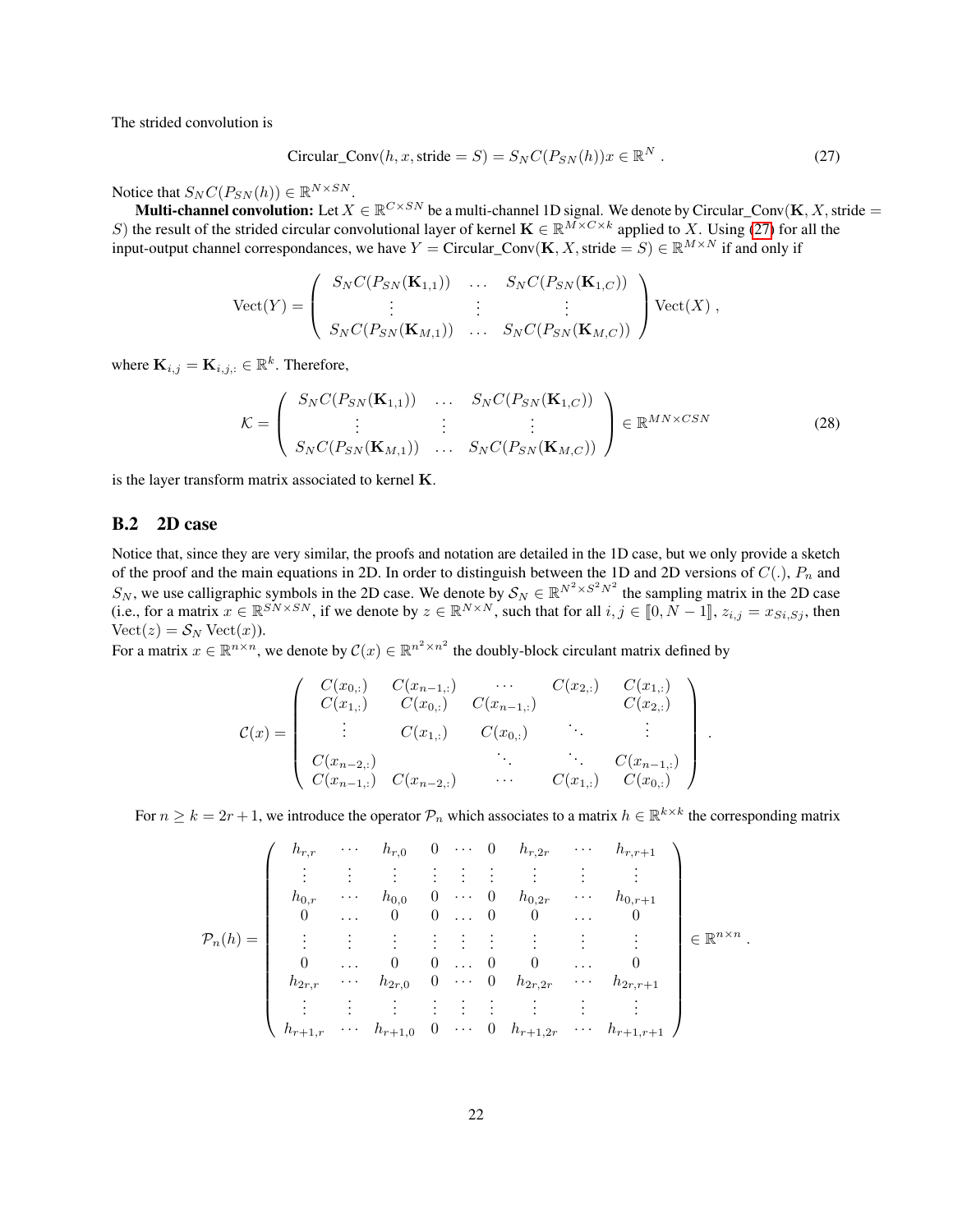Setting  $[\mathcal{P}_n(h)]_{i,j} = [\mathcal{P}_n(h)]_{i\%n,j\%n}$  for all  $i, j \in \mathbb{Z}$ , we have the following formula for  $\mathcal{P}_n$ : for  $(i, j) \in [-r, -r + 1]$  $n-1\rrbracket^2,$ 

$$
\left[\mathcal{P}_n(h)\right]_{i,j} = \begin{cases} h_{r-i,r-j} & \text{if } (i,j) \in \llbracket -r,r \rrbracket^2 \\ 0 & \text{otherwise.} \end{cases}
$$

**Single-channel case:** Let  $x \in \mathbb{R}^{SN \times SN}$  be a 2D image. We denote by Circular\_Conv $(h, x, \text{stride} = 1)$  the result of the circular convolution of x with the kernel  $h \in \mathbb{R}^{k \times k}$ . As in the 1D case, we have

$$
y =
$$
Circular\_Conv $(h, x,$  stride = 1)  $\iff$  Vect $(y) = C(\mathcal{P}_{SN}(h))$  Vect $(x)$ 

and the strided circular convolution

$$
y = \text{Circular\_Conv}(h, x, \text{stride} = S) \iff \text{Vect}(y) = S_N \mathcal{C}(\mathcal{P}_{SN}(h)) \text{Vect}(x) .
$$

Notice that  $S_N C(\mathcal{P}_{SN}(h)) \in \mathbb{R}^{N^2 \times S^2 N^2}$ .

**Multi-channel convolution :** Let  $X \in \mathbb{R}^{C \times SN \times SN}$  be a multi-channel 2D image. We denote by Circular\_Conv(**K**, X, stride = S) the result of the strided circular convolutional layer of kernel  $\mathbf{K} \in \mathbb{R}^{M \times C \times k \times k}$  applied to X. We have  $Y =$  Circular\_Conv(K, X, stride = S)  $\in \mathbb{R}^{M \times N \times N}$  if and only if

$$
\text{Vect}(Y) = \left( \begin{array}{c} \mathcal{S}_N \mathcal{C}(\mathcal{P}_{SN}(\mathbf{K}_{1,1})) & \dots & \mathcal{S}_N \mathcal{C}(\mathcal{P}_{SN}(\mathbf{K}_{1,C})) \\ \vdots & \vdots & \vdots \\ \mathcal{S}_N \mathcal{C}(\mathcal{P}_{SN}(\mathbf{K}_{M,1})) & \dots & \mathcal{S}_N \mathcal{C}(\mathcal{P}_{SN}(\mathbf{K}_{M,C})) \end{array} \right) \text{Vect}(X) ,
$$

where  $\mathbf{K}_{i,j} = \mathbf{K}_{i,j,:,:} \in \mathbb{R}^{k \times k}$ . Therefore,

$$
\mathcal{K} = \left(\begin{array}{ccc} \mathcal{S}_N \mathcal{C}(\mathcal{P}_{SN}(\mathbf{K}_{1,1})) & \dots & \mathcal{S}_N \mathcal{C}(\mathcal{P}_{SN}(\mathbf{K}_{1,C})) \\ \vdots & \vdots & \vdots \\ \mathcal{S}_N \mathcal{C}(\mathcal{P}_{SN}(\mathbf{K}_{M,1})) & \dots & \mathcal{S}_N \mathcal{C}(\mathcal{P}_{SN}(\mathbf{K}_{M,C})) \end{array}\right) \in \mathbb{R}^{MN^2 \times CS^2N^2}
$$

is the layer transform matrix associated to kernel K.

## <span id="page-22-0"></span>C Proof of Theorem [1](#page-7-0)

As the proofs are very similar in the 1D and 2D cases, we give the full proof in the 1D case and we only give a sketch of the proof in the 2D case.

#### C.1 Proof of Theorem [1,](#page-7-0) for 1D convolutional layers

We start by stating and proving three intermediate lemmas. Recall that  $k = 2r + 1$  and from [\(7\)](#page-17-3), that  $(e_i)_{i=0..k-1}$  $\mathcal{B}(\mathbb{R}^k)$  and  $(E_{a,b})_{a=0..N-1,b=0..SN-1} = \mathcal{B}(\mathbb{R}^{N\times SN})$ .

<span id="page-22-1"></span>**Lemma 1.** *Let*  $j \in [0, k-1]$ *. We have* 

$$
S_N C (P_{SN} (e_j)) = \sum_{i=0}^{N-1} E_{i, Si+j-r} .
$$

*Proof.* Let  $j \in [0, k-1]$ . Using [\(26\)](#page-20-1), [\(7\)](#page-17-3), [\(8\)](#page-17-4) and [\(20\)](#page-19-1), we have

$$
C(P_{SN}(e_j)) = C(f_{r-j}) = \sum_{i=0}^{SN-1} F_{i,i-(r-j)} = \sum_{i=0}^{SN-1} F_{i,i+j-r}.
$$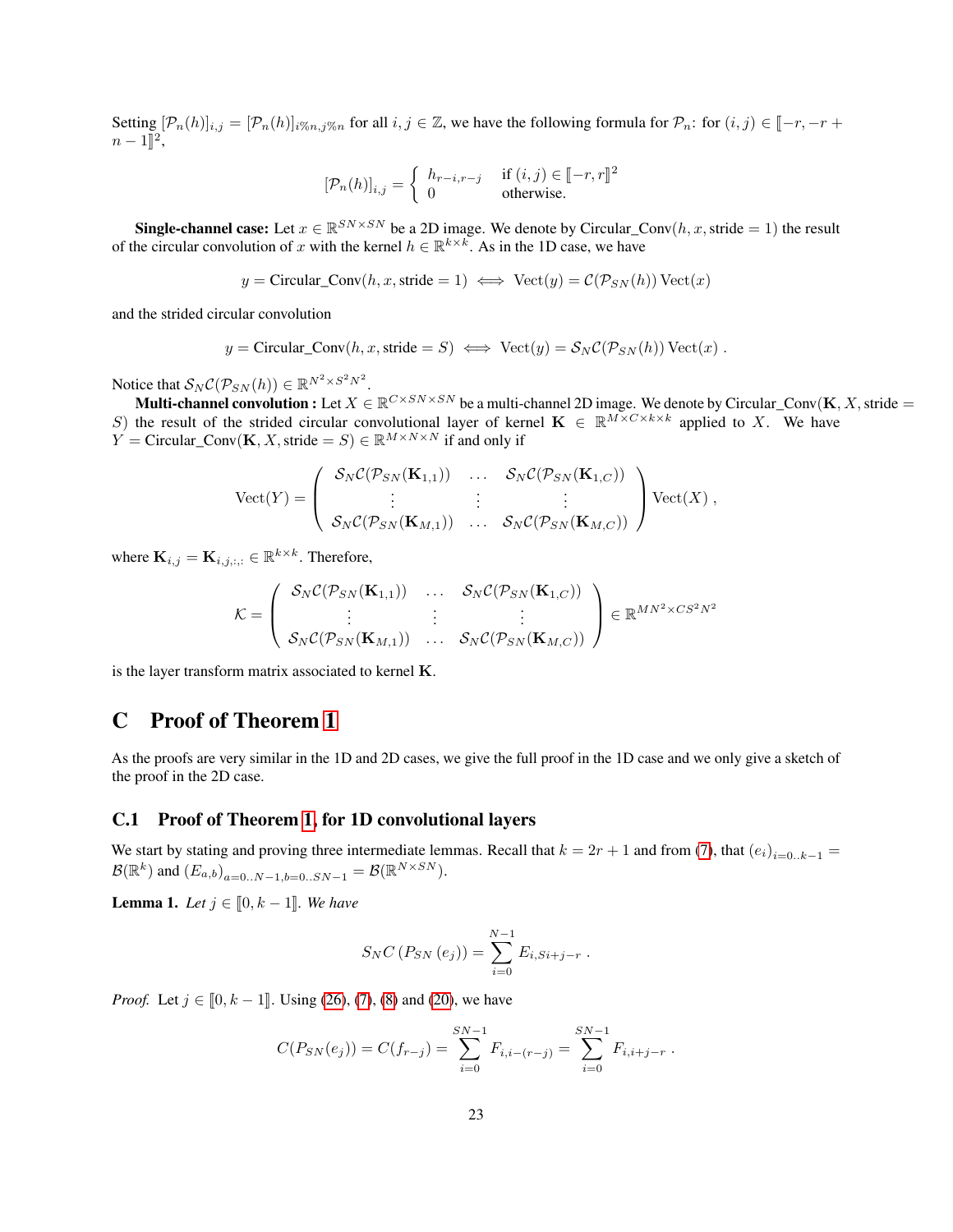Using  $(18)$  and  $(9)$ , we have

$$
S_N C\left(P_{SN}\left(e_j\right)\right) = \left(\sum_{i=0}^{N-1} E_{i, Si}\right) \left(\sum_{i'=0}^{SN-1} F_{i', i'+j-r}\right) = \sum_{i=0}^{N-1} E_{i, Si+j-r} .
$$

<span id="page-23-0"></span> $\Box$ 

 $\Box$ 

<span id="page-23-1"></span>**Lemma 2.** *Let*  $k_S = \min(k, S)$  *and*  $j, l \in [0, k_S - 1]$ *. We have* 

$$
S_N C(P_{SN}(e_j)) C(P_{SN}(e_l))^{T} S_N^{T} = \delta_{j=l} Id_N.
$$

*Proof.* Let  $j, l \in [0, k_S - 1]$  $j, l \in [0, k_S - 1]$  $j, l \in [0, k_S - 1]$ . Since  $k_S \le k$ , using Lemma 1 and [\(10\)](#page-17-2),

$$
S_N C (P_{SN} (e_j)) C (P_{SN} (e_l))^{T} S_N^{T} = \left( \sum_{i=0}^{N-1} E_{i, Si+j-r} \right) \left( \sum_{i'=0}^{N-1} E_{i', Si'+l-r} \right)^{T}
$$

$$
= \left( \sum_{i=0}^{N-1} E_{i, Si+j-r} \right) \left( \sum_{i'=0}^{N-1} \overline{E}_{Si'+l-r,i'} \right) . \tag{29}
$$

We know from [\(9\)](#page-17-1) that  $E_{i,Si+j-r}\overline{E}_{Si'+l-r,i'} = \delta_{\widehat{Si+j-r}}\widehat{E_{Si'+l-r}}G_{i,i'}$ . But for  $i, i' \in [0, N-1]$  and  $j, l \in [0, k_S - 1]$ , since  $k_S \leq S$ , we have

$$
-r \le Si + j - r \le S(N - 1) + kS - 1 - r \le SN - 1 - r.
$$

Similarly,  $Si' + l - r \in [-r, SN - 1 - r]$ . Therefore,  $Si + j - r$  and  $Si' + l - r$  lie in the same interval of size SN, hence

$$
\widehat{Si + j - r} = \widehat{Si' + l - r} \iff \widehat{Si + j - r} = \widehat{Si' + l - r} \iff \widehat{Si + j} = \widehat{Si' + l}.
$$

If  $Si + j = Si' + l$ , then

$$
|S(i - i')| = |j - l| < k \leq S.
$$

Since  $|i - i'| \in \mathbb{N}$ , the latter inequality implies  $i = i'$  and, as a consequence,  $j = l$ . Finally,

$$
\widehat{Si + j - r} = \widehat{Si' + l - r} \iff i = i' \text{ and } j = l \; .
$$

Hence, using [\(9\)](#page-17-1), the equality [\(29\)](#page-23-0) becomes

$$
S_N C(P_{SN}(e_j)) C(P_{SN}(e_l))^T S_N^T = \delta_{j=l} \sum_{i=0}^{N-1} G_{i,i} = \delta_{j=l} I d_N.
$$

<span id="page-23-2"></span>**Lemma 3.** *Let*  $S \leq k$ *. We have* 

$$
\sum_{z=0}^{S-1} C(P_{SN}(e_z))^T S_N^T S_N C(P_{SN}(e_z)) = Id_{SN} .
$$

*Proof.* Let  $z \in [0, S - 1]$ . Since  $S \le k$ , we have  $z \in [0, k - 1]$ . Hence using Lemma [1,](#page-22-1) then [\(10\)](#page-17-2) and [\(9\)](#page-17-1), we have

$$
C\left(P_{SN}\left(e_{z}\right)\right)^{T} S_{N}^{T} S_{N} C\left(P_{SN}\left(e_{z}\right)\right) = \left(\sum_{i=0}^{N-1} E_{i, Si+z-r}\right)^{T} \left(\sum_{i'=0}^{N-1} E_{i', Si'+z-r}\right)
$$

$$
= \left(\sum_{i=0}^{N-1} \overline{E}_{Si+z-r,i}\right) \left(\sum_{i'=0}^{N-1} E_{i', Si'+z-r}\right)
$$

$$
= \sum_{i=0}^{N-1} F_{Si+z-r, Si+z-r} .
$$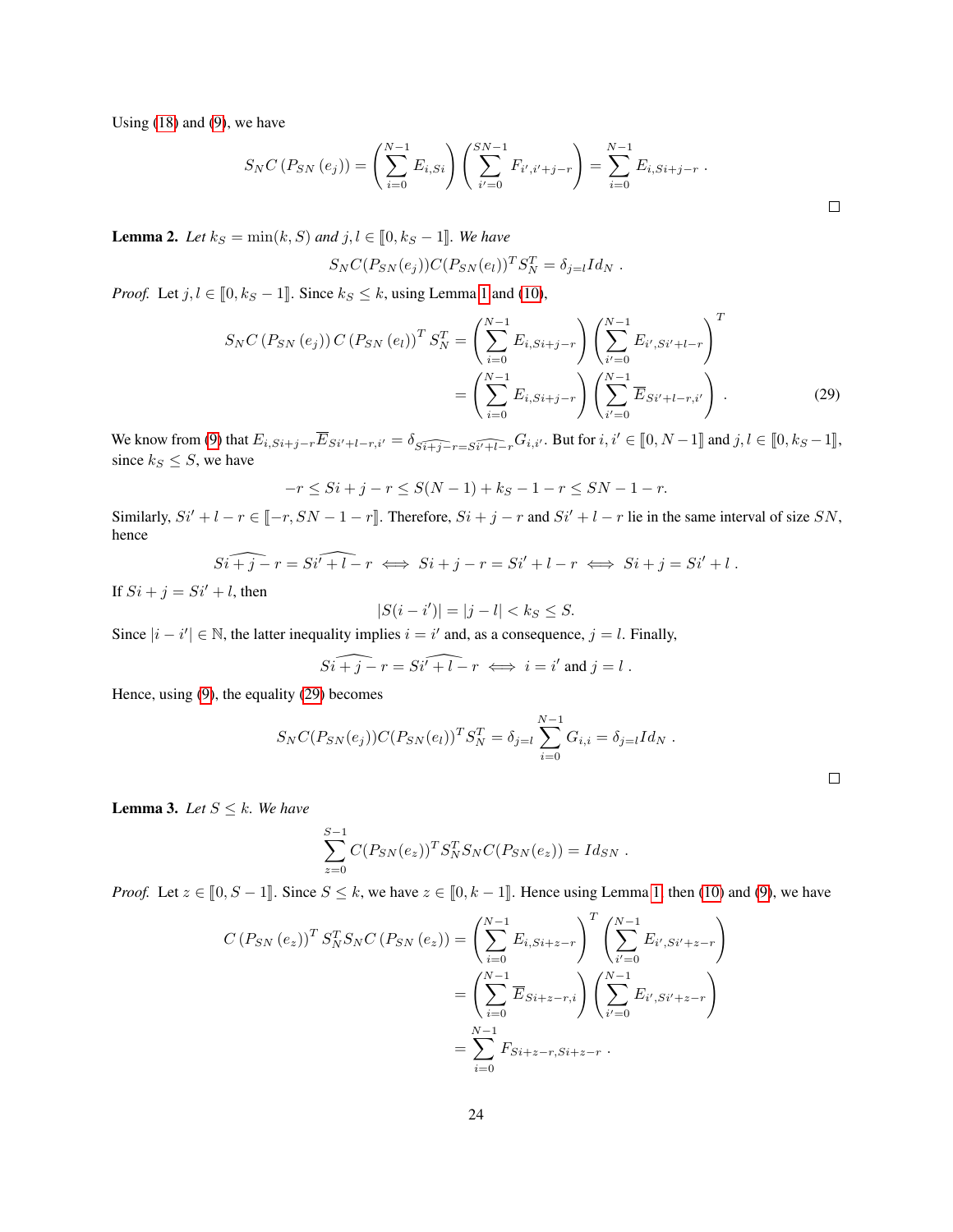Hence

$$
\sum_{z=0}^{S-1} C(P_{SN}(e_z))^T S_N^T S_N C(P_{SN}(e_z)) = \sum_{z=0}^{S-1} \sum_{i=0}^{N-1} F_{Si+z-r, Si+z-r}.
$$

But, for  $z \in [0, S-1]$  and  $i \in [0, N-1]$ ,  $Si + z - r$  traverses  $[-r, SN - 1 - r]$ . Therefore, using [\(8\)](#page-17-4)

$$
\sum_{z=0}^{S-1} C(P_{SN}(e_z))^T S_N^T S_N C(P_{SN}(e_z)) = \sum_{i=-r}^{SN-1-r} F_{i,i} = \sum_{i=0}^{SN-1} F_{i,i} = Id_{SN}.
$$

*Proof of Theorem [1.](#page-7-0)* Let N be a positive integer such that  $SN \geq k$ .

We start by proving the theorem in the RO case.

Suppose  $CS \geq M$  and  $M \leq Ck$ :

Let us exhibit  $\mathbf{K} \in \mathbb{R}^{M \times C \times k}$  such that  $\mathcal{K} \mathcal{K}^T = Id_{MN}$ .

Let  $k_S = \min(k, S)$ . Since  $M \leq CS$  and  $M \leq CK$ , we have  $1 \leq M \leq CK_S$ . Therefore, there exist a unique couple  $(i_{max}, j_{max}) \in [0, k_S - 1] \times [1, C]$  such that  $M = i_{max}C + j_{max}$ . We define the kernel tensor  $\mathbf{K} \in \mathbb{R}^{\bar{M} \times C \times k}$  as follows: For all  $(i, i) \in [0, k_S - 1] \times [1, C]$  such that  $iC + i \leq M$  we set  $\mathbf{K} = -e$  and  $\mathbf{K} = -0$  for all follows: For all  $(i, j) \in [0, k_S - 1] \times [1, C]$  such that  $iC + j \le M$ , we set  $\mathbf{K}_{iC+j,j} = e_i$ , and  $\mathbf{K}_{u,v} = 0$  for all the other indices. But differently, if we write  $\mathbf{K}$  as a 3rd order tensor (where the rows represent t other indices. Put differently, if we write  $\tilde{K}$  as a 3rd order tensor (where the rows represent the first dimension, the columns the second one, and the  $\mathbf{K}_{i,j} \in \mathbb{R}^k$  are in the third dimension) we have :

$$
\mathbf{K} = \begin{bmatrix} \mathbf{K}_{1,1} & \cdots & \mathbf{K}_{1,C} \\ \vdots & \ddots & \vdots \\ \mathbf{K}_{C,1} & \cdots & \mathbf{K}_{C,C} \\ \mathbf{K}_{C+1,1} & \cdots & \mathbf{K}_{C+1,C} \\ \vdots & \ddots & \vdots \\ \mathbf{K}_{2C,1} & \cdots & \mathbf{K}_{2C,C} \\ \vdots & \vdots & \ddots & \vdots \\ \mathbf{K}_{i_{max}C+1,1} & \cdots & \mathbf{K}_{i_{max}C+1,C} \end{bmatrix} = \begin{bmatrix} e_0 & & & & \\ 0 & \cdots & 0 \\ & e_1 & & & \\ & & e_1 & & \\ & & & e_1 \\ & & & & e_2 \\ & & & & e_1 \\ & & & & & e_2 \end{bmatrix} \in \mathbb{R}^{M \times C \times k},
$$

where  $e_{i_{max}}$  appears  $j_{max}$  times. Therefore, using [\(28\)](#page-21-1), we have

$$
\mathcal{K} = \begin{bmatrix} S_N C(P_{SN}(e_0)) & & & & 0 \\ 0 & \cdots & 0 & \\ S_N C(P_{SN}(e_1)) & & & \\ 0 & \cdots & 0 & \\ 0 & \cdots & 0 & \\ S_N C(P_{SN}(e_{i_{max}})) & & \\ S_N C(P_{SN}(e_{i_{max}})) & & \\ 0 & \cdots & 0 & \end{bmatrix} \in \mathbb{R}^{MN \times CSN},
$$

 $\Box$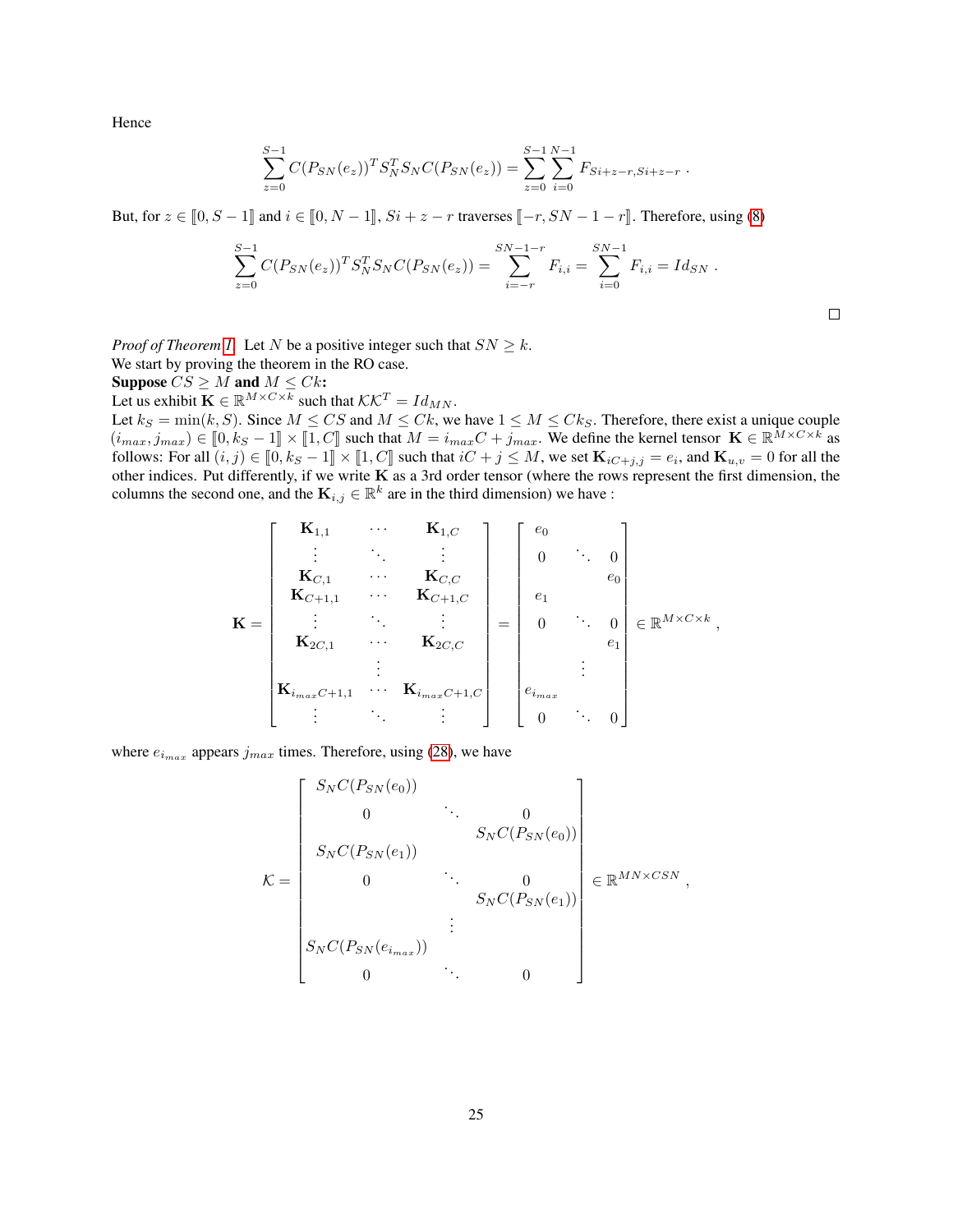where  $S_N C(P_{SN}(e_{i_{max}}))$  appears  $j_{max}$  times. We have  $K = D_{1:MN,:}$ , where we set

$$
D = \begin{bmatrix} S_N C(P_{SN}(e_0)) & & & & 0 \\ & 0 & \cdots & 0 \\ & & S_N C(P_{SN}(e_1)) & & \\ & & 0 & \ddots & 0 \\ & & & S_N C(P_{SN}(e_1)) & \\ & & & & S_N C(P_{SN}(e_1)) \\ & & & & & S_N C(P_{SN}(e_{k-1})) \\ & & & & & S_N C(P_{SN}(e_{k-1})) \end{bmatrix} \in \mathbb{R}^{k_S C N \times C S N}.
$$

But, for  $j, l \in [0, k_S - 1]$ , the  $(j, l)$ -th block of size  $(CN, CN)$  of  $DD<sup>T</sup>$  is :

$$
\begin{bmatrix} S_N C(P_{SN}(e_j)) & & & \\ 0 & \ddots & 0 & \\ & & S_N C(P_{SN}(e_j)) \end{bmatrix} \begin{bmatrix} C(P_{SN}(e_l))^T S_N^T & & & \\ 0 & \ddots & 0 & \\ & & C(P_{SN}(e_l))^T S_N^T \end{bmatrix},
$$

which is equal to

$$
\begin{bmatrix} S_N C(P_{SN}(e_j)) C(P_{SN}(e_l))^T S_N^T & 0 \\ 0 & \ddots & 0 \\ 0 & S_N C(P_{SN}(e_j)) C(P_{SN}(e_l))^T S_N^T \end{bmatrix}.
$$

Using Lemma [2,](#page-23-1) this is equal to  $\delta_{j=l}Id_{CN}$ . Hence,  $DD^T = Id_{k_SCN}$ , and therefore,

$$
\mathcal{K}\mathcal{K}^T = D_{1:MN,:}(D_{1:MN,:})^T = (DD^T)_{1:MN,1:MN} = Id_{MN} .
$$

This proves the first implication in the RO case, i.e., if  $M \leq Ck$ , then  $\mathbb{K}_1^{\perp} \neq \emptyset$ .

Suppose  $CS \geq M$  and  $M > Ck$ :

We need to prove that for all  $\mathbf{K} \in \mathbb{R}^{M \times C \times k}$ , we have  $\mathcal{K} \mathcal{K}^T \neq Id_{MN}$ .

Since for all  $(i, j) \in [1, M] \times [1, C]$ , each of the N rows of  $S_N C(P_{SN}(\mathbf{K}_{i,j}))$  has at most k non-zero elements, the number of non-zero columns of  $S_N C(P_{SN}(\mathbf{K}_{i,j}))$  is less than or equal to kN. Also, for all  $i, i' \in [1, M],$ the columns of  $S_N C(P_{SN}(\mathbf{K}_{i,j}))$  which can be non-zero are the same as those of  $S_N C(P_{SN}(\mathbf{K}_{i',j}))$ . Hence,  $\lceil$  $S_N C(P_{SN}(\mathbf{K}_{1,j}))$ 1

we have for all  $j$ , the number of non-zero columns of  $\overline{1}$  $S_N C(P_{SN}(\mathbf{K}_{M,j}))$ . . . is less than or equal to  $kN$ . There-

fore, the number of non-zero columns of K is less than or equal to  $Ck\bar{N}$ . Hence, since  $Ck < M$ , we have  $\text{rk}(\mathcal{K}\mathcal{K}^T) \leq \text{rk}(\mathcal{K}) \leq CkN < MN = \text{rk}(Id_{MN})$ . Therefore, for all  $\mathbf{K} \in \mathbb{R}^{M \times C \times k}$ , we have  $\mathcal{K}\mathcal{K}^T \neq Id_{MN}$ . This proves that if  $CS \geq M$  and  $M > Ck$ , then  $\mathbb{K}_1^{\perp} = \emptyset$ . This concludes the proof in the RO case.

Suppose  $M \geq CS$  and  $S \leq k$ : Let us exhibit  $\mathbf{K} \in \mathbb{R}^{M \times C \times k}$  such that  $\mathcal{K}^T \mathcal{K} = Id_{CSN}$ . For all  $(i, j) \in [0, S - 1] \times [1, C]$ , we set  $\mathbf{K}_{i \in \{+, j\}} = e_i$ , and  $\mathbf{K}_{u,v} = 0$  for all the other indices. Put differently, if we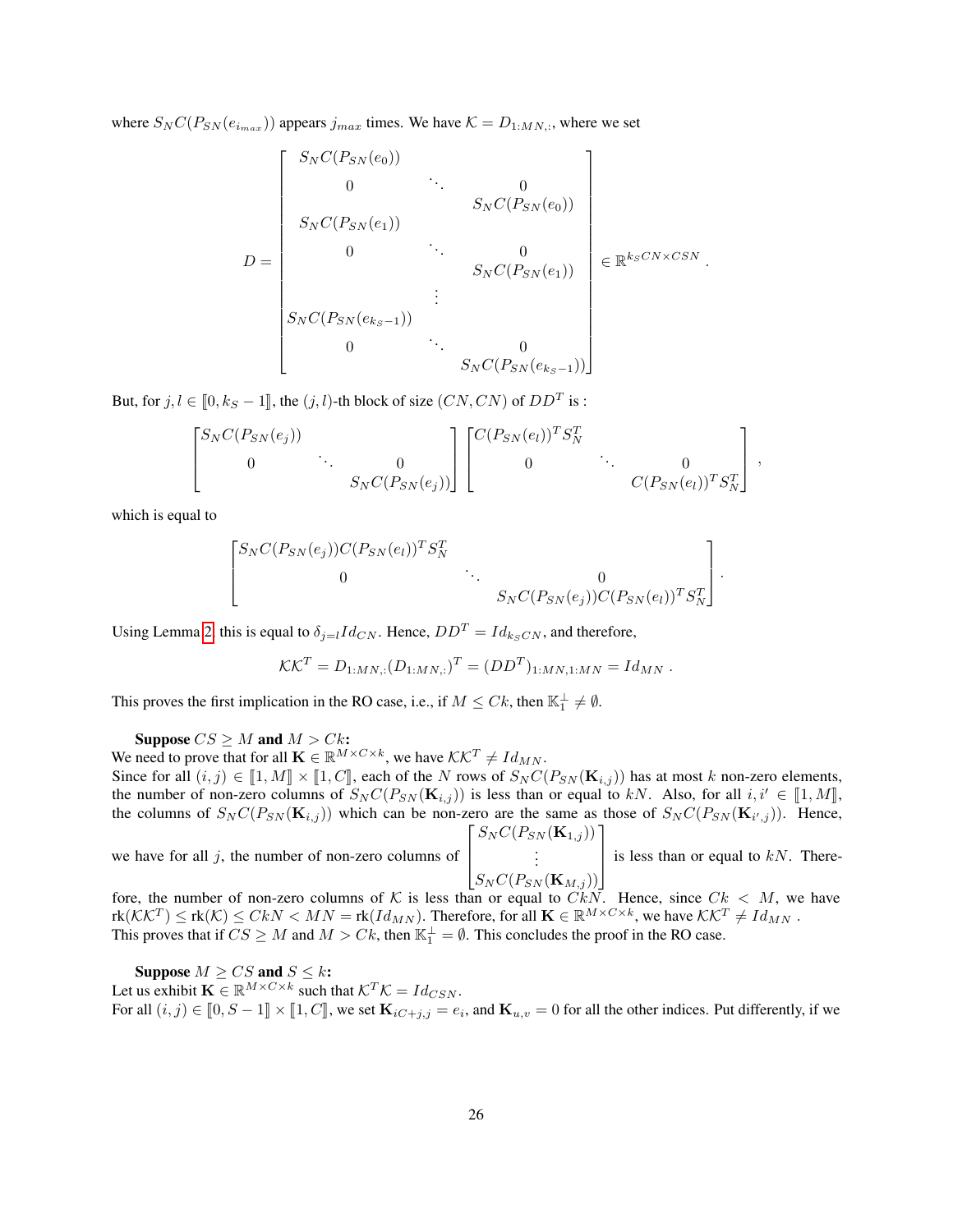write  $K$  as a 3rd order tensor, we have

K = K1,<sup>1</sup> · · · K1,C . . . . . . . . . KC,<sup>1</sup> · · · KC,C KC+1,<sup>1</sup> · · · KC+1,C . . . . . . . . . K2C,<sup>1</sup> · · · K2C,C . . . K(S−1)C+1,<sup>1</sup> · · · K(S−1)C+1,C . . . . . . . . . KCS,<sup>1</sup> · · · KCS,C KCS+1,<sup>1</sup> · · · KCS+1,C . . . . . . . . . KM,<sup>1</sup> · · · KM,C = e0 0 . . . 0 e0 e1 0 . . . 0 e1 . . . eS−<sup>1</sup> 0 . . . 0 eS−<sup>1</sup> O ∈ R M×C×k ,

where  $O = 0_{(M-CS)\times C\times k}$  denotes the null tensor. Therefore, using [\(28\)](#page-21-1), we have

$$
\mathcal{K} = \begin{bmatrix} S_N C(P_{SN}(e_0)) & & & & 0 \\ 0 & \cdots & & 0 \\ S_N C(P_{SN}(e_1)) & & & \\ 0 & \cdots & & 0 \\ 0 & & \ddots & & 0 \\ S_N C(P_{SN}(e_{S-1})) & & & \\ 0 & \cdots & & 0 \\ 0 & & & S_N C(P_{SN}(e_{S-1})) \end{bmatrix} \in \mathbb{R}^{MN \times CSN},
$$

where  $\mathcal{O} = 0_{(MN-CSN)\times CSN}$  denotes the null matrix. Hence,  $\mathcal{K}^T \mathcal{K}$  equals

$$
\begin{bmatrix}\n\Sigma_{z=0}^{S-1} C(P_{SN}(e_z))^T S_N^T S_N C(P_{SN}(e_z)) & 0 \\
0 & \Sigma_{z=0}^{S-1} C(P_{SN}(e_z))^T S_N^T S_N C(P_{SN}(e_z))\n\end{bmatrix}.
$$

Using Lemma [3,](#page-23-2) we obtain  $\mathcal{K}^T \mathcal{K} = Id_{CSN}$ . This proves that in the CO case, if  $S \leq k$ , then  $\mathbb{K}_1^{\perp} \neq \emptyset$ .

Suppose  $M \geq CS$  and  $S > k$ :

We need to prove that for all  $\mathbf{K} \in \mathbb{R}^{M \times C \times k}$ , we have  $\mathcal{K}^T \mathcal{K} \neq Id_{CSN}$ .

Following the same reasoning as in the case  $CS \geq M$  and  $M > Ck$ , we have that the number of non-zero columns of K is less than or equal to  $CkN$ . So, since  $k < S$ , we have  $rk(K^T\mathcal{K}) \leq rk(\mathcal{K}) \leq CkN < CSN = rk(Id_{CSN})$ . Therefore, for all  $\mathbf{K} \in \mathbb{R}^{M \times C \times k}$ , we have  $\mathcal{K}^T \mathcal{K} \neq Id_{CSN}$ .

This proves that in the CO case, if  $k < S$ , then  $\mathbb{K}_1^{\perp} = \emptyset$ . This concludes the proof.

### C.2 Sketch of the proof of Theorem [1,](#page-7-0) for 2D convolutional layers

We first set  $(e_{i,j})_{i=0..k-1,j=0..k-1} = \mathcal{B}(\mathbb{R}^{k\times k})$ . As in the 1D case, we have the following two lemmas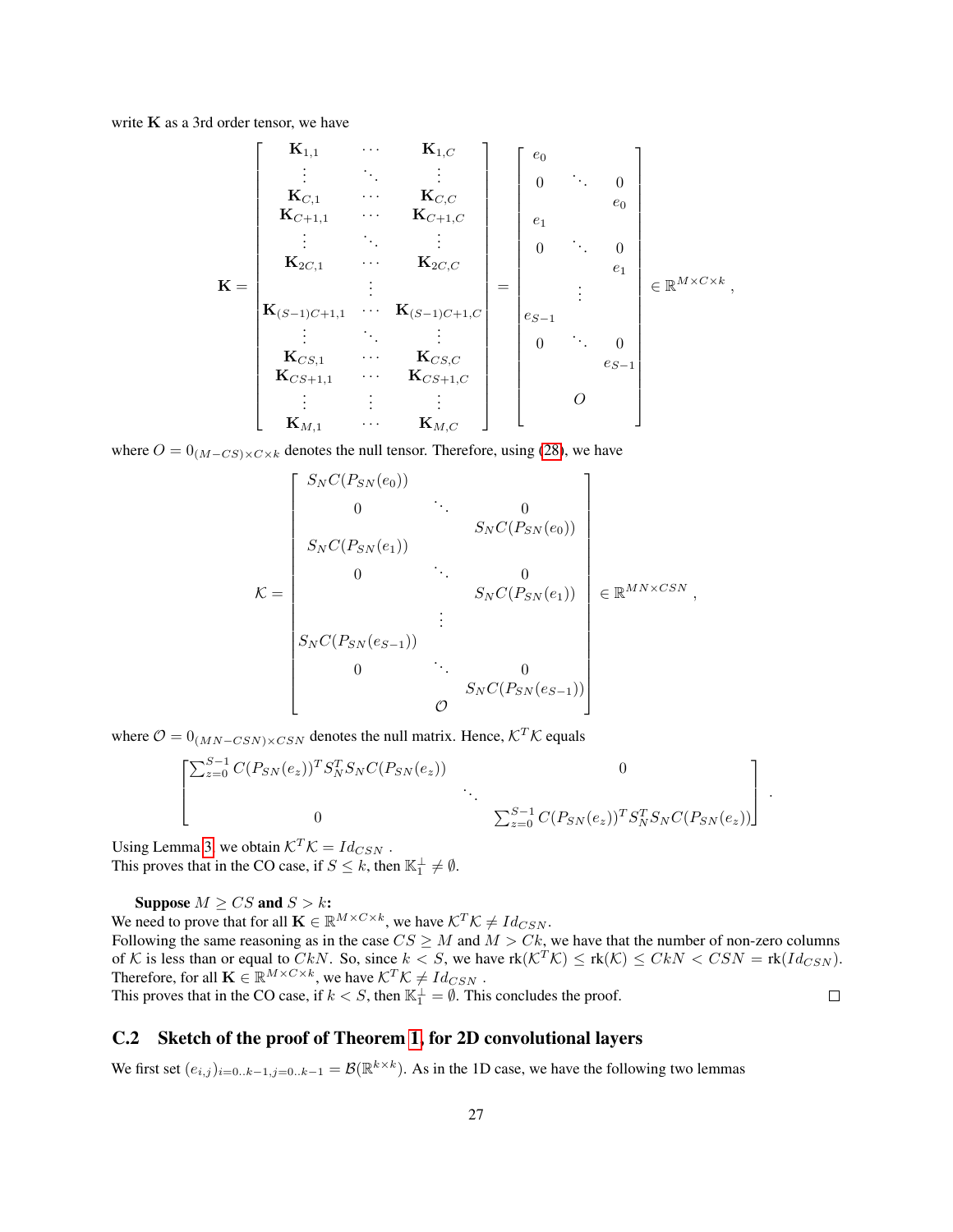**Lemma 4.** Let  $k_S = \min(k, S)$  and  $j, j', l, l' \in [0, k_S - 1]$ . We have

$$
S_N C(\mathcal{P}_{SN}(e_{j,j'}) ) C(\mathcal{P}_{SN}(e_{l,l'}))^T S_N^T = \delta_{j=l} \delta_{j'=l'} Id_{N^2} .
$$

**Lemma 5.** *Let*  $S \leq k$ *. We have* 

$$
\sum_{z=0}^{S-1}\sum_{z'=0}^{S-1}\mathcal{C}(\mathcal{P}_{SN}(e_{z,z'}))^T\mathcal{S}_N^T\mathcal{S}_N\mathcal{C}(\mathcal{P}_{SN}(e_{z,z'}))=Id_{S^2N^2}.
$$

For  $CS^2 \geq M$  and  $M \leq Ck^2$ :

We set  $\overline{e}_{i+kj} = e_{i,j}$  for  $i, j \in [0, k-1]$ .

Let  $i_{max}, j_{max} \in [0, k_S^2 - 1] \times [1, C]$  such that  $i_{max}C + j_{max} = M$ . We set

$$
\mathbf{K} = \begin{bmatrix} \mathbf{K}_{1,1} & \cdots & \mathbf{K}_{1,C} \\ \vdots & \ddots & \vdots \\ \mathbf{K}_{C,1} & \cdots & \mathbf{K}_{C,C} \\ \mathbf{K}_{C+1,1} & \cdots & \mathbf{K}_{C+1,C} \\ \vdots & \ddots & \vdots \\ \mathbf{K}_{2C,1} & \cdots & \mathbf{K}_{2C,C} \\ \vdots & \ddots & \vdots \\ \mathbf{K}_{i_{max}C+1,1} & \cdots & \mathbf{K}_{i_{max}C+1,C} \\ \vdots & \ddots & \vdots \end{bmatrix} = \begin{bmatrix} \overline{e}_{0} & & & \\ 0 & \ddots & 0 \\ \overline{e}_{1} & & & \\ 0 & \cdots & 0 \\ \overline{e}_{i} & & \overline{e}_{1} \\ \vdots & \vdots & \ddots & 0 \end{bmatrix} \in \mathbb{R}^{M \times C \times k \times k},
$$

where  $\bar{e}_{i_{max}}$  appears  $j_{max}$  times. Then we proceed as in the 1D case.

For  $CS^2 \geq M$  and  $M > Ck^2$ :

Using the same argument as in 1D, we can conclude that the number of non-zero columns of  $K$  is less than or equal to  $Ck^2N^2$ . Hence,  $\text{rk}(\mathcal{K}) \leq Ck^2N^2 < MN^2$ . Therefore, for all  $\mathbf{K} \in \mathbb{R}^{M \times C \times k \times k}$ , we have  $\mathcal{K}\mathcal{K}^T \neq Id_{MN^2}$ . For  $M \geq CS^2$  and  $S \leq k$ :

Denoting by  $O \in \mathbb{R}^{(M-CS^2)\times C\times k\times k}$  the null 4th order tensor of size  $(M-CS^2)\times C\times k\times k$ , we set

$$
\mathbf{K} = \begin{bmatrix}\n\mathbf{K}_{1,1} & \cdots & \mathbf{K}_{1,C} \\
\vdots & \ddots & \vdots \\
\mathbf{K}_{C,1} & \cdots & \mathbf{K}_{C,C} \\
\mathbf{K}_{C+1,1} & \cdots & \mathbf{K}_{C+1,C} \\
\vdots & \ddots & \vdots \\
\mathbf{K}_{2C,1} & \cdots & \mathbf{K}_{2C,C} \\
\vdots & \ddots & \vdots \\
\mathbf{K}_{C(S^{2}-1)+1,1} & \cdots & \mathbf{K}_{C(S^{2}-1)+1,C} \\
\vdots & \ddots & \vdots \\
\mathbf{K}_{CS^{2},1} & \cdots & \mathbf{K}_{CS^{2},C} \\
\mathbf{K}_{CS^{2}+1,1} & \cdots & \mathbf{K}_{CS^{2}+1,C} \\
\vdots & \vdots & \vdots \\
\mathbf{K}_{M,1} & \cdots & \mathbf{K}_{M,C}\n\end{bmatrix} = \begin{bmatrix}\ne_{0,0} & & & & & \\
0 & \cdots & 0 & & & \\
e_{1,0} & & & & & \\
e_{1,0} & & & & & \\
\vdots & \ddots & & & \\
0 & \cdots & 0 & & \\
0 & \cdots & 0 & & \\
0 & \cdots & 0 & & \\
0 & \cdots & 0 & & \\
0 & \cdots & 0 & & \\
0 & \cdots & 0 & & \\
0 & \cdots & 0 & & \\
0 & \cdots & 0 & & \\
0 & \cdots & 0 & & \\
0 & \cdots & 0 & & \\
0 & \cdots & 0 & & \\
0 & \cdots & 0 & & \\
0 & \cdots & 0 & & \\
0 & \cdots & 0 & & \\
0 & \cdots & 0 & & \\
0 & \cdots & 0 & & \\
0 & \cdots & 0 & & \\
0 & \cdots & 0 & & \\
0 & \cdots & 0 & & \\
0 & \cdots & 0 & & \\
0 & \cdots & 0 & & \\
0 & \cdots & 0 & & \\
0 & \cdots & 0 & & \\
0 & \cdots & 0 & & \\
0 & \cdots & 0 & & \\
0 & \cdots & 0 & & \\
0 & \cdots & 0 & & \\
0 & \cdots & 0 & & \\
0 & \cdots & 0 & & \\
0 & \cdots & 0 & & \\
0 & \cdots & 0 & & \\
0 & \cdots & 0 & & \\
0 & \cdots & 0 & & \\
0 & \cdots & 0 & & \\
0 & \cdots
$$

Then we proceed as in the 1D case.

For  $M \geq C S^2$  and  $S > k$ :

By the same reasoning as in the 1D case, we have that the number of non-zero columns of  $K$  is less than or equal to  $Ck^2N^2$ . So, since  $k < S$ , we have  $rk(\mathcal{K}) \leq Ck^2N^2 < CS^2N^2$ . Therefore, for all  $\mathbf{K} \in \mathbb{R}^{M \times C \times k \times k}$ , we have  $\mathcal{K}^T \mathcal{K} \neq Id_{CS^2N^2}$ .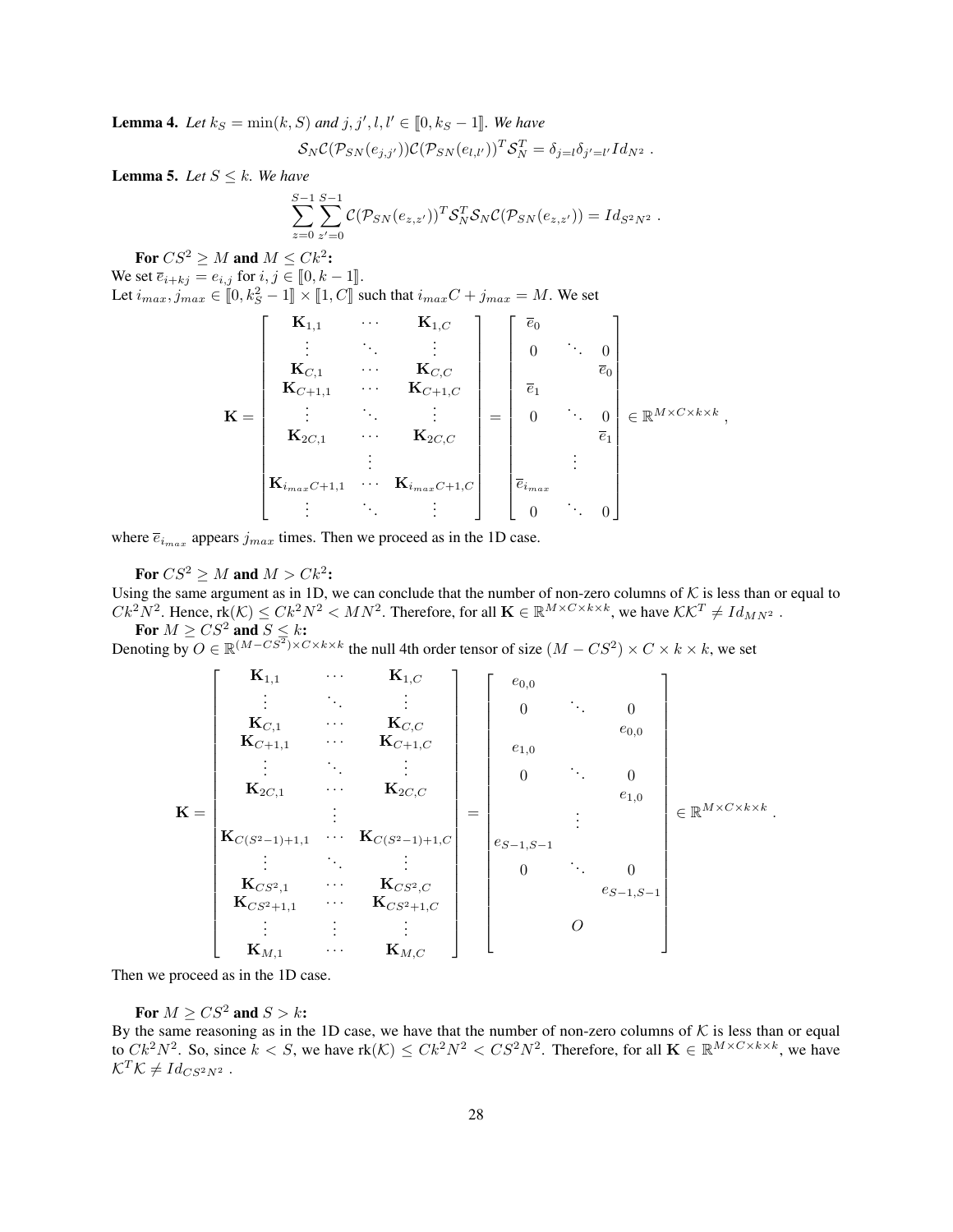## D Restrictions due to boundary conditions

#### <span id="page-28-0"></span>D.1 Proof of Proposition [2](#page-7-3)

*Proof.* For a single-channel convolution of kernel  $h \in \mathbb{R}^k$  with 'valid' padding, the matrix applying the transformation on a signal  $x \in \mathbb{R}^N$  has the following form:

$$
A_N(h) := \left( \begin{array}{cccc} h_0 & \cdots & h_{2r} & & 0 \\ & \ddots & \ddots & \ddots & \\ & & \ddots & \ddots & \ddots \\ 0 & & & h_0 & \cdots & h_{2r} \end{array} \right) \in \mathbb{R}^{(N-k+1) \times N}.
$$

Hence, for  $\mathbf{K} \in \mathbb{R}^{M \times C \times k}$ , the layer transform matrix is:

$$
\mathcal{K} = \left( \begin{array}{ccc} A_N(\mathbf{K}_{1,1}) & \dots & A_N(\mathbf{K}_{1,C}) \\ \vdots & \vdots & \vdots \\ A_N(\mathbf{K}_{M,1}) & \dots & A_N(\mathbf{K}_{M,C}) \end{array} \right) \in \mathbb{R}^{M(N-k+1)\times CN}.
$$

Let us focus on the columns corresponding to the first input channel. To simplify the notation, for  $m \in [1, M]$ we denote by  $a^{(m)} := \mathbf{K}_{m,1} \in \mathbb{R}^k$ . By contradiction, suppose that  $\mathcal{K}^T \mathcal{K} = Id_{CN}$ . In particular, for the first block matrix of size  $M(N - k + 1) \times N$  of K (i.e., corresponding to the first input channel), its first column, last column and column of index 2r are of norm 1. Since  $N \ge 2k - 1$ , we have

$$
\sum_{m=1}^{M} \left( a_0^{(m)} \right)^2 = 1, \qquad \sum_{m=1}^{M} \left( a_{2r}^{(m)} \right)^2 = 1 \qquad \text{and} \qquad \sum_{i=0}^{2r} \sum_{m=1}^{M} \left( a_i^{(m)} \right)^2 = 1 \; .
$$

This is impossible. Therefore, for all  $\mathbf{K} \in \mathbb{R}^{M \times C \times k}$ , we have  $\mathcal{K}^T \mathcal{K} \neq Id_{CN}$ .

#### <span id="page-28-1"></span>D.2 Proof of Proposition [3](#page-8-2)

*Proof.* For a single-channel convolution of kernel  $h \in \mathbb{R}^k$  with zero padding 'same', the matrix applying the transformation on a signal  $x \in \mathbb{R}^N$  has the following form:

$$
A_N(h) := \left( \begin{array}{cccc} h_r & \cdots & h_{2r} & 0 & \cdots & 0 \\ \vdots & \ddots & \ddots & \ddots & \ddots & \vdots \\ h_0 & \ddots & \ddots & \ddots & \ddots & 0 \\ 0 & \ddots & \ddots & \ddots & \ddots & h_{2r} \\ \vdots & \ddots & \ddots & \ddots & \ddots & \vdots \\ 0 & \cdots & 0 & h_0 & \cdots & h_r \end{array} \right) \in \mathbb{R}^{N \times N}.
$$

Hence, for  $\mathbf{K} \in \mathbb{R}^{M \times C \times k}$ , the matrix that applies the convolutional layer is :

$$
\mathcal{K} = \left( \begin{array}{ccc} A_N(\mathbf{K}_{1,1}) & \dots & A_N(\mathbf{K}_{1,C}) \\ \vdots & \vdots & \vdots \\ A_N(\mathbf{K}_{M,1}) & \dots & A_N(\mathbf{K}_{M,C}) \end{array} \right) \in \mathbb{R}^{MN \times CN}.
$$

**Suppose**  $M \leq C$  (**RO case):** If K is orthogonal, then  $KK^T = Id_{MN}$ . Let us fix  $m \in [1, M]$ . Since  $KK^T = Id_{MN}$ , the first row, the last row and the row of index r of the m-th block matrix of size  $N \times CN$  of  $K$  are of norm equal to 1, i.e.

$$
\|\mathcal{K}_{(m-1)N,:}\|_{2}^{2}=1, \qquad \|\mathcal{K}_{mN-1,:}\|_{2}^{2}=1 \qquad \text{and} \qquad \|\mathcal{K}_{(m-1)N+r,:}\|_{2}^{2}=1.
$$

 $\Box$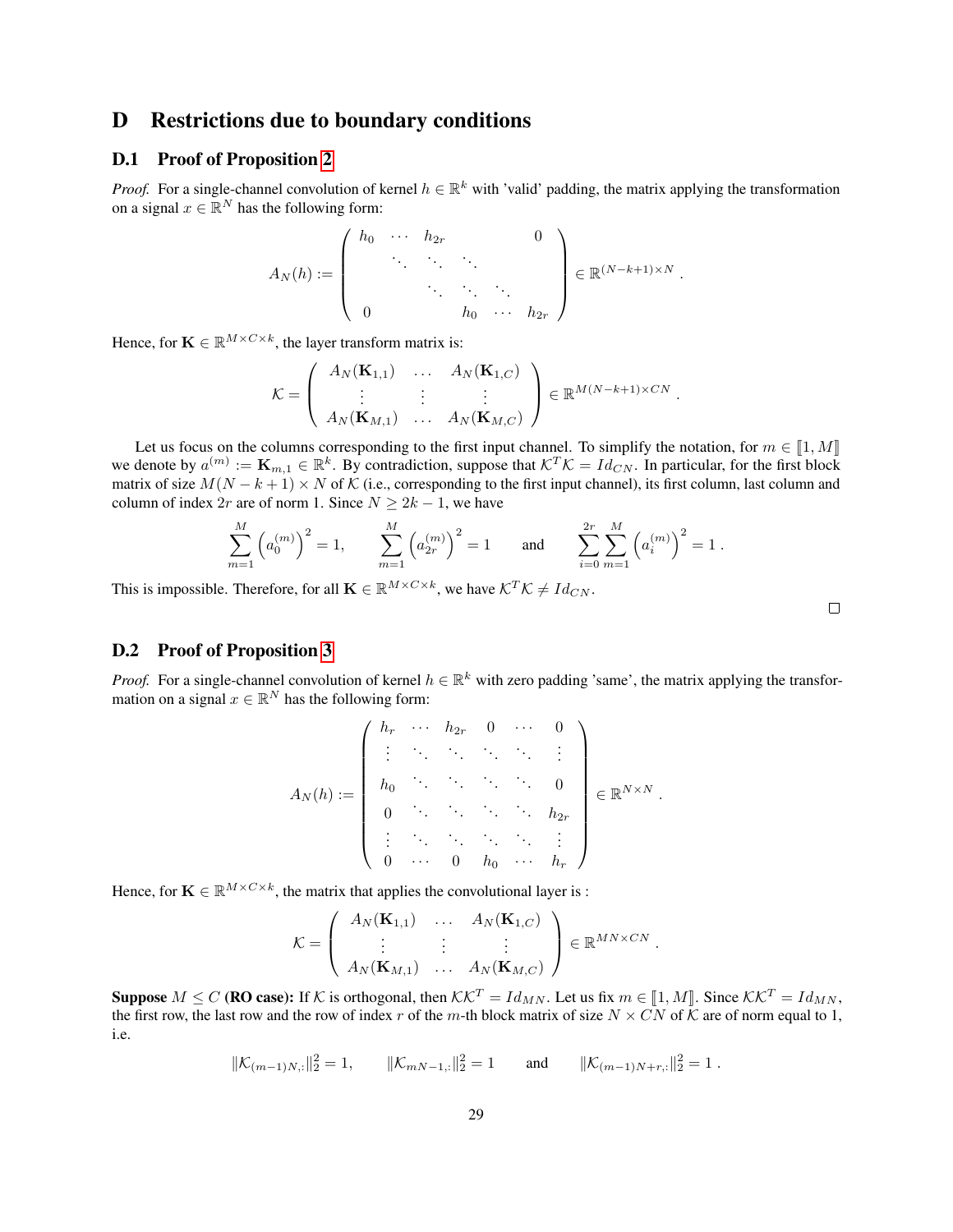To simplify the notation, for  $c \in [1, C]$ , we denote by  $a^{(c)} := \mathbf{K}_{m,c} \in \mathbb{R}^k$ . Since  $N \ge k$ , the previous equations are equivalent to equivalent to

$$
\sum_{i=r}^{2r} \sum_{c=1}^{C} \left( a_i^{(c)} \right)^2 = 1, \qquad \sum_{i=0}^{r} \sum_{c=1}^{C} \left( a_i^{(c)} \right)^2 = 1 \qquad \text{and} \qquad \sum_{i=0}^{2r} \sum_{c=1}^{C} \left( a_i^{(c)} \right)^2 = 1.
$$

Substracting the first equality from the third one, and the second equality from the third one, we obtain

$$
\sum_{i=0}^{r-1} \sum_{c=1}^{C} \left( a_i^{(c)} \right)^2 = 0, \qquad \sum_{i=r+1}^{2r} \sum_{c=1}^{C} \left( a_i^{(c)} \right)^2 = 0 \qquad \text{and} \qquad \sum_{i=0}^{2r} \sum_{c=1}^{C} \left( a_i^{(c)} \right)^2 = 1.
$$

This implies that for all  $c \in [\![1, C]\!]$ , for all  $i \in [\![0, 2r]\!] \setminus \{r\}, a_i^{(c)} = 0$ . As a conclusion, for any  $m \in [\![1, M]\!]$ , any  $c \in [\![1, C]\!]$ , and any  $i \in [\![0, 2r]\!] \setminus \{r\}$ ,

$$
\mathbf{K}_{m,c,i}=0.
$$

This proves the result in the RO case.

The proof of the CO case is similar, and we have the same conclusion.

## <span id="page-29-0"></span>E Proof of Theorem [2](#page-8-1)

As in the previous section, we give the full proof in the 1D case and a sketch of proof in the 2D case.

#### E.1 Proof of Theorem [2,](#page-8-1) in the 1D case

Before proving Theorem [2,](#page-8-1) we first present three intermediate lemmas.

<span id="page-29-3"></span>**Lemma 6.** Let  $x \in \mathbb{R}^{SN}$ . We have

$$
S_N C(x) S_N^T = C(S_N x) .
$$

*Proof.* Let  $x \in \mathbb{R}^{SN}$ ,  $X = C(x)$  and  $Y = S_N X S_N^T \in \mathbb{R}^{N \times N}$ . The matrix Y is formed by sampling X, i.e., for all  $m, n \in [0, N-1],$ 

$$
Y_{m,n} = X_{Sm,Sn}.
$$

Hence, using [\(21\)](#page-19-3),  $Y_{m,n} = x_{(Sm-Sn)\%SN} = x_{S((m-n)\%N)}$ . Setting  $y = S_N x$ , we have  $y_l = x_{S_l}$  for all  $l \in [0, N-1]$ .<br>Therefore  $X = x_{(S(n-1) \text{ mod } N)}$  and using (21), we obtain  $Y = C(x)$ . Hence, from the definitions of  $X$ ,  $X$  and  $y$  Therefore,  $Y_{m,n} = y_{(m-n)\%N}$ , and using [\(21\)](#page-19-3), we obtain  $Y = C(y)$ . Hence, from the definitions of Y, X and y we conclude that

$$
S_N C(x) S_N^T = C(S_N x) .
$$

This completes the proof of the lemma.

For N such that  $SN \ge 2k - 1$ , and  $P = \lfloor \frac{k-1}{S} \rfloor S$ , we introduce the operator  $Q_{S,N}$  which associates to a vector  $x = (x_0, \dots, x_{2\frac{P}{S}})^T \in \mathbb{R}^{2\frac{P}{S}+1}$ , the vector

$$
Q_{S,N}(x) = (x_{\frac{P}{S}}, \dots, x_{2\frac{P}{S}}, 0, \dots, 0, x_0, x_1, \dots, x_{\frac{P}{S}-1})^T \in \mathbb{R}^N.
$$
\n(30)

<span id="page-29-4"></span>**Lemma 7.** Let S,  $k = 2r + 1$  and N be positive integers such that  $SN \geq 2k - 1$ . Let  $h, g \in \mathbb{R}^k$  and  $P = \lfloor \frac{k-1}{S} \rfloor S$ , *we have*

$$
S_N C(P_{SN}(h)) C(P_{SN}(g))^T S_N^T = C(Q_{S,N}(\text{conv}(h,g,padding \text{ zero} = P, \text{stride} = S)))
$$
\n(31)

<span id="page-29-2"></span><span id="page-29-1"></span> $\Box$ 

 $\Box$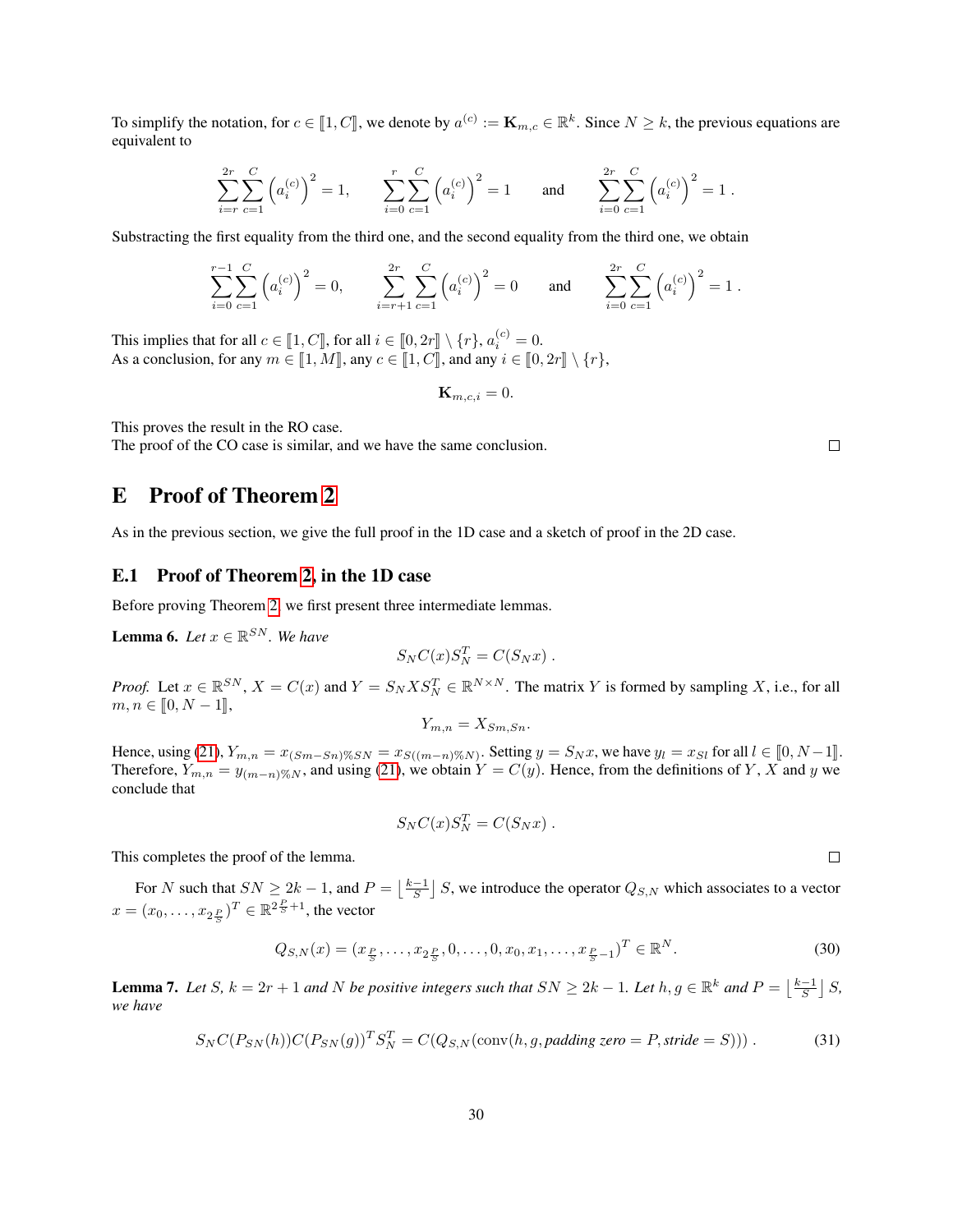*Proof.* Let N be such that  $SN \geq 2k - 1$ , and  $P = \lfloor \frac{k-1}{S} \rfloor S$ . Let us first detail and analyse the left-hand side of [\(31\)](#page-29-1). Recall that by definition  $P_{SN}(h)$  is SN-periodic:  $[P_{SN}(h)]_i = [P_{SN}(h)]_{i\%SN}$  for all  $i \in \mathbb{Z}$ . Using [\(22\)](#page-19-4), [\(23\)](#page-19-5), and [\(24\)](#page-20-2), we have

$$
C(P_{SN}(h))C(P_{SN}(g))^{T} = C(P_{SN}(h))C(\widetilde{P_{SN}(g)})
$$
  
= 
$$
C\left(\left(\sum_{i=0}^{SN-1} [P_{SN}(h)]_{i} \left[\widetilde{P_{SN}(g)}\right]_{j-i}\right)_{j=0..SN-1}\right)
$$
  
= 
$$
C\left(\left(\sum_{i=0}^{SN-1} [P_{SN}(h)]_{i} [P_{SN}(g)]_{i-j}\right)_{j=0..SN-1}\right).
$$

Setting  $b^{(SN)}[h,g] = \left( \sum_{i=0}^{SN-1} [P_{SN}(h)]_i [P_{SN}(g)]_{i-j} \right)$  $j=0..SN-1$ , we have

$$
C(P_{SN}(h))C(P_{SN}(g))^{T} = C(b^{(SN)}[h,g]) .
$$
\n(32)

To simplify the forthcoming notation, we temporarily denote by

<span id="page-30-5"></span><span id="page-30-4"></span><span id="page-30-1"></span>
$$
b := b^{(SN)}[h, g].\tag{33}
$$

Notice that by definition, b is  $SN$ -periodic. Therefore, we can restrict its study to an interval of size  $SN$ . We consider  $j \in [-2r, SN - 2r - 1]$ . From the definition of  $P_{SN}$  in [\(26\)](#page-20-1), we have, for  $i \in [-r, -r + SN - 1]$ ,

$$
[P_{SN}(h)]_i = \begin{cases} h_{r-i} & \text{if } i \in [-r, r] \\ 0 & \text{if } i \in [r+1, -r+SN-1] \end{cases} . \tag{34}
$$

Hence, since  $P_{SN}(h)$  and  $P_{SN}(g)$  are periodic, we have

<span id="page-30-2"></span>
$$
b_{j} = \sum_{i=0}^{SN-1} [P_{SN}(h)]_{i} [P_{SN}(g)]_{i-j}
$$
  
= 
$$
\sum_{i=-r}^{SN-1-r} [P_{SN}(h)]_{i} [P_{SN}(g)]_{i-j}
$$
  
= 
$$
\sum_{i=-r}^{r} [P_{SN}(h)]_{i} [P_{SN}(g)]_{i-j}.
$$
 (35)

The set of indices  $i \in [-r, r]$  such that  $[P_{SN}(h)]_i[P_{SN}(g)]_{i-j} \neq 0$  is included in  $[-r, r] \cap \{i|(i-j)\% SN \in \mathbb{R}$ <br> $\mathbb{R} \times \mathbb{R}^{10} \times \mathbb{R}^{10}$  $[-r, r]\%SN$ .

Since  $j \in [-2r, SN - 2r - 1]$ : We have  $-r \le i \le r$  and  $-2r \le j \le SN - 2r - 1$ , then  $-SN + r + 1 \le i - j \le 3r$ , but by hypothesis,  $SN \geq 2k - 1 = 4r + 1$ , hence  $3r < SN - r$  and so  $-SN + r < i - j < SN - r$ . Therefore, for  $i \in [-r, r]$  and  $j \in [-2r, SN - 2r - 1]$ 

$$
(i-j)\%SN \in \left(\left[-r,r\right]\%SN\right) \iff i-j \in \left[-r,r\right] \iff i \in \left[-r+j,r+j\right].
$$

As a conclusion, for  $j \in [-2r, SN - 2r - 1]$ ,

$$
\left\{ i \in [\![-r,r]\!] \mid [P_{SN}(h)]_i [P_{SN}(g)]_{i-j} \neq 0 \right\} \subset [\![-r,r]\!] \cap [\![-r+j,r+j]\!].\tag{36}
$$

Let us now analyse the right-side of [\(31\)](#page-29-1). We start by considering padding zero =  $k - 1$  and stride = 1, and we will arrive to the formula with padding zero =  $P$  and stride =  $S$  later. Using [\(11\)](#page-18-0), we denote by

<span id="page-30-3"></span><span id="page-30-0"></span>
$$
a = \text{conv}(h, g, \text{padding zero} = k - 1, \text{stride} = 1) \in \mathbb{R}^{2k - 1}.
$$
\n(37)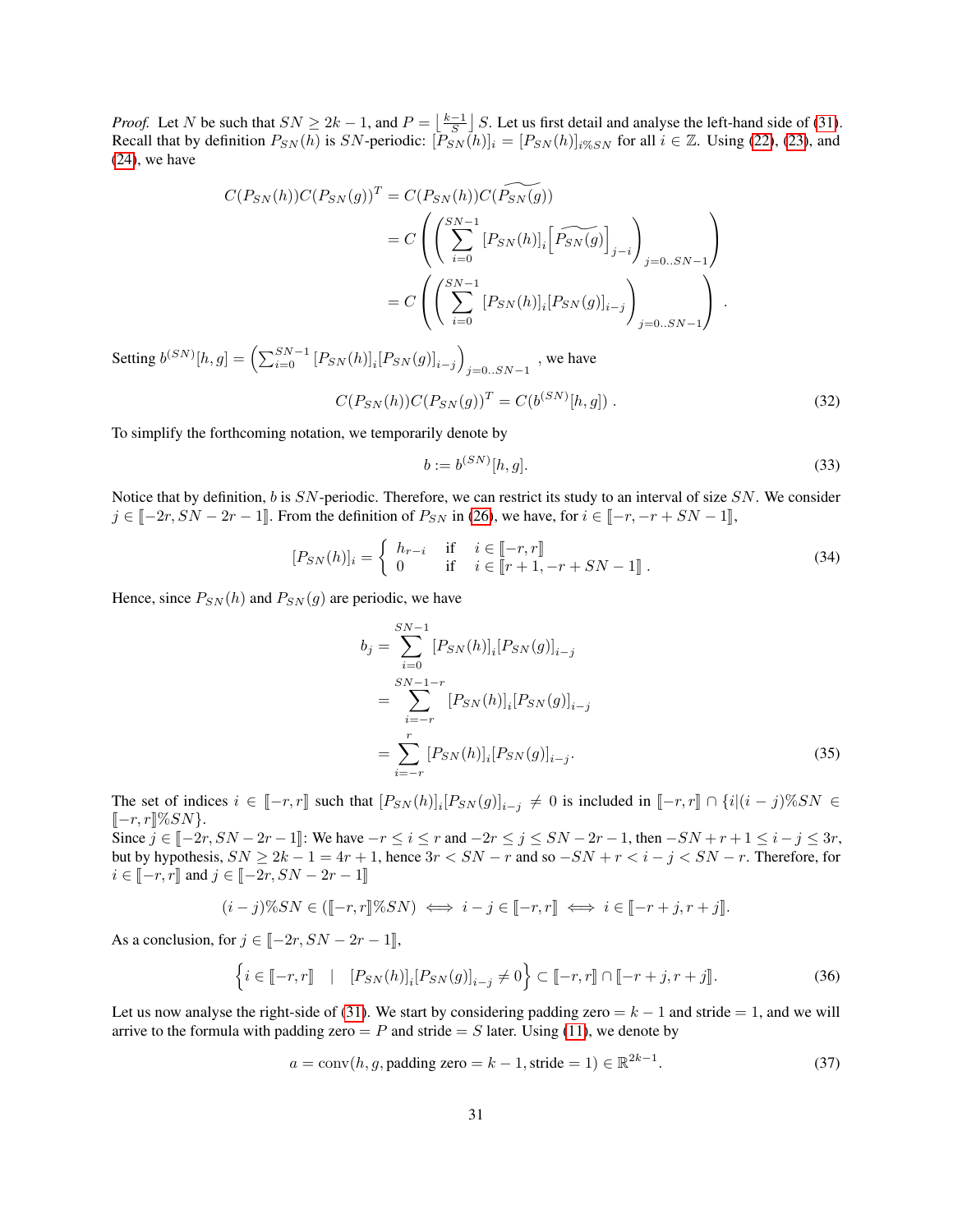We have from [\(12\)](#page-18-1), for  $j \in [0, 2k - 2]$ ,

<span id="page-31-0"></span>
$$
a_j = \sum_{i=0}^{k-1} h_i \bar{g}_{i+j} .
$$

Using [\(13\)](#page-18-2) and keeping the indices  $i \in [0, k-1]$  for which  $\bar{g}_{i+j} \neq 0$ , i.e. such that  $i + j \in [k-1, 2k-2]$ , we obtain

$$
\begin{cases}\n a_j = \sum_{i=k-1-j}^{k-1} h_i g_{i+j-(k-1)} & \text{if } j \in [0, k-2], \\
 a_j = \sum_{i=0}^{2k-2-j} h_i g_{i+j-(k-1)} & \text{if } j \in [k-1, 2k-2].\n\end{cases}
$$
\n(38)

In the sequel, we will connect b with a by distinguishing several cases depending on the value of j.

We distinguish  $j \in [0, 2r], j \in [-2r, -1]$  and  $j \in [2r + 1, -2r + SN - 1]$ . Recall that  $k = 2r + 1$ . **If**  $j \in [0, 2r]$ : then  $[-r, r] ∩ [-r + j, r + j] = [-r + j, r]$ . Using [\(36\)](#page-30-0) and [\(34\)](#page-30-1), the equality [\(35\)](#page-30-2) becomes

$$
b_j = \sum_{i=-r+j}^{r} [P_{SN}(h)]_i [P_{SN}(g)]_{i-j} = \sum_{i=-r+j}^{r} h_{r-i} g_{r-i+j} .
$$

By changing the variable  $l = r - i$ , and using  $k = 2r + 1$ , we find

$$
b_j = \sum_{l=0}^{2r-j} h_l g_{l+j} = \sum_{l=0}^{k-1-j} h_l g_{l+j} = \sum_{l=0}^{2k-2-(k-1+j)} h_l g_{l+(k-1+j)-(k-1)}.
$$

When  $j \in [0, 2r] = [0, k - 1]$ , we have  $k - 1 + j \in [k - 1, 2k - 2]$ , therefore using [\(38\)](#page-31-0), we obtain

<span id="page-31-1"></span>
$$
b_j = a_{k-1+j} \tag{39}
$$

**If**  $j \in [-2r, -1]$ : then  $[-r, r] ∩ [-r + j, r + j] = [-r, r + j]$ . Using [\(36\)](#page-30-0) and [\(34\)](#page-30-1), the equality [\(35\)](#page-30-2) becomes

$$
b_j = \sum_{i=-r}^{r+j} [P_{SN}(h)]_i [P_{SN}(g)]_{i-j} = \sum_{i=-r}^{r+j} h_{r-i} g_{r-i+j}.
$$

By changing the variable  $l = r - i$ , and using  $k = 2r + 1$ , we find

$$
b_j = \sum_{l=-j}^{2r} h_l g_{l+j} = \sum_{l=-j}^{k-1} h_l g_{l+j} = \sum_{l=k-1-(k-1+j)}^{k-1} h_l g_{l+(k-1+j)-(k-1)}.
$$

When  $j \in [-2r, -1] = [-(k-1), -1]$ , we have  $k - 1 + j \in [0, k-2]$ , and using [\(38\)](#page-31-0), we obtain

$$
b_j = a_{k-1+j} \tag{40}
$$

If  $j \in [2r + 1, SN - 2r - 1]$ : then  $[-r, r] \cap [-r + j, r + j] = \emptyset$ . The equality [\(35\)](#page-30-2) becomes

<span id="page-31-4"></span><span id="page-31-3"></span><span id="page-31-2"></span>
$$
b_j = 0.\t\t(41)
$$

Therefore, we summarize [\(39\)](#page-31-1), [\(40\)](#page-31-2) and [\(41\)](#page-31-3): For all  $j \in [-(k-1), -(k-1) + SN - 1]$ ,

$$
b_j = \begin{cases} a_{k-1+j} & \text{if } j \in [-(k-1), k-1], \\ 0 & \text{if } j \in [k, SN - k]. \end{cases}
$$
 (42)

Let us now introduce 'padding zero =  $P$ ' and 'stride =  $S$ '. We will prove the equality between matrices in [\(31\)](#page-29-1) using the equality between vectors in [\(42\)](#page-31-4).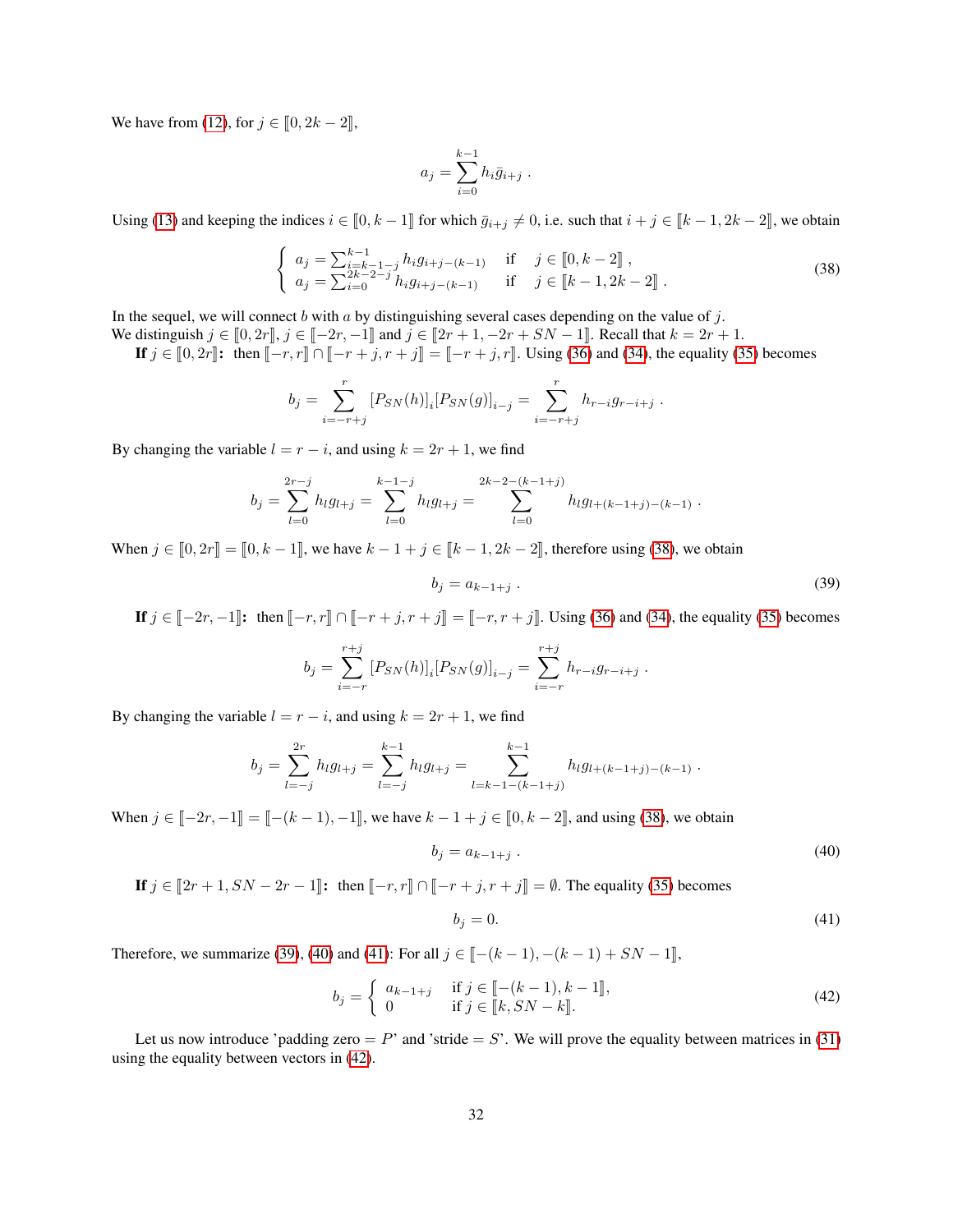Recall that  $P = \left\lfloor \frac{k-1}{S} \right\rfloor S \le k-1$ , and let  $i \in [0, 2P]$ . Therefore  $i - P \in [-P, P] \subset [- (k-1), k-1]$ , hence using [\(37\)](#page-30-3), [\(14\)](#page-18-3) and [\(42\)](#page-31-4), we have

[conv
$$
(h, g,
$$
 padding zero = P, stride = 1)]<sub>i</sub> =  $a_{k-1+i-P} = b_{i-P}$ .

Therefore, using [\(15\)](#page-18-4) and  $\lfloor 2P/S \rfloor + 1 = 2P/S + 1$ 

 $conv(h, g,$  padding zero = P, stride = S)

$$
= \left(b_{-\left\lfloor \frac{k-1}{S}\right\rfloor S},\ldots,b_{-2S},b_{-S},b_0,b_S,b_{2S},\ldots,b_{\left\lfloor \frac{k-1}{S}\right\rfloor S}\right)^T \in \mathbb{R}^{2P/S+1}.
$$

Using the definition of  $Q_{S,N}$  in [\(30\)](#page-29-2), we obtain

$$
Q_{S,N}(\text{conv}(h, g, \text{padding zero} = P, \text{ stride} = S))
$$
  
=  $\left(b_0, b_S, b_{2S}, \dots, b_{\lfloor \frac{k-1}{S} \rfloor} S, 0, \dots, 0, b_{-\lfloor \frac{k-1}{S} \rfloor} S, \dots, b_{-2S}, b_{-S}\right)^T \in \mathbb{R}^N$ .

But, using [\(41\)](#page-31-3), and since  $\lfloor \frac{k-1}{S} \rfloor$  S is the largest multiple of S less than or equal to  $k-1$  and b is SN-periodic, we have

$$
S_N b = (b_0, b_S, b_{2S}, \dots, b_{\lfloor \frac{k-1}{S} \rfloor S}, 0, \dots, 0, b_{SN - \lfloor \frac{k-1}{S} \rfloor S}, \dots, b_{SN - 2S}, b_{SN - S})^T
$$
  
=  $(b_0, b_S, b_{2S}, \dots, b_{\lfloor \frac{k-1}{S} \rfloor S}, 0, \dots, 0, b_{-\lfloor \frac{k-1}{S} \rfloor S}, \dots, b_{-2S}, b_{-S})^T \in \mathbb{R}^N$ .

Finally, we have

 $S_N b = Q_{S,N}(\text{conv}(h, g, \text{padding zero} = P, \text{stride} = S))$ .

Using [\(33\)](#page-30-4), [\(32\)](#page-30-5) and Lemma [6,](#page-29-3) we conclude that

$$
S_N C(P_{SN}(h)) C(P_{SN}(g))^T S_N^T = S_N C(b^{(SN)}[h,g]) S_N^T
$$
  
= 
$$
C(S_N b^{(SN)}[h,g])
$$
  
= 
$$
C(Q_{S,N}(\text{conv}(h,g,\text{padding zero} = P,\text{stride} = S))) .
$$

<span id="page-32-0"></span> $\Box$ 

<span id="page-32-1"></span>**Lemma 8.** Let M, C, S,  $k = 2r + 1$  be positive integers, and let  $\mathbf{K} \in \mathbb{R}^{M \times C \times k}$ . Let N be such that  $SN \geq 2k - 1$ , and  $P = \lfloor \frac{k-1}{S} \rfloor$  *S. We denote by*  $z_{P/S}$  =  $\lceil$  $\overline{1}$  $0_{P/S}$ 1  $0_{P/S}$ 1  $\in \mathbb{R}^{2P/S+1}$ *. We have*  $\mathcal{K}\mathcal{K}^T - Id_{MN} =$  $\sqrt{ }$  $\left\lfloor \right\rfloor$  $C(Q_{S,N}(x_{1,1}))$  ...  $C(Q_{S,N}(x_{1,M}))$ *. . . . . . . . .*  $C(Q_{S,N}(x_{M,1})) \quad \ldots \quad C(Q_{S,N}(x_{M,M}))$  $\setminus$  $\vert$ ,

*where for all*  $m, l \in [1, M]$ *,* 

$$
x_{m,l} = \sum_{c=1}^{C} \text{conv}(\mathbf{K}_{m,c}, \mathbf{K}_{l,c}, padding\ zero = P, stride = S) - \delta_{m=l} z_{P/S} \in \mathbb{R}^{2P/S+1} \tag{43}
$$

*Proof.* We have from [\(28\)](#page-21-1),

$$
\mathcal{K} = \left( \begin{array}{ccc} S_N C(P_{SN}(\mathbf{K}_{1,1})) & \dots & S_N C(P_{SN}(\mathbf{K}_{1,C})) \\ \vdots & \vdots & \vdots \\ S_N C(P_{SN}(\mathbf{K}_{M,1})) & \dots & S_N C(P_{SN}(\mathbf{K}_{M,C})) \end{array} \right) \in \mathbb{R}^{MN \times CSN}.
$$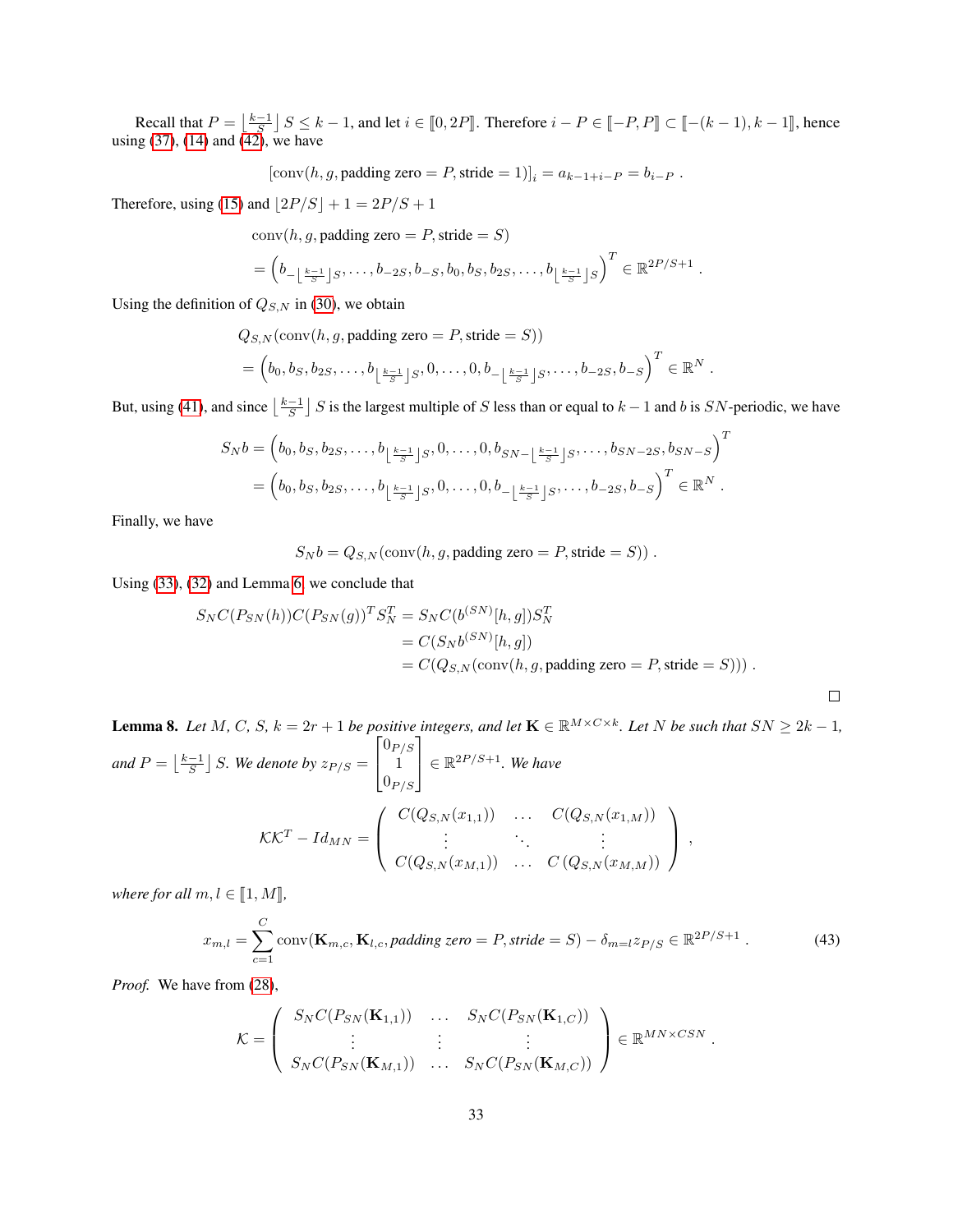Hence, we have that the block  $(m, l) \in [1, M]^2$  of size  $(N, N)$  of  $\mathcal{KK}^T$  is equal to :

$$
\begin{pmatrix}\nS_N C(P_{SN}(\mathbf{K}_{m,1})) & \dots & S_N C(P_{SN}(\mathbf{K}_{m,C}))\n\end{pmatrix}\n\begin{pmatrix}\nC(P_{SN}(\mathbf{K}_{l,1}))^T S_N^T \\
\vdots \\
C(P_{SN}(\mathbf{K}_{l,C}))^T S_N^T\n\end{pmatrix}
$$
\n
$$
= \sum_{c=1}^C S_N C(P_{SN}(\mathbf{K}_{m,c})) C(P_{SN}(\mathbf{K}_{l,c}))^T S_N^T.
$$

We denote by  $A_{m,l} \in \mathbb{R}^{N \times N}$  the block  $(m,l) \in [1,M]^2$  of size  $(N, N)$  of  $\mathcal{KK}^T - Id_{MN}$ . We want to prove that  $A_{m,l} = C(Q_{S,N}(x_{m,l}))$  where  $x_{m,l}$  is defined in [\(43\)](#page-32-0). Using [\(7\)](#page-17-3), [\(20\)](#page-19-1), and [\(30\)](#page-29-2), we have  $Id_N = C\left(\begin{bmatrix} 1 & 0 \\ 0 & 1 \end{bmatrix}\right)$  $\begin{pmatrix} 1 \\ 0_{N-1} \end{pmatrix}$  =  $C(Q_{S,N}(z_{P/S}))$ , and therefore,

$$
A_{m,l} = \sum_{c=1}^{C} S_N C(P_{SN}(\mathbf{K}_{m,c})) C(P_{SN}(\mathbf{K}_{l,c}))^T S_N^T - \delta_{m=l} C(Q_{S,N}(z_{P/S})) .
$$

Using Lemma [7,](#page-29-4) this becomes

$$
A_{m,l} = \sum_{c=1}^{C} C(Q_{S,N}(\text{conv}(\mathbf{K}_{m,c}, \mathbf{K}_{l,c}, \text{padding zero} = P, \text{stride} = S))) - \delta_{m=l} C(Q_{S,N}(z_{P/S})) .
$$

By linearity of  $C$  and  $Q_{S,N}$ , we obtain

$$
A_{m,l} = C\left(Q_{S,N}\left(\sum_{c=1}^{C} \text{conv}(\mathbf{K}_{m,c}, \mathbf{K}_{l,c}, \text{padding zero} = P, \text{stride} = S) - \delta_{m=l} z_{P/S}\right)\right)
$$
  
=  $C\left(Q_{S,N}(x_{m,l})\right)$ .

*Proof of Theorem [2.](#page-8-1)* Let M, C, S,  $k = 2r + 1$  be positive integers, and let  $\mathbf{K} \in \mathbb{R}^{M \times C \times k}$ . Let N be such that  $SN \geq 2k-1$ , and  $P = \lfloor \frac{k-1}{S} \rfloor S$ . For all  $m, l \in [1, M]$ , we denote by  $A_{m,l} \in \mathbb{R}^{N \times N}$  the block  $(m, l)$  of size  $(N, N)$ of  $\mathcal{K}\mathcal{K}^T - Id_{MN}$ . Using Lemma [8,](#page-32-1) we have

$$
A_{m,l}=C\left(Q_{S,N}\left(\sum_{c=1}^C\text{conv}(\mathbf{K}_{m,c},\mathbf{K}_{l,c},\text{padding zero}=P,\text{stride}=S)-\delta_{m=l}\frac{z_{P/S}}{2}\right)\right).
$$

Hence, from [\(20\)](#page-19-1) and [\(30\)](#page-29-2), using the fact that for all  $x \in \mathbb{R}^N$ ,  $||C(x)||_F^2 = N||x||_2^2$ , and for all  $x \in \mathbb{R}^{\frac{2P}{S}+1}$ ,  $||Q_{S,N}(x)||_2^2 = ||x||_2^2$ , we have

$$
\|KK^{T} - Id_{MN}\|_{F}^{2}
$$
\n
$$
= \sum_{m=1}^{M} \sum_{l=1}^{M} \|A_{m,l}\|_{F}^{2}
$$
\n
$$
= \sum_{m=1}^{M} \sum_{l=1}^{M} \left\| C \left(Q_{S,N} \left(\sum_{c=1}^{C} \text{conv}(\mathbf{K}_{m,c}, \mathbf{K}_{l,c}, \text{padding zero} = P, \text{stride} = S) - \delta_{m=l} z_{P/S}\right) \right) \right\|_{F}^{2}
$$
\n
$$
= \sum_{m=1}^{M} \sum_{l=1}^{M} N \left\| Q_{S,N} \left(\sum_{c=1}^{C} \text{conv}(\mathbf{K}_{m,c}, \mathbf{K}_{l,c}, \text{padding zero} = P, \text{stride} = S) - \delta_{m=l} z_{P/S} \right) \right\|_{2}^{2}
$$
\n
$$
= N \sum_{m=1}^{M} \sum_{l=1}^{M} \left\| \sum_{c=1}^{C} \text{conv}(\mathbf{K}_{m,c}, \mathbf{K}_{l,c}, \text{padding zero} = P, \text{stride} = S) - \delta_{m=l} z_{P/S} \right\|_{2}^{2}.
$$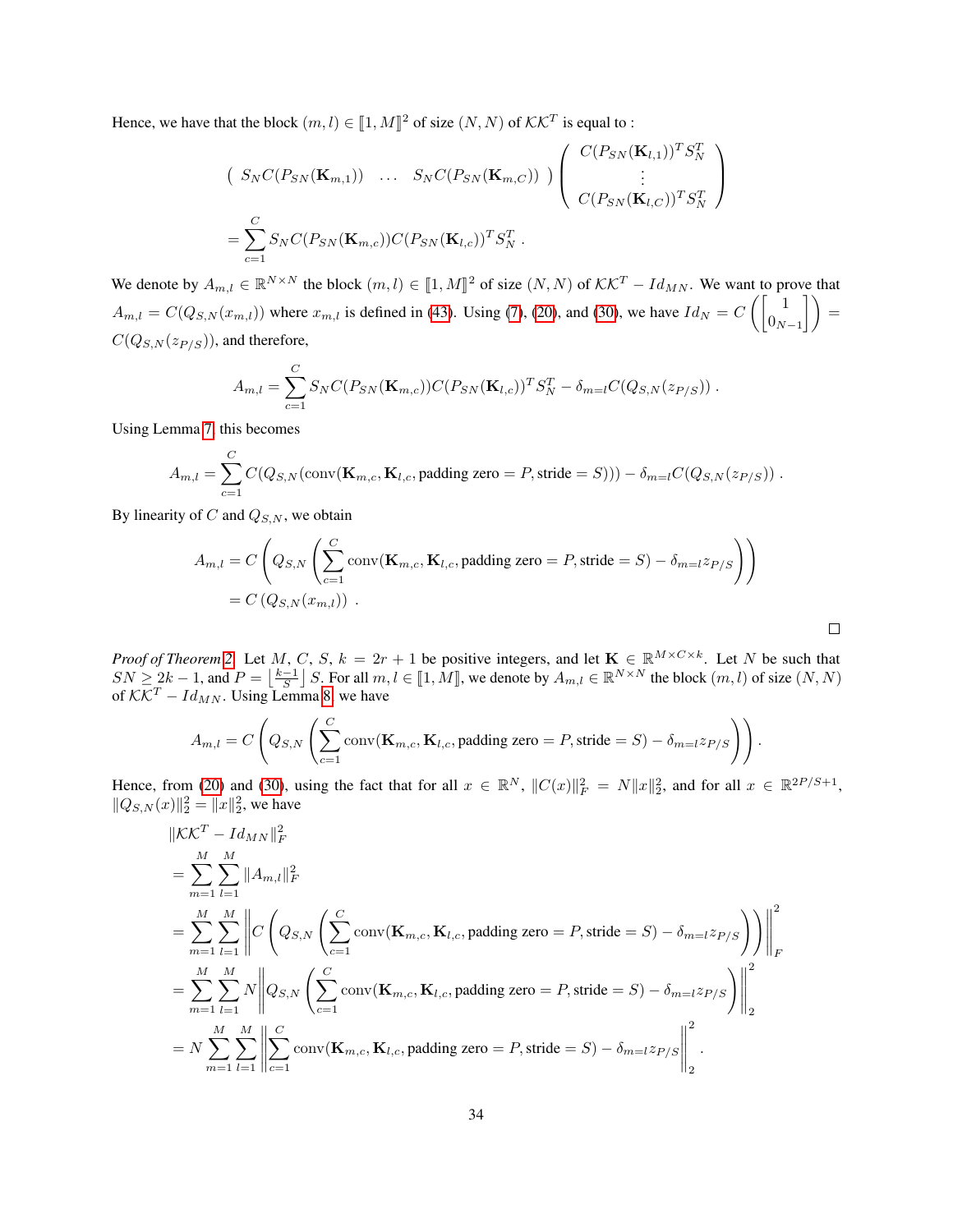Therefore, using [\(17\)](#page-18-5) and [\(16\)](#page-18-6), we obtain for any M, C, S,  $k = 2r + 1$  and  $\mathbf{K} \in \mathbb{R}^{M \times C \times k}$ ,

$$
\|\mathcal{K}\mathcal{K}^T - Id_{MN}\|_F^2 = N \|\mathbf{conv}(\mathbf{K}, \mathbf{K}, \mathbf{p} \text{adding zero} = P, \text{ stride} = S) - I_{r0}\|_F^2. \tag{44}
$$

This concludes the proof in the RO case.

In order to prove the theorem in the CO case we use Lemma 1 in [\[44\]](#page-16-0). This lemma states that

$$
\|\mathcal{K}^T\mathcal{K} - Id_{CSN}\|_F^2 = \|\mathcal{K}\mathcal{K}^T - Id_{MN}\|_F^2 + CSN - MN.
$$

Therefore, using that [\(44\)](#page-34-0) holds for all  $M, C$  and  $S$ , we have

$$
\|\mathcal{K}^T\mathcal{K} - Id_{CSN}\|_F^2 = N\left(\|\mathbf{conv}(\mathbf{K}, \mathbf{K}, \mathbf{padding\ zero} = P, \mathbf{stride} = S) - I_{r0}\|_F^2 - (M - CS)\right) \tag{45}
$$

Hence, using the definitions of  $\operatorname{err}_{N}^{F}$  and  $L_{orth}$  in Sections [A.2.2](#page-18-7) and [A.2.3,](#page-19-6) [\(44\)](#page-34-0) and [\(45\)](#page-34-1) lead to

$$
\left(\operatorname{err}^F_N(\mathbf{K})\right)^2 = NL_{orth}(\mathbf{K}).
$$

This concludes the proof of Theorem [2](#page-8-1) in the 1D case.

#### E.2 Sketch of the proof of Theorem [2,](#page-8-1) in the 2D case

We start by stating intermediate lemmas. First we introduce a slight abuse of notation, for a vector  $x \in \mathbb{R}^{N^2}$ , we denote by  $\mathcal{C}(x) = \mathcal{C}(X)$ , where  $X \in \mathbb{R}^{N \times N}$  such that  $\text{Vect}(X) = x$ . The main steps of the proof in the 2D case follow those in the 1D case and are given below.

**Lemma 9.** Let  $X \in \mathbb{R}^{SN \times SN}$ . We have

$$
\mathcal{S}_N \mathcal{C}(X) \mathcal{S}_N^T = \mathcal{C}(\mathcal{S}_N \operatorname{Vect}(X)).
$$

Let  $\mathcal{Q}_{S,N}$  be the operator which associates to a matrix  $x \in \mathbb{R}^{(2P/S+1)\times(2P/S+1)}$  the matrix

$$
\begin{pmatrix}\n x_{P/S,P/S} & \cdots & x_{P/S,2P/S} & 0 & \cdots & 0 & x_{P/S,0} & \cdots & x_{P/S,P/S-1} \\
 \vdots & \vdots & \vdots & \vdots & \vdots & \vdots & \vdots & \vdots \\
 x_{2P/S,P/S} & \cdots & x_{2P/S,2P/S} & 0 & \cdots & 0 & x_{2P/S,0} & \cdots & x_{2P/S,P/S-1} \\
 0 & \cdots & 0 & 0 & \cdots & 0 & 0 & \cdots & 0 \\
 \vdots & \vdots & \vdots & \vdots & \vdots & \vdots & \vdots & \vdots & \vdots \\
 0 & \cdots & 0 & 0 & \cdots & 0 & 0 & \cdots & 0 \\
 x_{0,P/S} & \cdots & x_{0,2P/S} & 0 & \cdots & 0 & x_{0,0} & \cdots & x_{0,P/S-1} \\
 \vdots & \vdots & \vdots & \vdots & \vdots & \vdots & \vdots & \vdots & \vdots \\
 x_{P/S-1,P/S} & \cdots & x_{P/S-1,2P/S} & 0 & \cdots & 0 & x_{P/S-1,0} & \cdots & x_{P/S-1,P/S-1}\n\end{pmatrix}\n\in\mathbb{R}^{N\times N}.
$$

**Lemma 10.** Let N be such that  $SN \geq 2k - 1$ ,  $h, g \in \mathbb{R}^{k \times k}$  and  $P = \lfloor \frac{k-1}{S} \rfloor S$ , we have

$$
S_N\mathcal{C}(\mathcal{P}_{SN}(h))\mathcal{C}(\mathcal{P}_{SN}(g))^T\mathcal{S}_N^T=\mathcal{C}(\mathcal{Q}_{S,N}(\text{conv}(h,g,padding \text{ zero }=P,\text{stride}=S)))
$$
.

**Lemma 11.** Let M, C, S,  $k = 2r + 1$  be positive integers, and let  $\mathbf{K} \in \mathbb{R}^{M \times C \times k \times k}$ . Let N be such that  $SN \geq 2k - 1$ ,  $\mathcal{L}$  and  $P = \left\lfloor \frac{k-1}{S} \right\rfloor S$ . We set  $z_{P/S,P/S} \in \mathbb{R}^{(2P/S+1)\times (2P/S+1)}$  such that for all  $i, j \in [0, 2P/S]$ ,  $\left\lfloor z_{P/S,P/S} \right\rfloor_{i,j} = S$  $\delta_{i=P/S}\delta_{i=P/S}$ *. We have* 

$$
\mathcal{K}\mathcal{K}^T - Id_{MN^2} = \left( \begin{array}{ccc} \mathcal{C}(\mathcal{Q}_{S,N}(x_{1,1})) & \dots & \mathcal{C}(\mathcal{Q}_{S,N}(x_{1,M})) \\ \vdots & \ddots & \vdots \\ \mathcal{C}(\mathcal{Q}_{S,N}(x_{M,1})) & \dots & \mathcal{C}(\mathcal{Q}_{S,N}(x_{M,M})) \end{array} \right) ,
$$

*where for all*  $m, l \in [1, M]$ *,* 

$$
x_{m,l} = \sum_{c=1}^{C} \text{conv}(\mathbf{K}_{m,c}, \mathbf{K}_{l,c}, padding\ zero = P, stride = S) - \delta_{m=l} z_{P/S,P/S}.
$$

Then we proceed as in the 1D case.

<span id="page-34-1"></span><span id="page-34-0"></span> $\Box$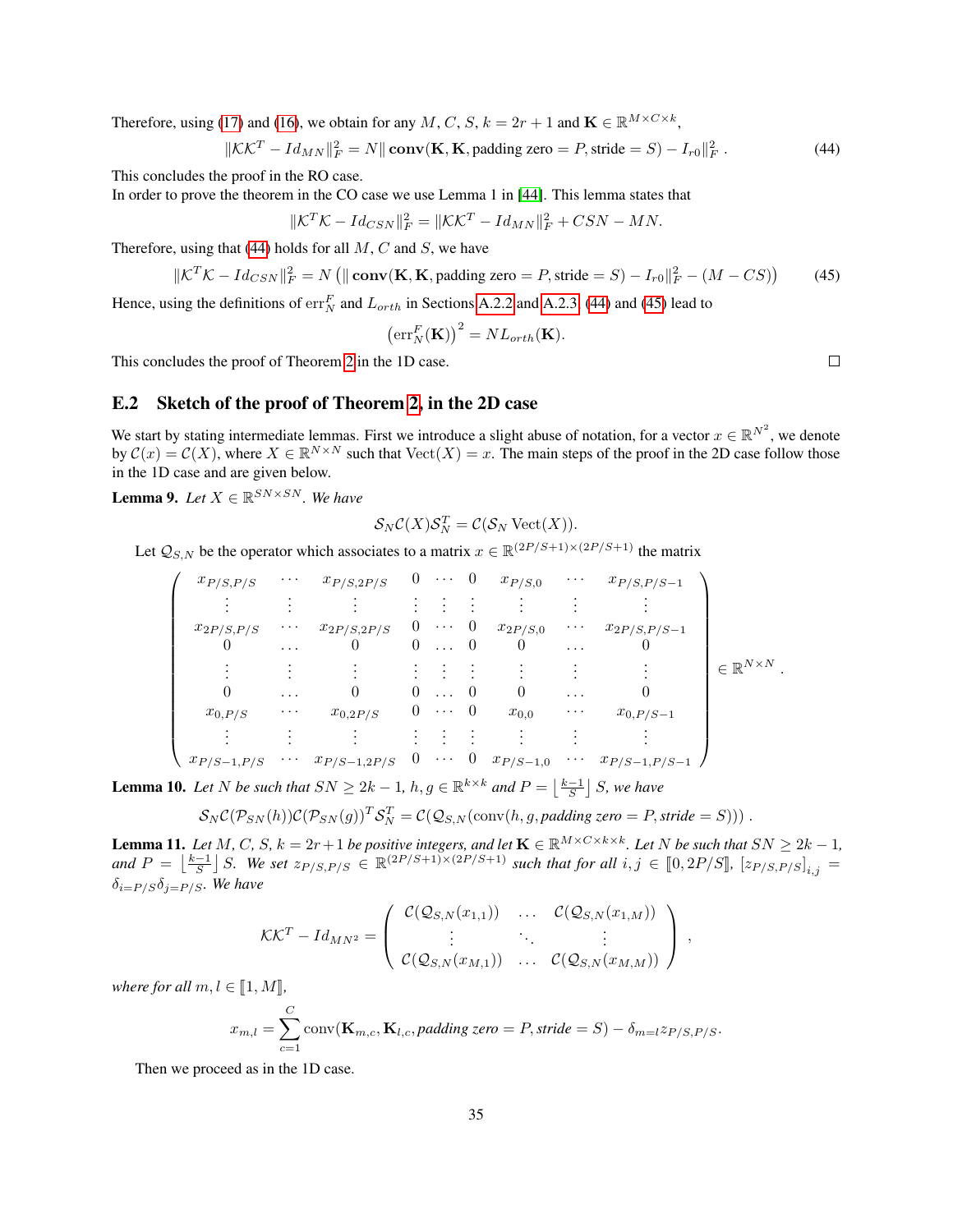## <span id="page-35-0"></span>F Proof of Theorem [3](#page-9-2)

#### F.1 Proof of Theorem [3,](#page-9-2) in the 1D case

Let M, C, S,  $k = 2r + 1$  be positive integers, and let  $\mathbf{K} \in \mathbb{R}^{M \times C \times k}$ . Let N be such that  $SN \geq 2k - 1$ , and  $P = \left\lfloor \frac{k-1}{S} \right\rfloor S$ . We denote by  $z_{P/S} =$  $\sqrt{ }$  $\overline{\phantom{a}}$  $0_{P/S}$ 1  $\vert_{0_{P/S}}\vert$ 1  $\Big\} \in \mathbb{R}^{2P/S+1}.$ 

**RO case** ( $M \leq CS$ ): From Lemma [8,](#page-32-1) we have

$$
\mathcal{K}\mathcal{K}^{T} - Id_{MN} = \begin{pmatrix} C(Q_{S,N}(x_{1,1})) & \dots & C(Q_{S,N}(x_{1,M})) \\ \vdots & \ddots & \vdots \\ C(Q_{S,N}(x_{M,1})) & \dots & C(Q_{S,N}(x_{M,M})) \end{pmatrix},
$$
(46)

where for all  $m, l \in [1, M]$ ,

$$
x_{m,l} = \sum_{c=1}^{C} \text{conv}(\mathbf{K}_{m,c}, \mathbf{K}_{l,c}, \text{padding zero} = P, \text{ stride} = S) - \delta_{m=l} z_{P/S} \in \mathbb{R}^{2P/S+1}.
$$
 (47)

We set

<span id="page-35-2"></span><span id="page-35-1"></span>
$$
B = \mathcal{K}\mathcal{K}^T - Id_{MN} .
$$

Since B is symmetric and due to the well-known properties of matrix norms, we have  $||B||_1 = ||B||_{\infty}$  and  $||B||_2^2 \le$  $||B||_1 ||B||_{\infty}$ . Hence, using the definition of  $||B||_1$ , we have

$$
||B||_2^2 \le ||B||_1 ||B||_{\infty} = ||B||_1^2 = \left(\max_{1 \le l \le MN} \sum_{m=1}^{MN} |B_{m,l}|\right)^2.
$$

Using [\(46\)](#page-35-1), and [\(20\)](#page-19-1), we obtain

$$
||B||_2^2 \le \max_{1 \le l \le M} \left( \sum_{m=1}^M ||Q_{S,N}(x_{m,l})||_1 \right)^2.
$$

Given the definition of  $Q_{S,N}$  in [\(30\)](#page-29-2), we have for all  $x \in \mathbb{R}^{2P/S+1}$ ,  $||Q_{S,N}(x)||_1 = ||x||_1$ , therefore,

$$
||B||_2^2 \le \max_{1 \le l \le M} \left( \sum_{m=1}^M ||x_{m,l}||_1 \right)^2.
$$

We set  $l_0 \in \arg\max_{1 \leq l \leq M} \left( \sum_{m=1}^M \|x_{m,l}\|_1 \right)^2$ . Using that for all  $x \in \mathbb{R}^n$ ,  $||x||_1 \leq \sqrt{n} ||x||_2$ , we have

$$
||B||_2^2 \le \left(\sum_{m=1}^M ||x_{m,l_0}||_1\right)^2 \le (2P/S+1)\left(\sum_{m=1}^M ||x_{m,l_0}||_2\right)^2.
$$

Using Cauchy-Schwarz inequality, we obtain

$$
||B||_2^2 \le (2P/S + 1)M \sum_{m=1}^M ||x_{m,l_0}||_2^2 \le (2P/S + 1)M \sum_{m=1}^M \sum_{l=1}^M ||x_{m,l}||_2^2.
$$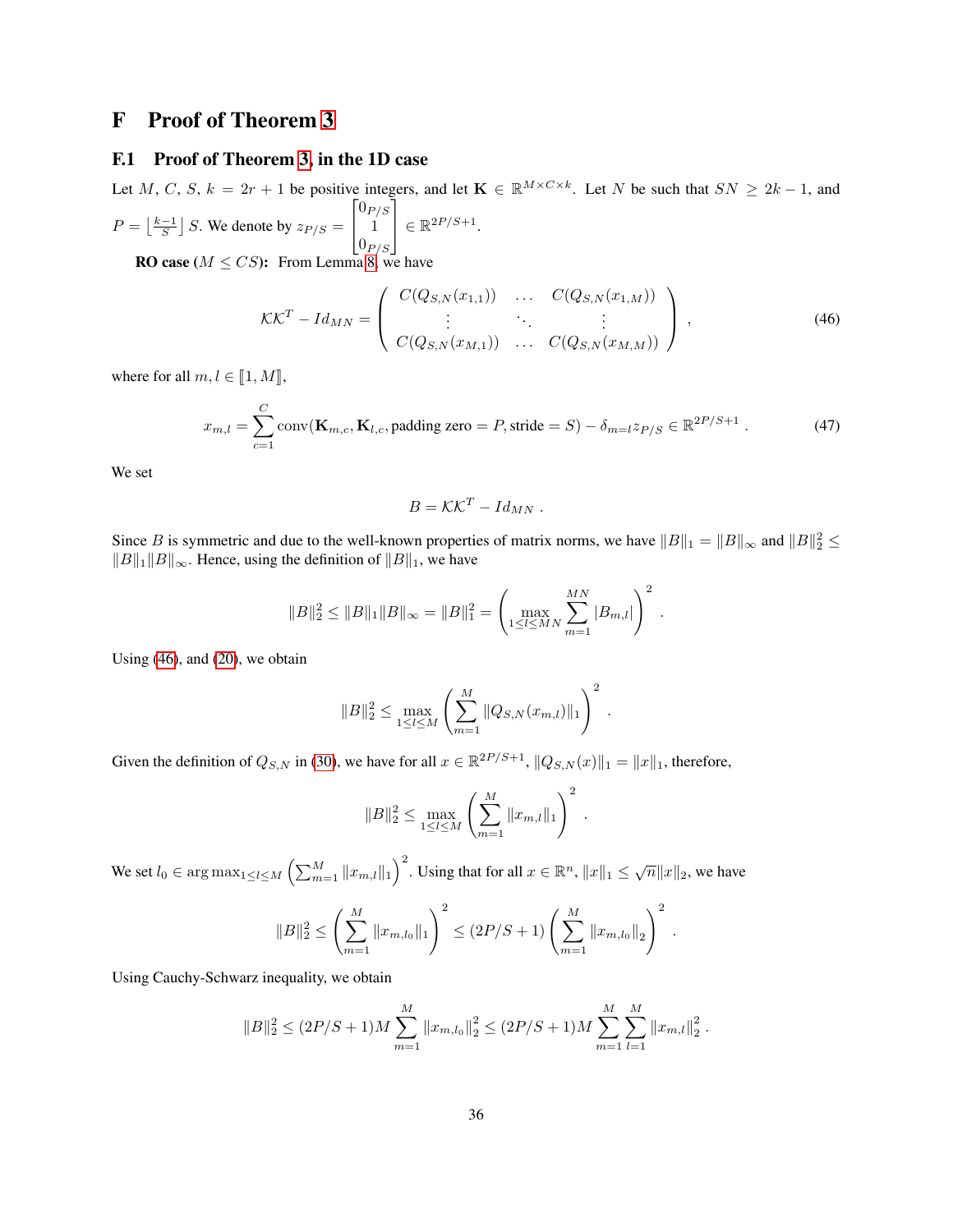Using  $(47)$ , then  $(17)$  and  $(16)$ , we obtain

$$
\|B\|_2^2
$$

$$
\leq (2P/S + 1)M \sum_{m=1}^{M} \sum_{l=1}^{M} \left\| \sum_{c=1}^{C} \text{conv}(\mathbf{K}_{m,c}, \mathbf{K}_{l,c}, \text{padding zero} = P, \text{stride} = S) - \delta_{m=l} z_{P/S} \right\|_{2}^{2}
$$
\n
$$
= (2P/S + 1)M \sum_{m=1}^{M} \sum_{l=1}^{M} \left\| [\text{conv}(\mathbf{K}, \mathbf{K}, \text{padding zero} = P, \text{stride} = S) - I_{r0}]_{m,l,:} \right\|_{2}^{2}
$$
\n
$$
= (2P/S + 1)M \left\| \text{conv}(\mathbf{K}, \mathbf{K}, \text{padding zero} = P, \text{stride} = S) - I_{r0} \right\|_{F}^{2}
$$
\n
$$
= (2P/S + 1)ML_{orth}(\mathbf{K}).
$$

This proves the inequality in the RO case.

**CO case** ( $M \ge CS$ ): First, for  $n \ge 2k - 1$ , let  $R_n$  be the operator that associates to  $x \in \mathbb{R}^{2k-1}$ , the vector

$$
R_n(x) = (x_{k-1}, \dots, x_{2k-2}, 0, \dots, 0, x_0, \dots, x_{k-2})^T \in \mathbb{R}^n
$$
 (48)

Note that, when  $S' = 1$ ,  $N' = SN$ , we have in [\(30\)](#page-29-2),  $P' = k - 1$  and

<span id="page-36-5"></span><span id="page-36-2"></span>
$$
Q_{1,SN} = R_{SN}.\tag{49}
$$

Recall from [\(7\)](#page-17-3) that  $(f_i)_{i=0..5N-1}$  is the canonical basis of  $\mathbb{R}^{SN}$ . Let  $\Lambda_j = C(f_j) \in \mathbb{R}^{SN \times SN}$  be the permutation matrix which shifts down (cyclically) any vector by  $j \in [0, SN - 1]$ : for all  $x \in \mathbb{R}^{SN}$ , for  $i \in [0, SN - 1]$ ,  $(A, x) = x$ , such that using (20), we have for all  $x \in \mathbb{R}^{SN}$ .  $(\Lambda_j x)_i = x_{(i-j)\%SN}$ . Note that, using [\(20\)](#page-19-1), we have for all  $x \in \mathbb{R}^{SN}$ ,

<span id="page-36-0"></span>
$$
[C(x)]_{:,j} = \Lambda_j x. \tag{50}
$$

Recall that  $k = 2r + 1$ , and for all  $h \in \mathbb{R}^k$ ,

 $P_{SN}(x) = (h_r, \ldots, h_0, 0, \ldots, 0, h_{2r}, \ldots, h_{r+1})^T \in \mathbb{R}^{SN}.$ 

For  $j \in [0, SN - 1]$ , for  $x \in \mathbb{R}^k$ , we denote by

<span id="page-36-1"></span>
$$
P_{SN}^{(j)}(x) = \Lambda_j P_{SN}(x) \tag{51}
$$

and for  $x \in \mathbb{R}^{2k-1}$ , we denote by

<span id="page-36-3"></span>
$$
R_{SN}^{(j)}(x) = \Lambda_j R_{SN}(x). \tag{52}
$$

By assumption  $SN \geq 2k - 1$ , hence  $R_{SN}(x)$  is well-defined and we have for all  $j \in [0, SN - 1]$ , for all  $x \in \mathbb{R}^{2k-1},$ 

<span id="page-36-6"></span>
$$
\begin{cases}\n||R_{SN}^{(j)}(x)||_1 = ||x||_1, \\
||R_{SN}^{(j)}(x)||_2 = ||x||_2.\n\end{cases}
$$
\n(53)

We first start by introducing the following Lemma.

<span id="page-36-4"></span>**Lemma 12.** Let  $h, g \in \mathbb{R}^k$ . There exist S vectors  $x_0, \ldots, x_{S-1} \in \mathbb{R}^{2k-1}$  such that for all N satisfying  $SN \geq 2k-1$ , *we have for all*  $j \in [0, SN - 1]$ *,* 

$$
[C(P_{SN}(h))^{T} S_{N}^{T} S_{N} C(P_{SN}(g))]_{:,j} = R_{SN}^{(j)}(x_{j}\%_{S}) .
$$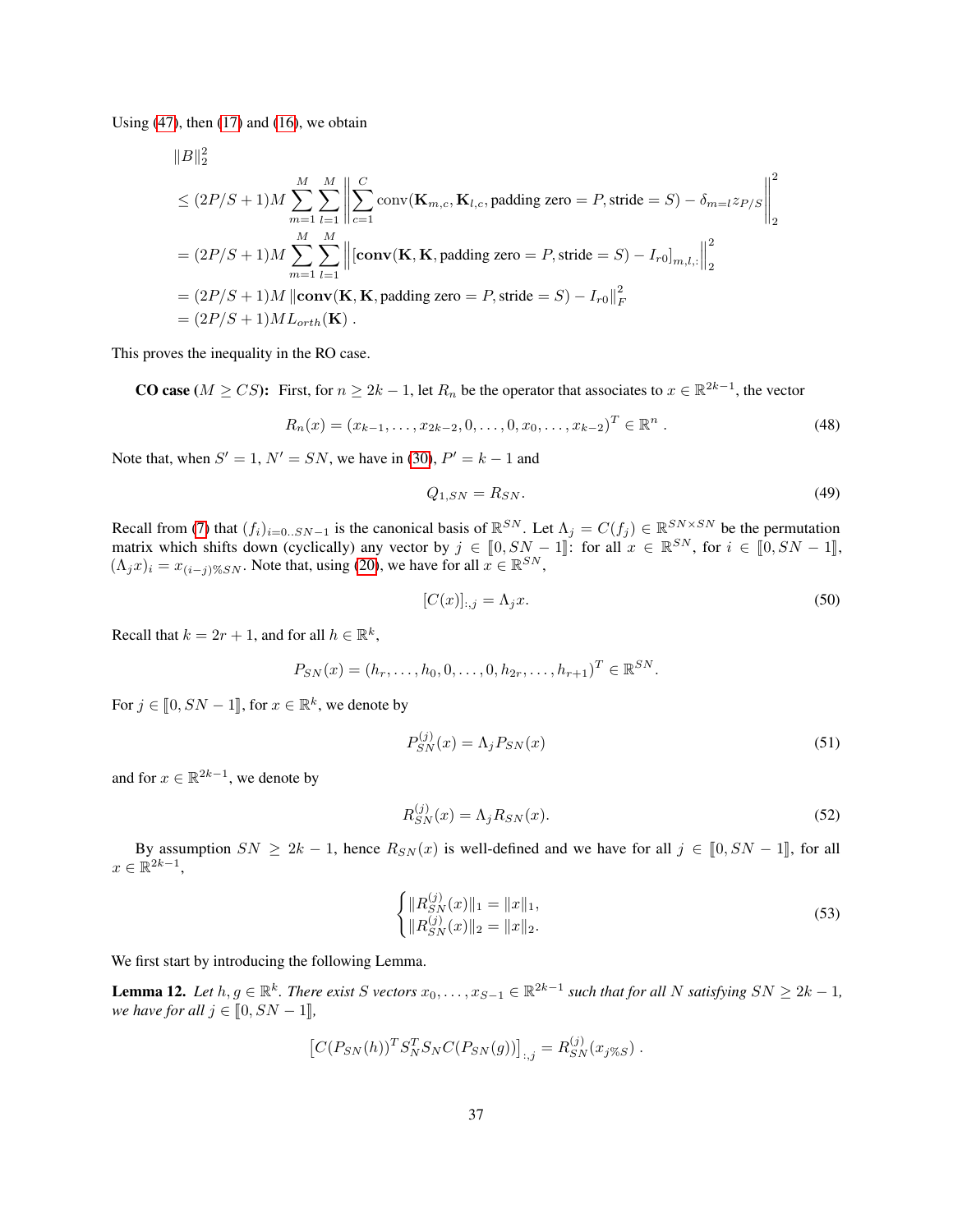*Proof.* Recall that from [\(18\)](#page-19-2) and [\(19\)](#page-19-7), we have  $S_N = \sum_{i=0}^{N-1} E_{i,Si}$  and  $A_N := S_N^T S_N = \sum_{i=0}^{N-1} F_{Si,Si}$ . When applied to a vector  $x \in \mathbb{R}^{SN}$ ,  $A_N$  keeps unchanged the components of x whose indices are multiples of S, while the other components of  $A_N x$  are equal to zero. We know from [\(50\)](#page-36-0) and [\(51\)](#page-36-1) that, for  $j \in [0, S_N - 1]$ , the j-th column of  $C(P_{SN}(g))$  is equal to  $P_{SN}^{(j)}(g)$ . Therefore, when applying  $A_N$ , this becomes  $A_N P_{SN}^{(j)}(g) = P_{SN}^{(j)}(g^j)$ , where  $g^j \in \mathbb{R}^k$  is formed from g by putting zeroes in the place of the elements that have been replaced by 0 when applying  $A_N$ . But since  $A_N$  preserves the component whose index is a multiple of S, we have that the j-th column of  $A_N C(P_{SN}(g))$  has the same elements as its j%S-th column, shifted down by  $(j - j\%S)$  indices. More precisely,  $A_N P_{SN}^{(j)}(g) = \Lambda_{j-j} \ll s A_N P_{SN}^{(j\%S)}(g)$ , hence  $P_{SN}^{(j)}(g^j) = \Lambda_{j-j} \ll s P_{SN}^{(j\%S)}(g^{j\%S}) = P_{SN}^{(j)}(g^{j\%S})$ . This implies that  $g^j = g^{j\%S}$ . Note that, using [\(26\)](#page-20-1), we can also derive the exact formula of  $g^j$ , in fact for all  $i \in [0, 2r]$ ,

$$
[g^j]_i = \begin{cases} g_i & \text{if } (i - r - j)\%S = 0, \\ 0 & \text{otherwise.} \end{cases}
$$

We again can see that  $g^j = g^{j\%S}$ . Therefore, using [\(50\)](#page-36-0) and [\(51\)](#page-36-1), we have

$$
A_N[C(P_{SN}(g))]_{:,j} = A_N P_{SN}^{(j)}(g) = P_{SN}^{(j)}(g^j) = P_{SN}^{(j)}(g^{j\%S}) = \left[C\left(P_{SN}\left(g^{j\%S}\right)\right)\right]_{:,j}.
$$

Therefore, we have, for all  $j \in [0, SN - 1]$ ,

$$
[C(P_{SN}(h))^{T} A_{N} C(P_{SN}(g))]_{:,j} = [C(P_{SN}(h))^{T} C(P_{SN}(g^{j\%S}))]_{:,j}
$$

.

.

Using the fact that the transpose of a circulant matrix is a circulant matrix and that two circulant matrices commute with each other (see [\(22\)](#page-19-4) and [\(25\)](#page-20-3)), we conclude that the transpose of any circulant matrix commutes with any circulant matrix, therefore

$$
[C(P_{SN}(h))^{T} A_{N} C(P_{SN}(g))]_{:,j} = [C(P_{SN}(g^{j\%S})) C(P_{SN}(h))^{T}]_{:,j}
$$

Using Lemma [7](#page-29-4) with  $S' = 1$  and  $N' = SN$ , and noting that, when  $S' = 1$ , the sampling matrix  $S_{N'}$  is equal to the identity, we have

$$
C(P_{SN}(g^{j\%S}))C(P_{SN}(h))^{T}
$$
  
=  $Id_{N'}C(P_{N'}(g^{j\%S}))C(P_{N'}(h))^{T}Id_{N'}^{T}$   
=  $C(Q_{S',N'}(\text{conv}(g^{j\%S}, h, \text{padding zero} = \left\lfloor \frac{k-1}{S'} \right\rfloor S', \text{ stride} = S'))$ )  
=  $C(Q_{1,SN}(\text{conv}(g^{j\%S}, h, \text{padding zero} = k-1, \text{ stride} = 1)))$ 

To simplify, we denote by  $x_{j\%S} = \text{conv}(g^{j\%S}, h, \text{padding zero} = k - 1, \text{stride} = 1) \in \mathbb{R}^{2k-1}$ . Using [\(49\)](#page-36-2), we obtain

$$
C(P_{SN}(g^{j\%S}))C(P_{SN}(h))^{T} = C(Q_{1,SN}(x_{j\%S})) = C(R_{SN}(x_{j\%S})) .
$$

Using [\(50\)](#page-36-0) and [\(52\)](#page-36-3), we obtain

$$
[C(P_{SN}(h))^{T} A_{N} C(P_{SN}(g))]_{:,j} = [C(R_{SN}(x_{j\%S}))]_{:,j} = \Lambda_{j} R_{SN}(x_{j\%S}) = R_{SN}^{(j)}(x_{j\%S}).
$$

Therefore, we have for all  $j \in [0, SN - 1]$ ,

$$
[C(P_{SN}(h))^{T}S_{N}^{T}S_{N}C(P_{SN}(g))]_{:,j}=R_{SN}^{(j)}(x_{j}\%_{S}) .
$$

This concludes the proof of the lemma.

 $\Box$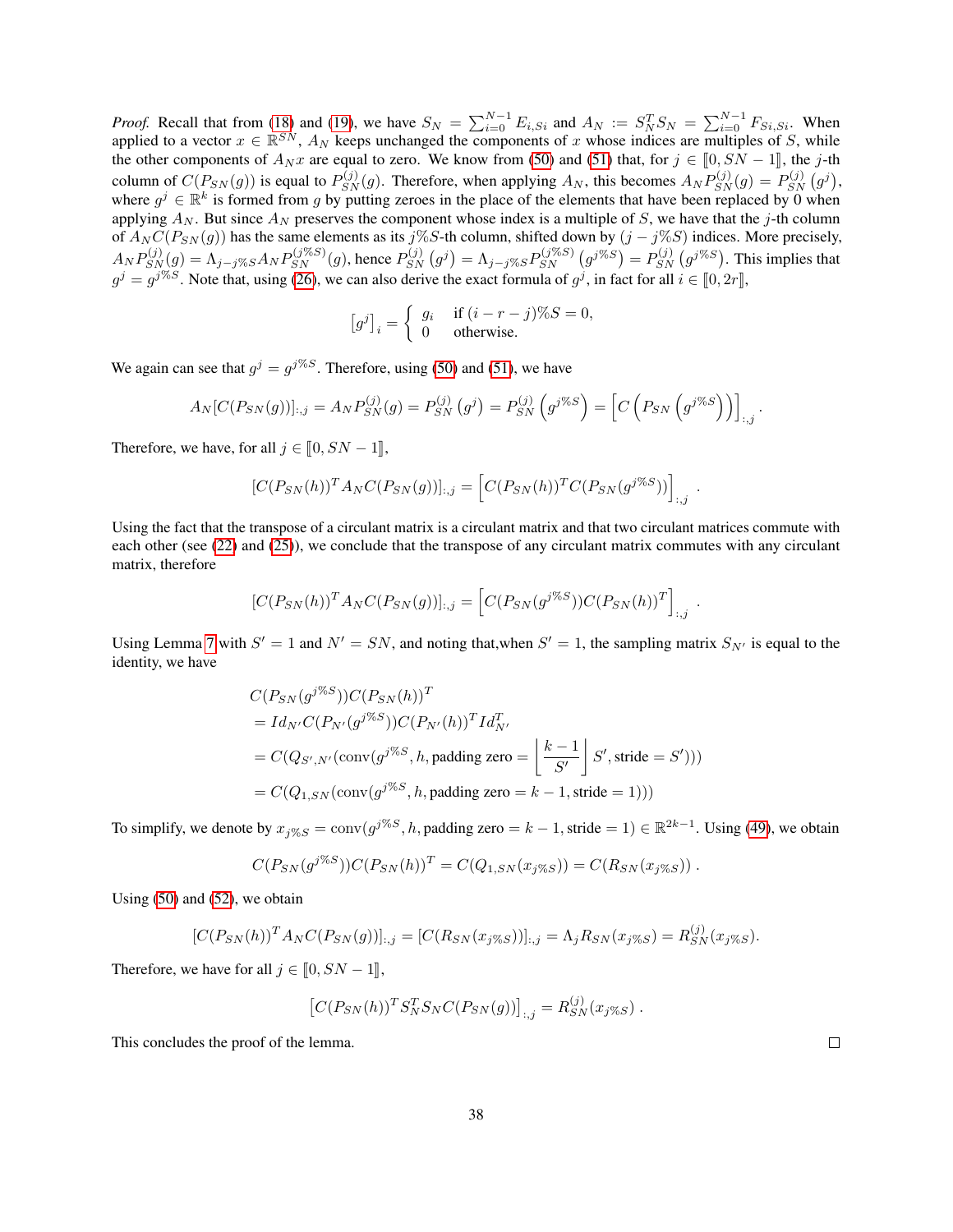Let us go back to the main proof.

Using [\(28\)](#page-21-1), we have that the block  $(c, c') \in [1, C]^2$  of size  $(SN, SN)$  of  $\mathcal{K}^T\mathcal{K}$  is equal to :

$$
\begin{pmatrix}\nC(P_{SN}(\mathbf{K}_{1,c}))^T S_N^T & \dots & C(P_{SN}(\mathbf{K}_{M,c}))^T S_N^T\n\end{pmatrix}\n\begin{pmatrix}\nS_N C(P_{SN}(\mathbf{K}_{1,c'})) \\
\vdots \\
S_N C(P_{SN}(\mathbf{K}_{M,c'}))\n\end{pmatrix}
$$
\n
$$
= \sum_{m=1}^M C(P_{SN}(\mathbf{K}_{m,c}))^T S_N^T S_N C(P_{SN}(\mathbf{K}_{m,c'})) .
$$
\n(54)

For any  $(m, c, c') \in [1, M] \times [1, C]^2$ , we denote by  $(x_{m, c, c', s})_{s=0..S-1}$  the S vectors of  $\mathbb{R}^{2k-1}$  obtained when applying <br>Lamma 12 with  $h = \mathbf{K}$  and  $c = \mathbf{K}$  . Hence we have for all  $s \in [0, SN-1]$ Lemma [12](#page-36-4) with  $h = \mathbf{K}_{m,c}$ , and  $g = \mathbf{K}_{m,c'}$ . Hence, we have, for all  $j \in [0, SN - 1]$ ,

$$
[C(P_{SN}(\mathbf{K}_{m,c}))^T S_N^T S_N C(P_{SN}(\mathbf{K}_{m,c'}))]_{:,j} = R_{SN}^{(j)}(x_{m,c,c',j\%S}). \tag{55}
$$

Let  $f_{k-1} =$  $\lceil$  $\overline{1}$  $0_{k-1}$ 1  $0_{k-1}$ 1  $\in \mathbb{R}^{2k-1}$ . For all  $s \in [0, S-1]$ , we denote by

<span id="page-38-0"></span>
$$
x_{c,c',s} = \sum_{m=1}^{M} x_{m,c,c',s} - \delta_{c=c'} \overline{f}_{k-1} \in \mathbb{R}^{2k-1}.
$$
 (56)

Note that, from [\(7\)](#page-17-3), [\(48\)](#page-36-5), and [\(52\)](#page-36-3), we have for all  $j \in [0, SN - 1]$ ,  $f_j = R_{SN}^{(j)}(\overline{f}_{k-1})$ . Therefore,  $Id_{SN} =$  $(f_0,...,f_{SN-1}) = (R_{SN}^{(0)}(\overline{f}_{k-1}),...,R_{SN}^{(SN-1)}(\overline{f}_{k-1}))$ . We set

<span id="page-38-3"></span><span id="page-38-2"></span><span id="page-38-1"></span>
$$
B_N = \mathcal{K}^T \mathcal{K} - Id_{CSN} .
$$

We denote by  $A_{c,c}^N \in \mathbb{R}^{SN \times SN}$  the block  $(c, c') \in [1, C]^2$  of size  $(SN, SN)$  of  $B_N$ . Using [\(54\)](#page-38-0), [\(55\)](#page-38-1), and [\(56\)](#page-38-2), we have for all  $\delta \in [0, SN, 1]^2$ have, for all  $j \in [0, SN - 1],$ 

$$
\begin{aligned}\n\left[A_{c,c'}^{N}\right]_{:,j} &= \left[\sum_{m=1}^{M} C(P_{SN}(\mathbf{K}_{m,c}))^{T} S_{N}^{T} S_{N} C(P_{SN}(\mathbf{K}_{m,c'})) - \delta_{c=c'} I d_{SN}\right]_{:,j} \\
&= \sum_{m=1}^{M} R_{SN}^{(j)}(x_{m,c,c',j\%S}) - \delta_{c=c'} R_{SN}^{(j)}(\overline{f}_{k-1}) \\
&= R_{SN}^{(j)}(x_{c,c',j\%S})\,. \tag{57}\n\end{aligned}
$$

We then proceed in the same way as in the RO case. Since  $B_N$  is clearly symmetric, we have

$$
||B_N||_2^2 \le ||B_N||_1 ||B_N||_{\infty} = ||B_N||_1^2 = \left(\max_{1 \le j \le CSN} \sum_{i=1}^{CSN} |(B_N)_{i,j}|\right)^2
$$
  
= 
$$
\max_{1 \le c' \le C, 0 \le j \le SN-1} \left(\sum_{c=1}^C \left\|\left[A_{c,c'}^N\right]_{:,j}\right\|_1\right)^2.
$$

Using [\(57\)](#page-38-3) and [\(53\)](#page-36-6), this becomes

$$
||B_N||_2^2 \le \max_{\substack{1 \le c' \le C \\ 0 \le j \le SN - 1}} \left( \sum_{c = 1}^C ||R_{SN}^{(j)} (x_{c,c',j} \underset{\gamma \in S}{\times} )||_1 \right)^2 = \max_{\substack{1 \le c' \le C \\ 0 \le s \le S - 1}} \left( \sum_{c = 1}^C ||x_{c,c',s}||_1 \right)^2.
$$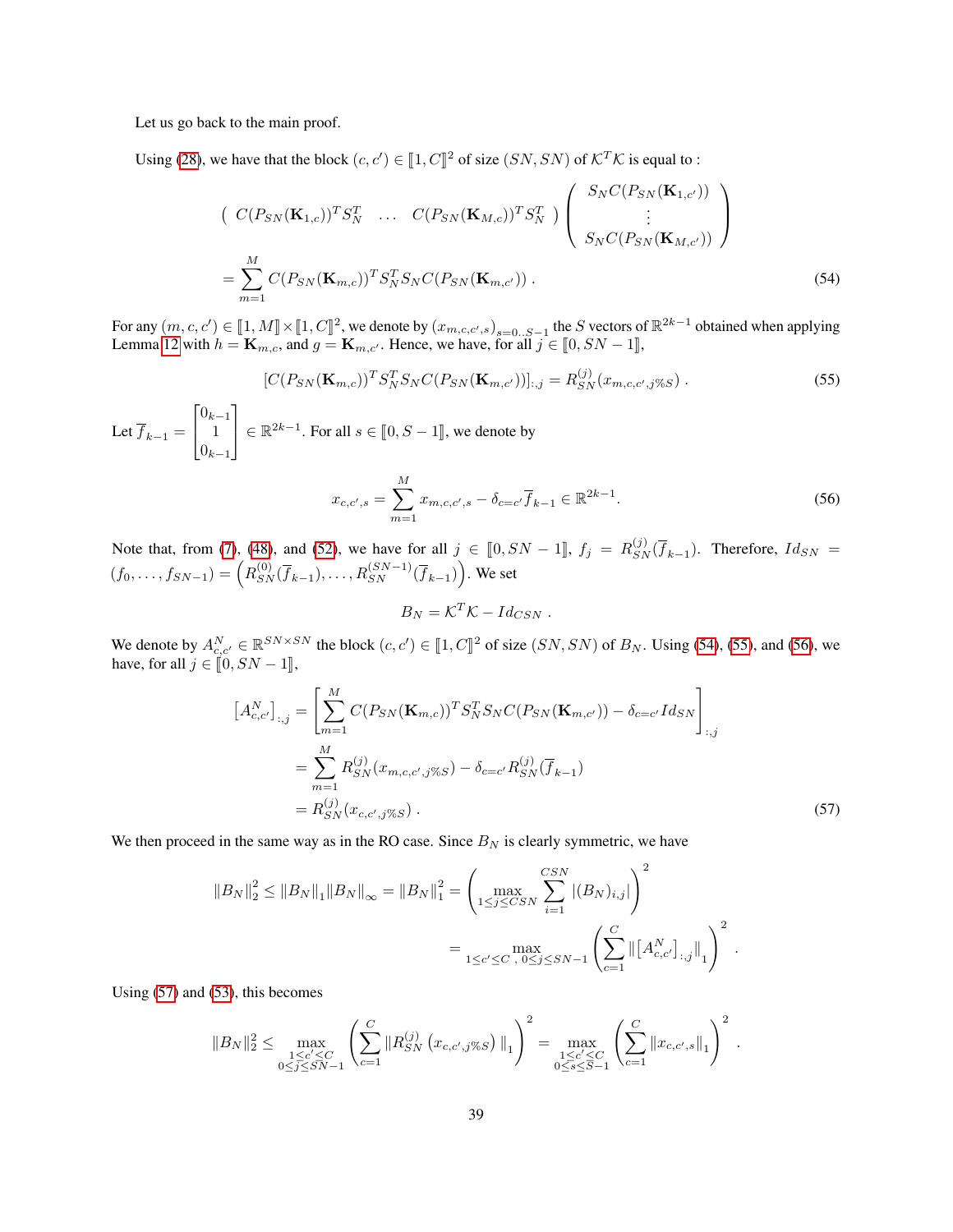We set  $(c'_0, s_0)$  ∈ arg max  $\frac{1 \le c' \le C}{0 \le s \le S-1}$  $\left(\sum_{c=1}^C ||x_{c,c',s}||_1\right)^2$ . Using that for all  $x \in \mathbb{R}^n$ ,  $||x||_1 \leq \sqrt{n} ||x||_2$ , we have

$$
||B_N||_2^2 \le \left(\sum_{c=1}^C ||x_{c,c'_0,s_0}||_1\right)^2 \le (2k-1)\left(\sum_{c=1}^C ||x_{c,c'_0,s_0}||_2\right)^2.
$$

Using Cauchy-Schwarz inequality, we obtain

$$
||B_N||_2^2 \le (2k-1)C \sum_{c=1}^C ||x_{c,c'_0,s_0}||_2^2 \le (2k-1)C \sum_{c=1}^C \sum_{c'=1}^C \sum_{s=0}^{S-1} ||x_{c,c',s}||_2^2.
$$

Using [\(53\)](#page-36-6) in the particular case of  $N' = 2k - 1$ , we obtain

$$
||B_N||_2^2 \le (2k-1)C \sum_{c=1}^C \sum_{c'=1}^C \sum_{s=0}^{S-1} ||R_{S(2k-1)}(x_{c,c',s})||_2^2
$$
  
=  $C \sum_{c=1}^C \sum_{c'=1}^C \sum_{s=0}^{S-1} (2k-1) ||R_{S(2k-1)}(x_{c,c',s})||_2^2$   
=  $C \sum_{c=1}^C \sum_{c'=1}^C \sum_{j=0}^{S(2k-1)-1} ||R_{S(2k-1)}(x_{c,c',j\%S})||_2^2$ .

Using [\(57\)](#page-38-3) for  $N' = 2k - 1$ , we obtain

$$
||B_N||_2^2 \le C \sum_{c=1}^C \sum_{c'=1}^C \sum_{j=0}^{S(2k-1)-1} \left\| \left[ A_{c,c'}^{2k-1} \right]_{:,j} \right\|_2^2 = C ||B_{2k-1}||_F^2.
$$

Using Theorem [2](#page-8-1) for  $N = 2k - 1$ , we have  $||B_{2k-1}||_F^2 = (2k - 1)L_{orth}(\mathbf{K})$  and we obtain

$$
||B_N||_2^2 \le (2k-1)CL_{orth}(\mathbf{K}).
$$

Therefore, we conclude that, in the CO case

$$
(\mathrm{err}_N^s(\mathbf{K}))^2 \leq (2k-1)CL_{orth}(\mathbf{K}) .
$$

This concludes the proof in the 1D case.

#### F.2 Sketch of the proof of Theorem [3,](#page-9-2) for 2D convolutional layers

In the RO case, we proceed as in the 1D case. In the CO case, we first prove a lemma similar to Lemma [12,](#page-36-4) then we proceed as in the 1D case.

## <span id="page-39-0"></span>G Proof of Proposition [1](#page-6-2)

Below, we prove Proposition [1](#page-6-2) for a general matrix  $A \in \mathbb{R}^{a \times b}$  with  $a \geq b$ . In order to obtain the statement for a convolutional layer  $\mathcal{K} \in \mathbb{R}^{MN \times CSN}$ :

In the RO case ( $M \leq CS$ ): we take  $A = \mathcal{K}^T$ ,  $a = CSN$ ,  $b = MN$ . In the CO case ( $M \geq CS$ ): we take  $A = K$ ,  $a = MN$ ,  $b = CSN$ .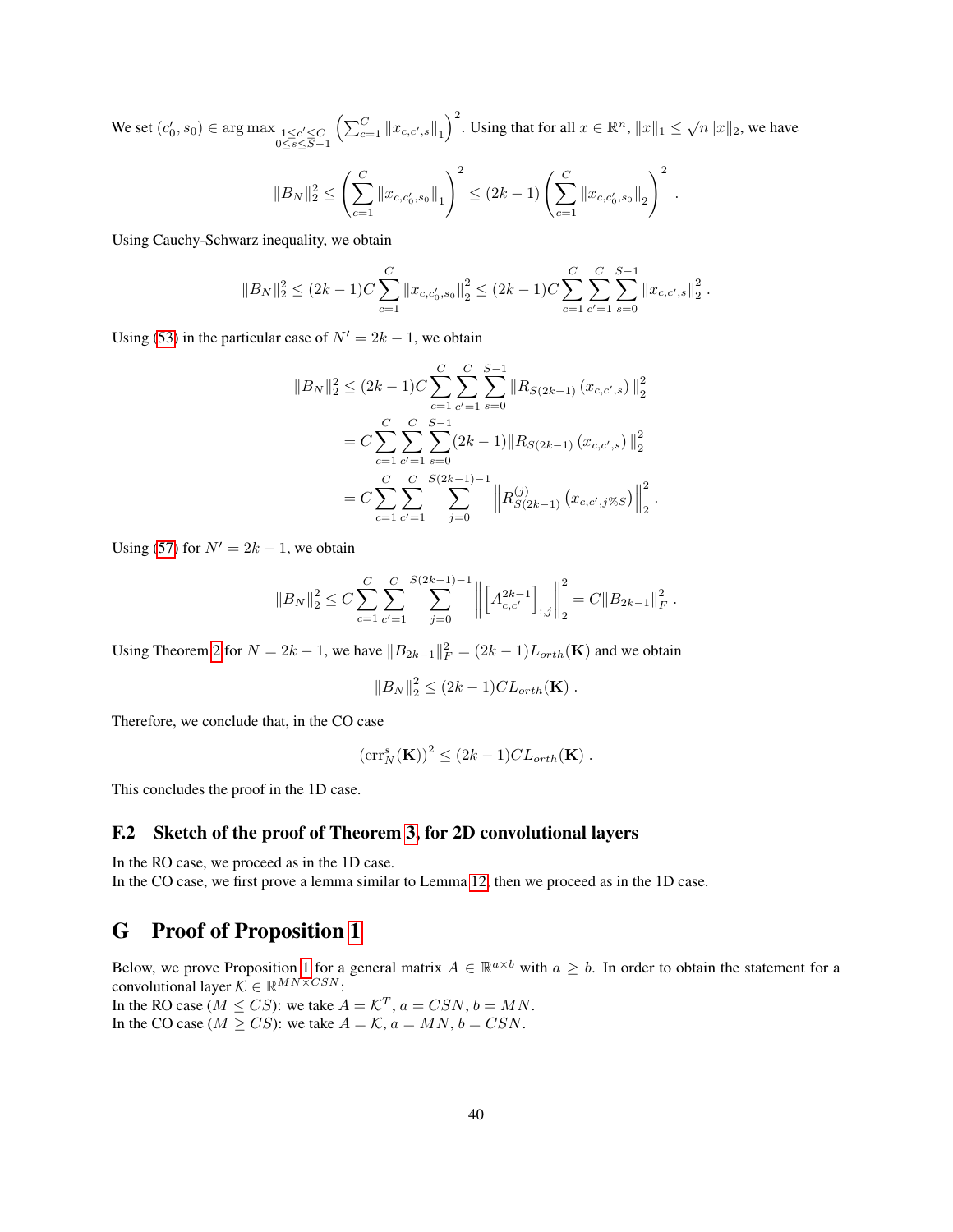Let  $A \in \mathbb{R}^{a \times b}$  such that  $a \geq b$ . We denote by  $\varepsilon = ||A^T A - Id_b||_2$ . Let  $x \in \mathbb{R}^b$ , we have

$$
\left| \|Ax\|^2 - \|x\|^2 \right| = \left| x^T A^T A x - x^T x \right| = \left| x^T (A^T A - Id_b) x \right| \le \|x^T\| \|A^T A - Id_b\|_2 \|x\|
$$
  

$$
\le \varepsilon \|x\|^2.
$$

Hence, for all  $x \in \mathbb{R}^b$ ,

$$
(1 - \varepsilon) \|x\|^2 \le \|Ax\|^2 \le (1 + \varepsilon) \|x\|^2.
$$

This also implies  $\sigma_{max}(A)^2 \leq 1 + \varepsilon$ . But we know that  $\sigma_{max}(A^T) = \sigma_{max}(A)$ , hence  $\sigma_{max}(A^T)^2 \leq 1 + \varepsilon$  and therefore, for all  $x \in \mathbb{R}^n$ ,

$$
||A^T x||^2 \le (1+\varepsilon) ||x||^2.
$$

Finally:

- In the RO case, for  $\varepsilon = \text{err}_N^s(\mathbf{K}) = ||\mathcal{K}\mathcal{K}^T Id_{CSN}||_2$ ,  $\mathcal{K}$  is  $\varepsilon$ -AIP.
- In the CO case, for  $\varepsilon = \text{err}_N^s(\mathbf{K}) = ||\mathcal{K}^T \mathcal{K} Id_{MN}||_2$ ,  $\mathcal{K}$  is  $\varepsilon$ -AIP.

## <span id="page-40-0"></span>H Computing the singular values of  $K$

In this appendix, we describe methods for computing singular values of a 2D layer transform matrix, with or without stride. The codes are provided in *DEEL.LIP*[9](#page-40-1) library.

#### H.1 Computing the singular values of  $K$  when  $S = 1$

For convolutional layers without stride,  $S = 1$ , we use the algorithm described in [\[35\]](#page-15-3). We describe the algorithm for 2D convolutional layers in Algorithm [1.](#page-40-2) The algorithm provides the full list of singular values.

**Algorithm 1** Computing the list of singular values of K, when  $S = 1$ , [\[35\]](#page-15-3).

**Input:** kernel tensor:  $\mathbf{K} \in \mathbb{R}^{M \times C \times k \times k}$ , channel size:  $N \geq k$ **Output:** list of the singular values of  $\mathcal{K}$ :  $\sigma$ 

<span id="page-40-2"></span>transforms =  $FFT2(K, (N,N), axes=[0, 1])$  $\sigma$  = linalg.svd(transforms, compute uv=False)

#### H.2 Computing the smallest and the largest singular value of  $K$  for any stride  $S$

For convolutions with stride,  $S > 1$ , there is no known practical algorithm to compute the list of singular values  $\sigma$ . In this configuration, we use the well known power iteration algorithm and a spectral shift to compute the smallest and the largest singular value ( $\sigma_{min}, \sigma_{max}$ ) of K. We give the principle of the algorithm in Algorithm [2.](#page-41-0) For clarity, in Algorithm [2,](#page-41-0) we assume a function ' $\sigma$  = power\_iteration(M)', that applies the power iteration algorithm to a square matrix M and returns its largest singular value  $\sigma \geq 0$ . In practice, of course, we cannot construct M and the implementation must use the usual functions that apply  $K$  and  $K^T$ . A detailed python implementation is provided in *DEEL.LIP*[10](#page-40-3) library.

<span id="page-40-1"></span><sup>9</sup>https://github.com/deel-ai/deel-lip

<span id="page-40-3"></span><sup>10</sup>https://github.com/deel-ai/deel-lip